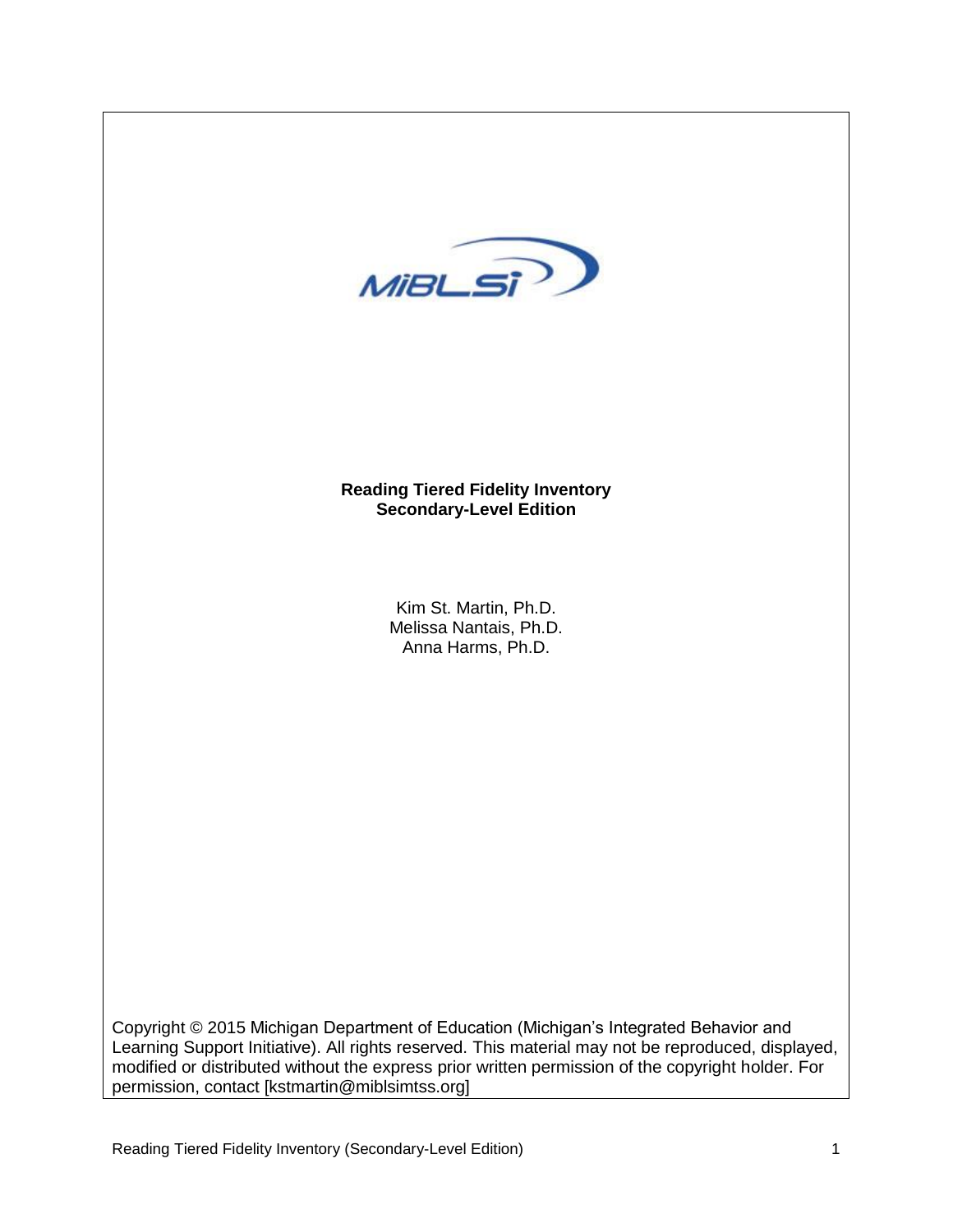## **Suggested Citation:**

St. Martin, Nantais, M., & Harms, A. (2015). *Reading Tiered Fidelity Inventory Secondary-Level Edition*. Michigan Department of Education, Michigan's Integrated Behavior and Learning Support Initiative.

## **Reading Tiered Fidelity Inventory Secondary-Level Edition Contributors:**

Mary Abbott, Bob Algozzine, Susan Angell, Lynette Borree, Bob Brooks, Sarah Brown, Soraya Coccimiglio, Leisa Gallagher, Anne Gordon, Beth Harn, Tie Hodack, Ed Huth, Nancy Marchand-Martella, Ron Martella, Marty Martin, Terri Metcalf, Claire McArthur, Dawn Miller, Marisa Mitchell, Alecia Rahn-Blakeslee, Deborah Reed, Jennifer Rollenhagen, Tawny Smith, Pat Sorrelle, Stephanie Stindt, Stephanie Stollar, John Vail, Holly Windram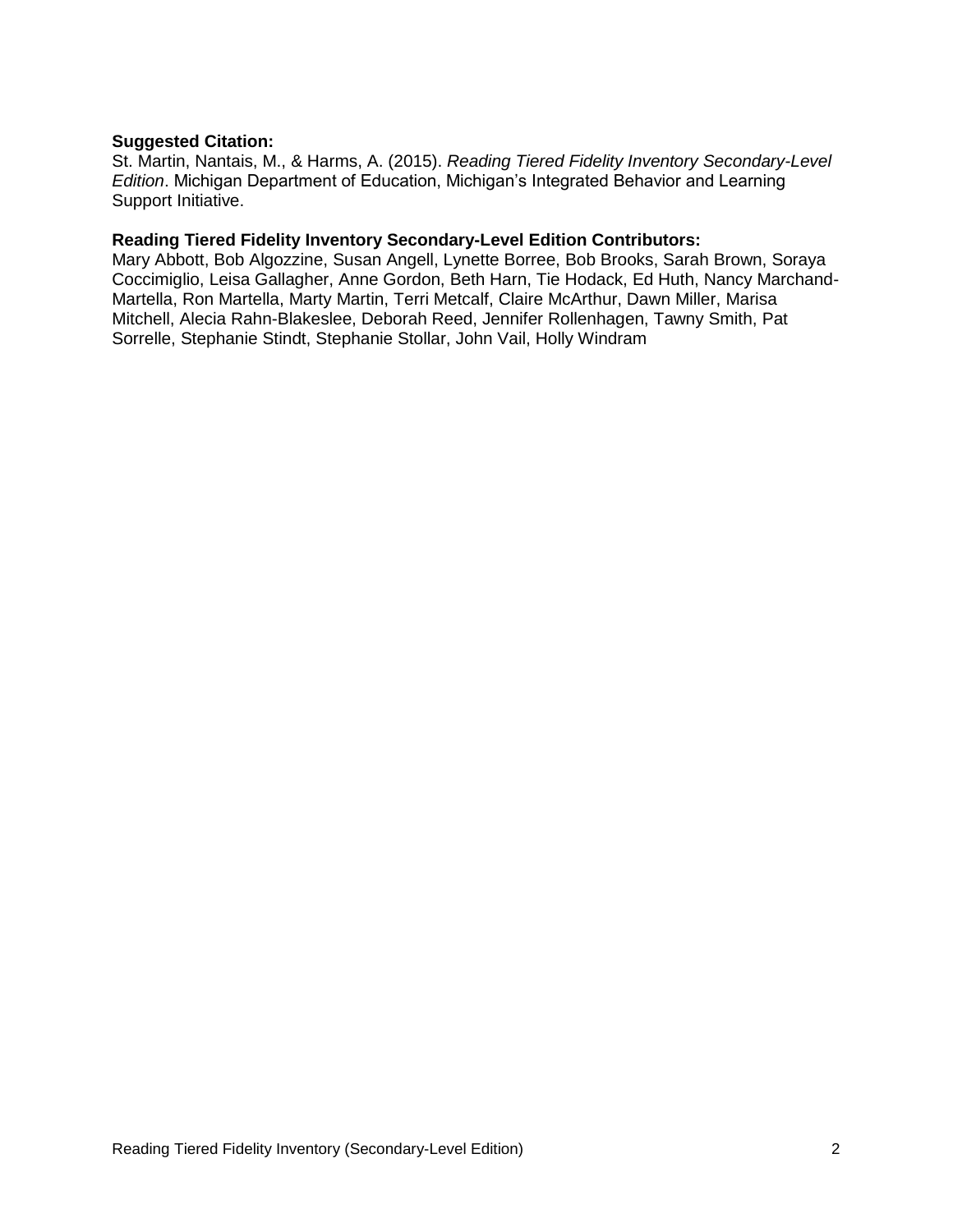# **Reading Tiered Fidelity Inventory (R-TFI) Secondary-Level Edition**

## **Introduction and Purpose:**

The purpose of the Reading Tiered Fidelity Inventory (R-TFI) Secondary-Level Edition is to provide **School Leadership Teams** with a tool to assess the implementation of a **School-Wide Content Area Reading Model.**

**School-Wide Content Area Reading Model:** Multi-tiered structures encompassing: (1) systems to address the continuum of reading needs across the student body, (2) practices designed to improve reading outcomes for all students that involve active participation by all school staff, and (3) data use and analysis.

The R-TFI is designed for use within a **data-based decision-making process** in coordination with student outcome data. The R-TFI currently measures three Tiers (**Tiers 2 & 3** are consolidated) and eight subscales.

| <b>Tier</b>                             | <b>Subscale</b>             | <b>Items</b>                              |
|-----------------------------------------|-----------------------------|-------------------------------------------|
| <b>Tier 1 School-</b>                   | Teams                       | 1.1, 1.2, 1.3, 1.4, 1.5                   |
| <b>Wide Reading</b>                     |                             |                                           |
| <b>Model Features</b>                   | Implementation              | 1.6, 1.7, 1.8, 1.9, 1.10, 1.11            |
|                                         | Resources                   | 1.12, 1.13, 1.14, 1.15, 1.16,             |
|                                         | Evaluation                  | 1.17, 1.18, 1.19, 1.20, 1.21, 1.22, 1.23, |
|                                         |                             | 1.24, 1.25                                |
| <b>Tiers 2 &amp; 3</b>                  | Teams                       | 2.1, 2.2, 2.3, 2.4, 2.5                   |
| <b>School-Wide</b>                      |                             |                                           |
| <b>Reading Model</b><br><b>Features</b> | Intervention Implementation | 2.6, 2.7, 2.8, 2.9, 2.10                  |
|                                         | Resources                   | 2.11, 2.12                                |
|                                         | Evaluation                  | 2.13, 2.14, 2.15, 2.16, 2.17, 2.18, 2.19  |

**Note: Definitions of the domains, subscales, and all bolded words in text throughout the tool are provided in the Glossary of Terms at the end of this document.**

## **Participants for R-TFI Administration:**

It is recommended that all members of the School Leadership Team actively participate in the completion of the R-TFI. Involvement of the entire team will result in: (1) a more accurate assessment, (2) a greater understanding of the school's strengths and weaknesses regarding implementation of effective reading instruction, and (3) greater ownership of the improvement process.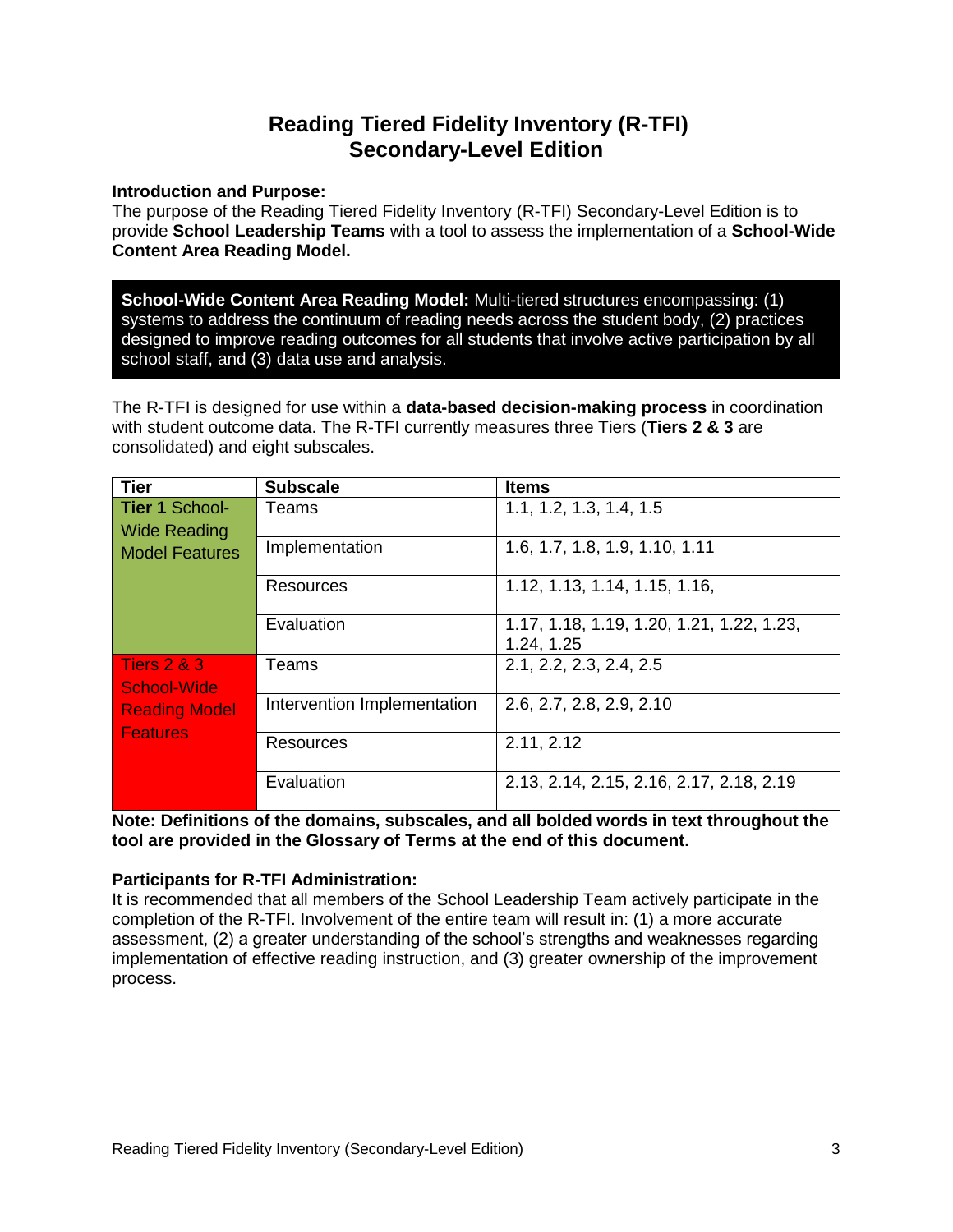## **Schedule of R-TFI Administration:**

For the first R-TFI administration, a **School Leadership Team** can choose to complete only **Tier 1** or all three tiers. It is not recommended that the **Tiers 2 & 3** section be completed until the Tier 1 section has also been completed.

- If a school is participating in a **professional learning** series that provides separate sessions for Tier 1 than Tiers 2 & 3, the School Leadership Team might consider completing the Tier 1 section of the R-TFI with the Tier 1 professional learning and waiting to complete the Tiers 2 & 3 section until the related professional learning is provided.
- Alternatively, a school could complete the entire R-TFI at once in order to establish baseline levels of implementation for Tiers 1, 2, & 3. The resulting data could be used to target and prioritize areas for professional development.

After the first assessment, it is recommended that the R-TFI be completed at least once per school year, typically in the spring. It is ideal to coordinate the timing of the completion of the R-TFI with the school improvement planning process so that results can inform the School Improvement Plan.

## **Process:**

Completion of the R-TFI includes critical activities before, during, and after the administration. Before:

- Schedule 1-2 hours with the School Leadership Team for the completion of the R-TFI. A typical administration takes about 1-2.5 hours, depending on whether it is the first administration and whether the team is completing the entire R-TFI or just Tier 1.
- Select individuals to perform the key roles and responsibilities.
- Print complete copies of the R-TFI for all participants.
- Gather all available resources identified in the Data Source column.

#### During:

- Introduce the purpose of the R-TFI to all participants.
- Provide an overview of the administration process and scoring procedures.
- Read each item aloud and provide any clarification, including definitions of key terms.
- Facilitate the discussion and **consensus** on scoring.
- Record the score and notes for each item (paper copy and in the MiBLSi database).

#### After:

- Generate the R-TFI item report and analyze scores in the Analysis of School-Wide Data Report (MiBLSi database).
- Plan improvements to the **School-Wide Content Area Reading Model** based on the results.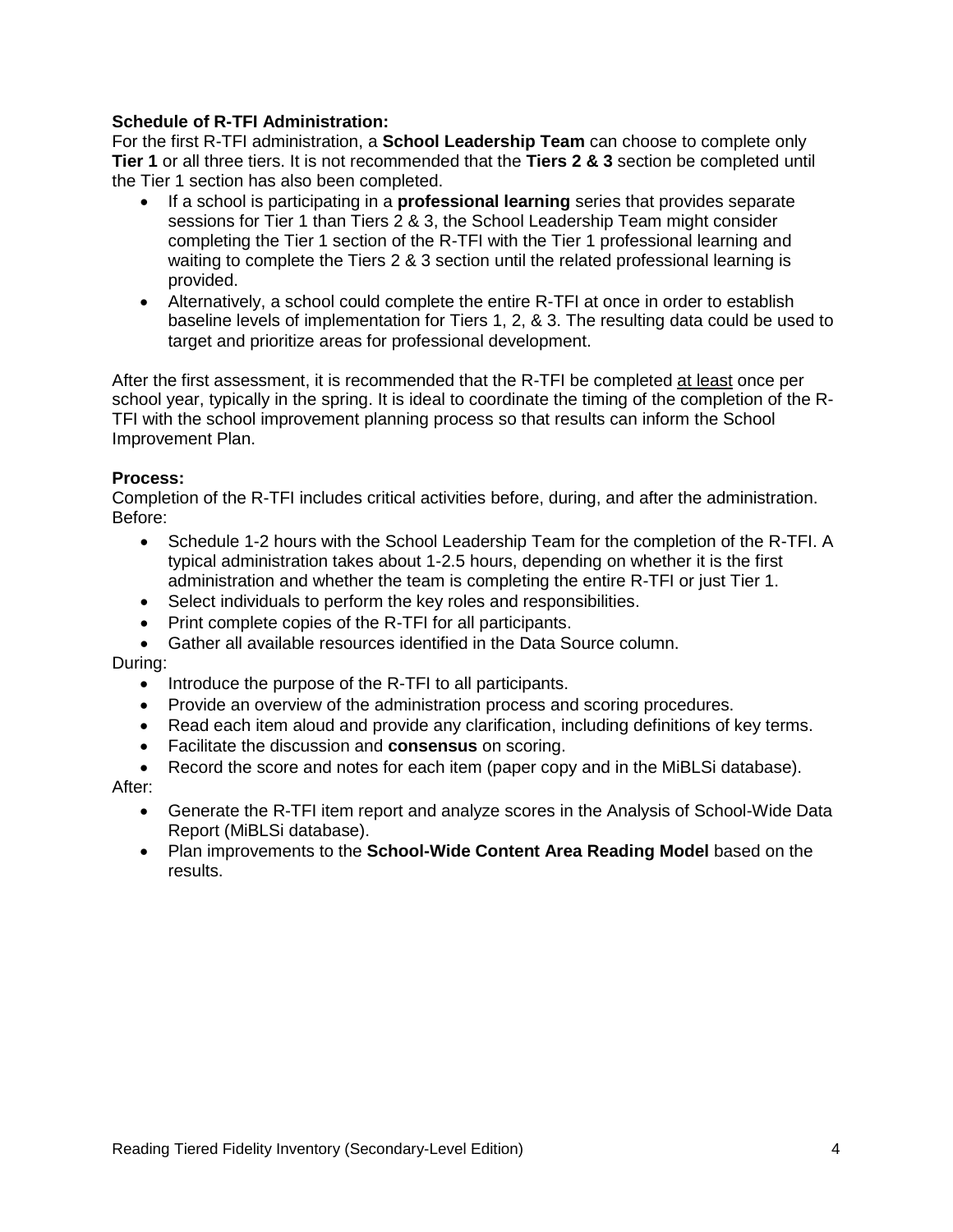## **Key Roles and Responsibilities:**

| <b>Role</b>              | <b>Responsibility</b>                                                        |
|--------------------------|------------------------------------------------------------------------------|
| <b>R-TFI Facilitator</b> | Individual who is knowledgeable about the implementation of a School-        |
|                          | wide Content Area Reading Model. The facilitator is responsible for          |
|                          | leading the discussion and adhering to the R-TFI administration              |
|                          | protocol. When possible, it is helpful for the facilitator to be external to |
|                          | the school.                                                                  |
| Note Taker               | Records scores, ideas shared for planning, and any questions/issues          |
|                          | that are raised during administration, and enters scores into the MiBLSi     |
|                          | database.                                                                    |
| <b>Respondents</b>       | Team members and other staff intentionally selected for their                |
|                          | knowledge and experience with implementing the School-Wide Reading           |
|                          | Model.                                                                       |

## **Scoring:**

The team completes the R-TFI together by using the *R-TFI Scoring Guide* to discuss and come to **consensus** on the final score for each item on a 2-1-0 scale using a *simultaneous and public voting process*. When using this process, respondents are asked to vote (e.g. "Ready, set, vote.") by simultaneously displaying their score "2 = fully in place," "1 = partially in place," or "0 = not in place." Individual scores can be displayed using fingers or paper/electronic response cards. This approach facilitates participation of all respondents and neutralizes any potential power influences in the assessment.

When there are discrepancies in scores during a vote, members discuss the available evidence to justify a score. After this brief discussion, respondents vote on the item again to help achieve consensus. Consensus means that voters in the minority can live with and support the majority decision on an item. If consensus cannot be reached, the facilitator encourages further discussion at a later time and the majority vote is recorded so that the results can be calculated and graphed.

## **Data Entry and Analysis:**

Scores for each R-TFI item are entered into the MiBLSi database at **[http://webapps.miblsimtss.org/midata.](http://webapps.miblsimtss.org/midata)** Results can then be viewed in an R-TFI item report, in the Analysis of School-Wide Data Report, District Dashboard, and ISD Dashboard.

Teams may choose to meet for a longer period of time to prioritize areas for improvement and plan related activities. Alternatively, a **School Leadership Team** may wish to schedule another meeting focused primarily on action planning. Teams should interpret their R-TFI data starting with the Total Score, then look for more specific areas of strength and need based on Tier and Subscale Scores (i.e., **Tier 1**, **Tier 2**, and **Tier 3**, Teams, Implementation, Resources, Evaluation). Finally, the team can use individual item scores from low-scoring subscales to identify actions that will lead to improved implementation of a School-Wide Content Area Reading Model.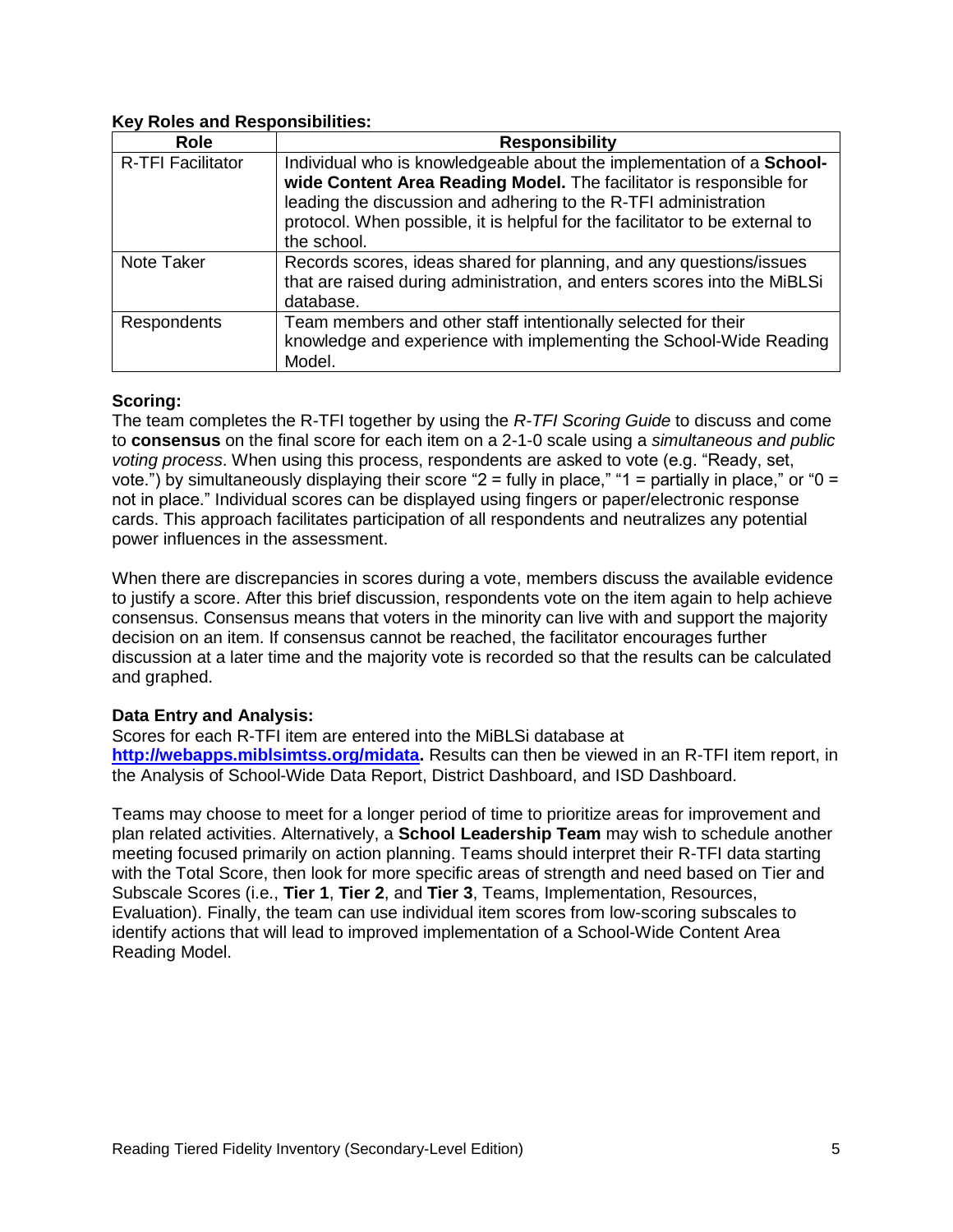## **Reading Tiered Fidelity Inventory (R-TFI) Secondary-Level Edition Scoring Form**

School: District: District: District: Date:

School Leadership Team Members:

Facilitator:

Note taker:

Directions: The **School Leadership Team** completes the Reading Tiered Fidelity Inventory (R-TFI) together by using the *R-TFI Scoring Guide* to discuss each item and come to **consensus** on the final score for each item. Scores are recorded on this *Scoring Form* below and then entered at [http://webapps.miblsimtss.org/midata.](http://webapps.miblsimtss.org/midata)

|                              | <b>Tier 1 School-Wide Content Area Reading Model Features</b>                                                                    |                |                |                |  |
|------------------------------|----------------------------------------------------------------------------------------------------------------------------------|----------------|----------------|----------------|--|
| <b>Tier 1: Teams</b>         |                                                                                                                                  |                |                |                |  |
| <b>Item</b><br><b>Number</b> | <b>Item Description</b>                                                                                                          | <b>Score</b>   |                |                |  |
| 1.1                          | A School Leadership Team is established to support<br>implementation of the School-Wide Content Area Reading<br>Model.           | 2              | 1              | $\mathbf 0$    |  |
| 1.2                          | The School Leadership Team uses an effective team meeting<br>process.                                                            | $\overline{2}$ | $\mathbf{1}$   | $\overline{0}$ |  |
| 1.3                          | The School Leadership Team's work is coordinated with other<br>school teams.                                                     | $\overline{2}$ | $\mathbf{1}$   | $\Omega$       |  |
| 1.4                          | Department Teams are established to support the<br>implementation of Tier 1 content area reading instruction.                    | $\overline{2}$ | 1              | $\Omega$       |  |
| 1.5                          | Department Teams use an effective team meeting process.                                                                          | $\overline{2}$ | $\overline{1}$ | $\overline{0}$ |  |
|                              | <b>Tier 1: Implementation</b>                                                                                                    |                |                |                |  |
| 1.6                          | The school uses a formal procedure for selecting Content Area<br>Reading Strategies to provide content area reading instruction. | 2              | 1              | 0              |  |
| 1.7                          | An Instructional Routine is available for each content area<br>reading strategy that has been adopted for use school-wide.       | $\overline{2}$ | 1              | $\overline{0}$ |  |
| 1.8                          | The school has a School-wide Content Area Reading Plan.                                                                          | $\overline{2}$ | 1              | $\overline{0}$ |  |
| 1.9                          | Department Teams develop Instructional Plans to improve<br>students' understanding of the content area.                          | $\overline{2}$ | 1              | $\Omega$       |  |
| 1.10                         | Class-wide expectations for student behavior are established<br>and taught.                                                      | $\overline{2}$ | $\mathbf{1}$   | $\Omega$       |  |
| 1.11                         | Procedures are implemented for common classroom activities.                                                                      | $\overline{2}$ | 1              | $\Omega$       |  |
| <b>Tier 1: Resources</b>     |                                                                                                                                  |                |                |                |  |
| 1.12                         | The school has identified an individual(s) to assist in data<br>coordination for the Early Warning System.                       | $\overline{2}$ |                | $\Omega$       |  |
| 1.13                         | An Early Warning Indicator (EWI) Assessment Schedule is<br>available for the current school year.                                | $\overline{2}$ | 1              | $\overline{0}$ |  |
| 1.14                         | Professional learning is purposely selected for supporting the<br>implementation of a School-wide Content Area Reading Model.    | $\overline{2}$ | 1              | $\overline{0}$ |  |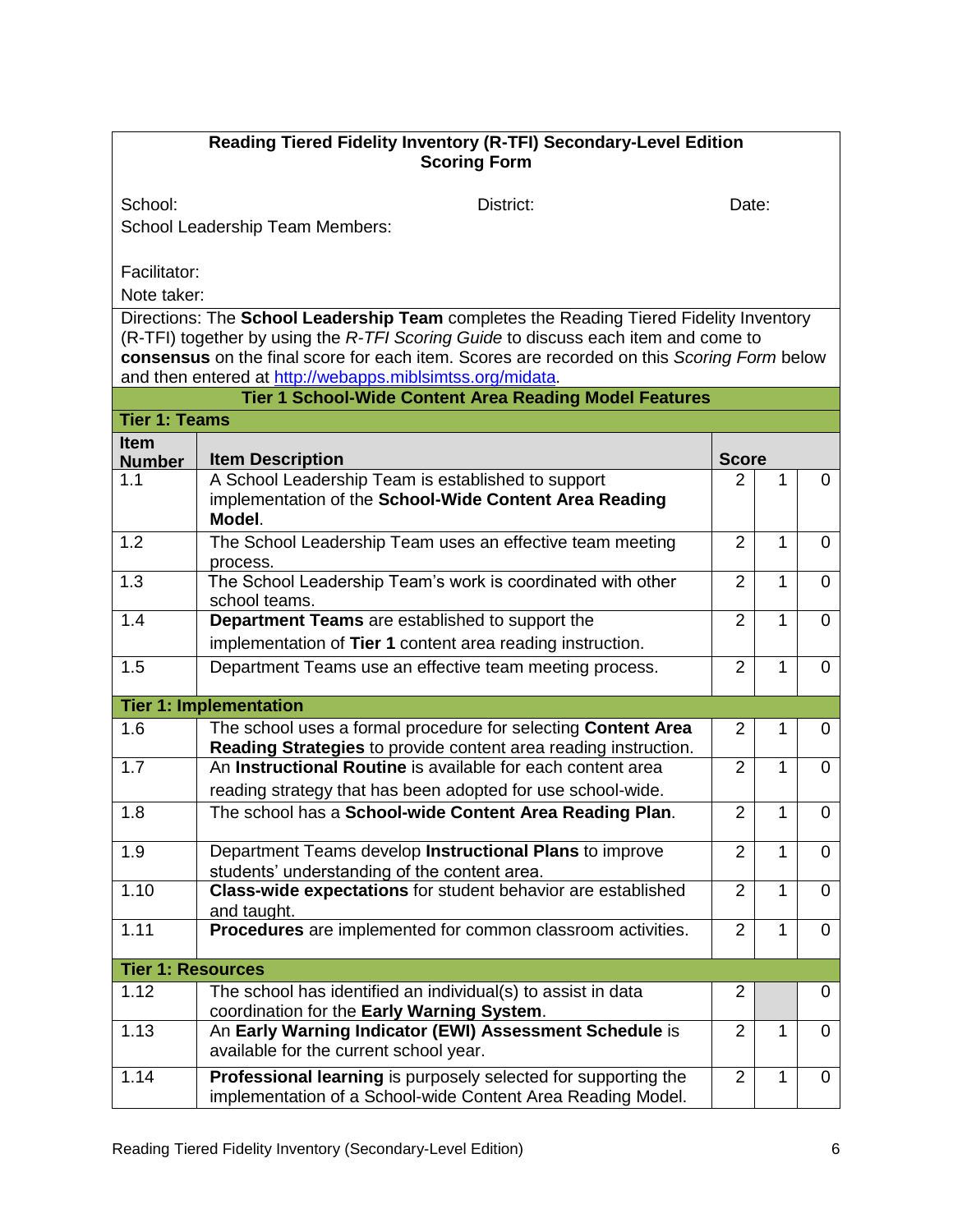| Item<br><b>Number</b>     | <b>Item Description</b>                                                                                                                             | <b>Score</b>   |   |                |
|---------------------------|-----------------------------------------------------------------------------------------------------------------------------------------------------|----------------|---|----------------|
| 1.15                      | The School Leadership Team uses system-level coaching.                                                                                              | 2              | 1 | 0              |
| 1.16                      | All staff have access to instructional coaching for the Content<br><b>Area Reading Strategies.</b>                                                  | $\overline{2}$ | 1 | $\Omega$       |
| <b>Tier 1: Evaluation</b> |                                                                                                                                                     |                |   |                |
| 1.17                      | The school uses a data system that provides access to Early<br>Warning Indicator data.                                                              | 2              | 1 | 0              |
| 1.18                      | Historical data are gathered to inform school personnel of<br>student needs.                                                                        | $\overline{2}$ |   | 0              |
| 1.19                      | The School Leadership Team collects Tier 1 system fidelity<br>data.                                                                                 | $\overline{2}$ | 1 | 0              |
| 1.20                      | The School Leadership Team uses data to monitor the health of<br>the School-Wide Content Area Reading Model.                                        | $\overline{2}$ | 1 | 0              |
| 1.21                      | The School Leadership Team uses a process for data-based<br>decision-making.                                                                        | $\overline{2}$ | 1 | $\overline{0}$ |
| 1.22                      | Department Teams use a process for data-based decision-<br>making.                                                                                  | $\overline{2}$ | 1 | 0              |
| 1.23                      | The School Leadership Team monitors implementation of the<br><b>School-wide Content Area Reading Plan.</b>                                          | $\overline{2}$ | 1 | $\Omega$       |
| 1.24                      | Department Teams monitor implementation of Instructional<br>Plans.                                                                                  | $\overline{2}$ | 1 | 0              |
| 1.25                      | The School Leadership Team provides a status report or<br>presentation on student reading performance to stakeholders.                              | $\overline{2}$ | 1 | 0              |
|                           | <b>Tiers 2 &amp; 3 School-Wide Content Area Reading Model Features</b>                                                                              |                |   |                |
|                           | <b>Tiers 2 &amp; 3: Teams</b>                                                                                                                       |                |   |                |
| 2.1                       | The School Leadership Team defines a process to be used by<br><b>Cross-Department Teams</b> for supporting students with reading<br>skill deficits. | $\overline{2}$ | 1 | 0              |
| 2.2                       | Cross-Department Teams work to support students who are not<br>making adequate progress.                                                            | $\overline{2}$ |   | 0              |
| 2.3                       | Student Support Teams are established to improve students'<br>reading performance.                                                                  | $\overline{2}$ | 1 | 0              |
| 2.4                       | Teachers access the assistance of Student Support Teams.                                                                                            | $\overline{2}$ | 1 | 0              |
| 2.5                       | Student Support Teams use an effective team meeting process.                                                                                        | $\overline{2}$ | 1 | 0              |
|                           | <b>Tiers 2 &amp; 3: Intervention Implementation</b>                                                                                                 |                |   |                |
| 2.6                       | The school uses a formal process for selecting evidence-based<br>reading interventions.                                                             | $\overline{2}$ | 1 | 0              |
| 2.7                       | The school uses a variety of data sources to design Reading<br><b>Intervention Plans.</b>                                                           | $\overline{2}$ | 1 | 0              |
| 2.8                       | Intervention group size is appropriate for students receiving<br>reading intervention.                                                              | $\overline{2}$ | 1 | 0              |
| 2.9                       | The school alters intervention variables to intensify reading<br>intervention supports.                                                             | $\overline{2}$ | 1 | 0              |
| 2.10                      | The school invites parents/guardians to collaborate on<br>intervention plans for their child.                                                       | $\overline{2}$ | 1 | 0              |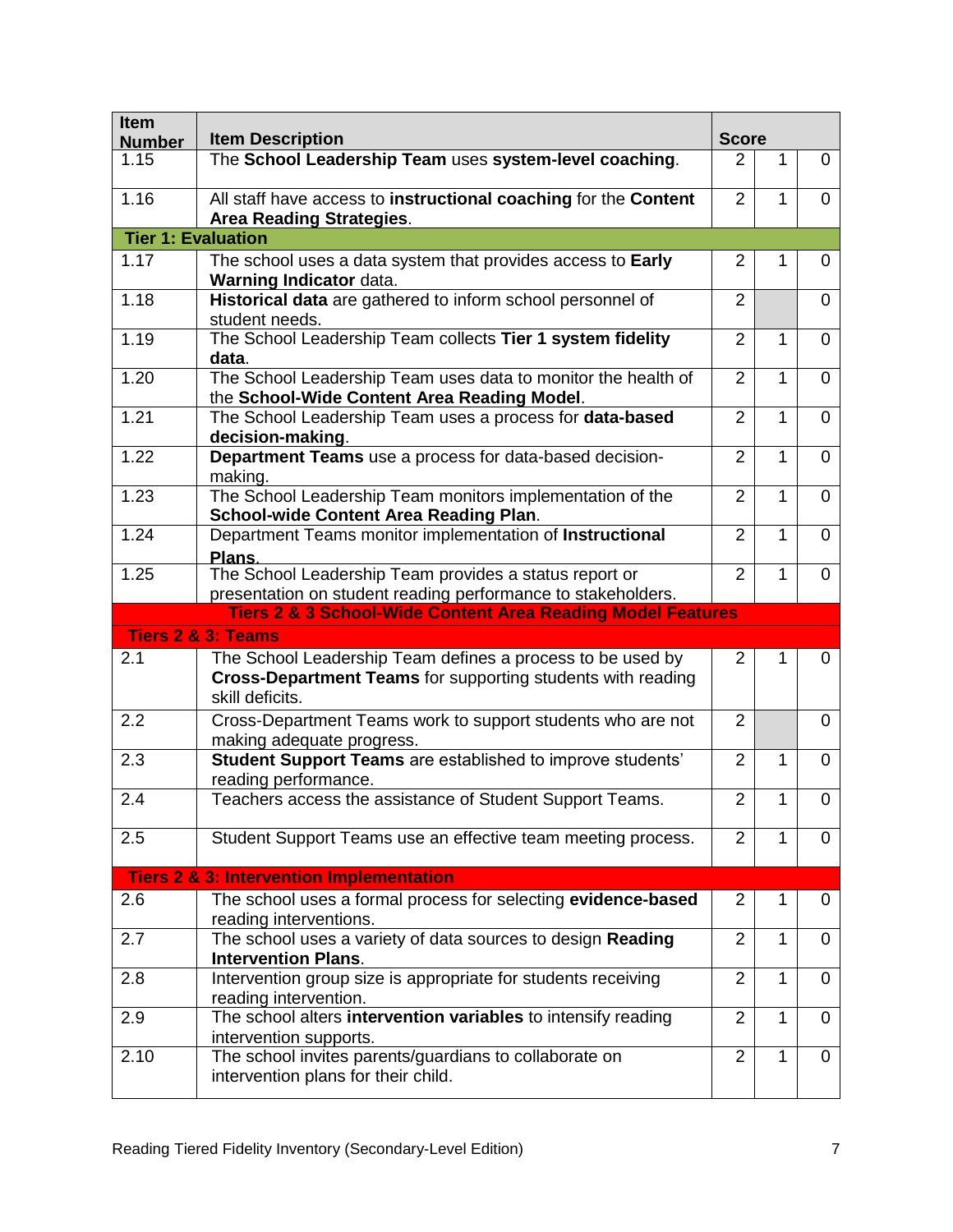|                              | <b>Tiers 2 &amp; 3: Resources</b>                                                                                           |                |   |   |
|------------------------------|-----------------------------------------------------------------------------------------------------------------------------|----------------|---|---|
| <b>Item</b><br><b>Number</b> | <b>Item Description</b>                                                                                                     | <b>Score</b>   |   |   |
| 2.11                         | The school has identified an individual(s) to support the use of<br>reading assessments for students with reading deficits. | 2              |   |   |
| 2.12                         | All staff providing reading interventions receive implementation<br>supports.                                               | $\mathcal{P}$  |   | U |
|                              | <b>Tiers 2 &amp; 3: Evaluation</b>                                                                                          |                |   |   |
| 2.13                         | The school monitors data on student access to reading<br>intervention supports.                                             | 2              |   |   |
| 2.14                         | The school uses a data system to display student reading<br>progress.                                                       | 2              |   | O |
| 2.15                         | Staff collect progress monitoring data with fidelity.                                                                       | 2              | 1 | U |
| 2.16                         | Staff collect diagnostic data with fidelity.                                                                                | 2              |   | U |
| 2.17                         | The school monitors the percent of students who are responding<br>to reading intervention.                                  | $\overline{2}$ |   | U |
| 2.18                         | There is a protocol to monitor the fidelity of reading<br>interventions.                                                    | 2              |   | O |
| 2.19                         | Reading Intervention Plans are adjusted based on decision<br>rules.                                                         | 2              |   | O |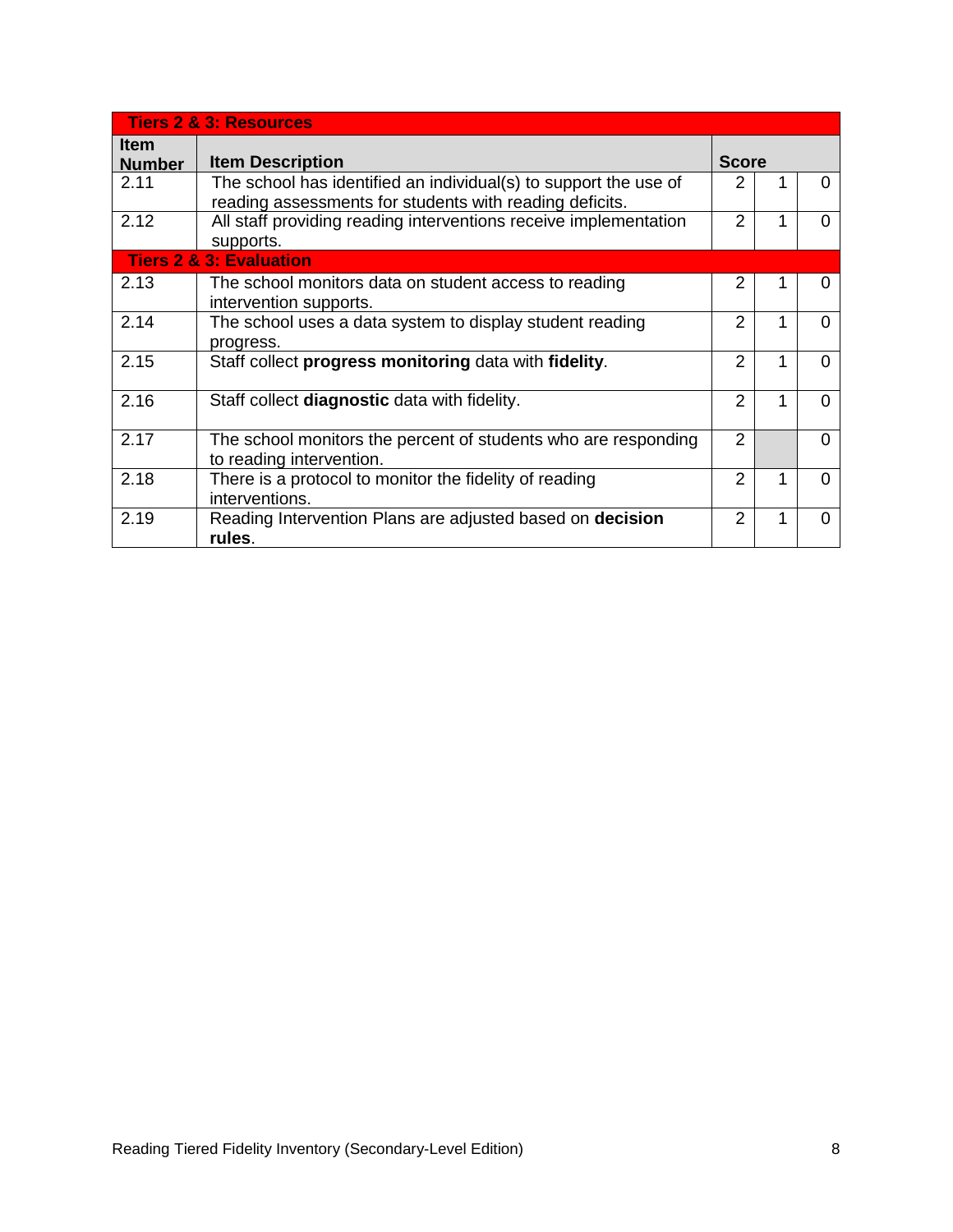| <b>R-TFI Item</b>                                                                                                                                              | 2 Points                                                                                                                                                                                                                                                                                  | 1 Point                                                                                                                                                                                                                                                                                       | 0 Points                                                                                                                                                                                       | <b>Data Source</b>                                                                           |
|----------------------------------------------------------------------------------------------------------------------------------------------------------------|-------------------------------------------------------------------------------------------------------------------------------------------------------------------------------------------------------------------------------------------------------------------------------------------|-----------------------------------------------------------------------------------------------------------------------------------------------------------------------------------------------------------------------------------------------------------------------------------------------|------------------------------------------------------------------------------------------------------------------------------------------------------------------------------------------------|----------------------------------------------------------------------------------------------|
| Brief description of the<br><i>item.</i>                                                                                                                       | Description of the criteria<br>that need to be in place to<br>score 2 points on the item.<br>Data sources should be<br>available to substantiate a<br>2-point score.                                                                                                                      | Description of the criteria<br>that need to be in place to<br>score 1 point on the item.<br>Data sources should be<br>available to substantiate a<br>1-point score.                                                                                                                           | Description of the criteria to<br>score 0 points on the item.                                                                                                                                  | Examples of<br>documentation<br>that can be used<br>to substantiate<br>scoring<br>decisions. |
|                                                                                                                                                                |                                                                                                                                                                                                                                                                                           | <b>Tier 1 School-Wide Content Area Reading Model Features</b>                                                                                                                                                                                                                                 |                                                                                                                                                                                                |                                                                                              |
| <b>Tier 1: Teams</b>                                                                                                                                           |                                                                                                                                                                                                                                                                                           |                                                                                                                                                                                                                                                                                               |                                                                                                                                                                                                |                                                                                              |
| 1.1 A School<br><b>Leadership Team</b><br>is established to<br>support<br>implementation of<br>the School-wide<br><b>Content Area</b><br><b>Reading Model.</b> | Team includes the school<br>principal and both of the<br>following:<br>School representation<br>(e.g., cross-content<br>areas, special<br>education, reading<br>specialist, Title I<br>support coach).<br>Of functional size (e.g.,<br>5-7 members) to<br>effectively accomplish<br>work. | Team includes the school<br>principal and only one of<br>the following:<br>School representation<br>(e.g., cross-content<br>areas, special<br>education, reading<br>specialist, Title I<br>support coach).<br>Of functional size (e.g.,<br>5-7 members) to<br>effectively accomplish<br>work. | There is no team.<br>$-OR-$<br>The team does not include<br>the school principal.<br>-OR-<br>The established team does<br>not meet any of the criteria<br>outlined in the 2-point<br>response. | List of team<br>members, roles,<br>and job titles                                            |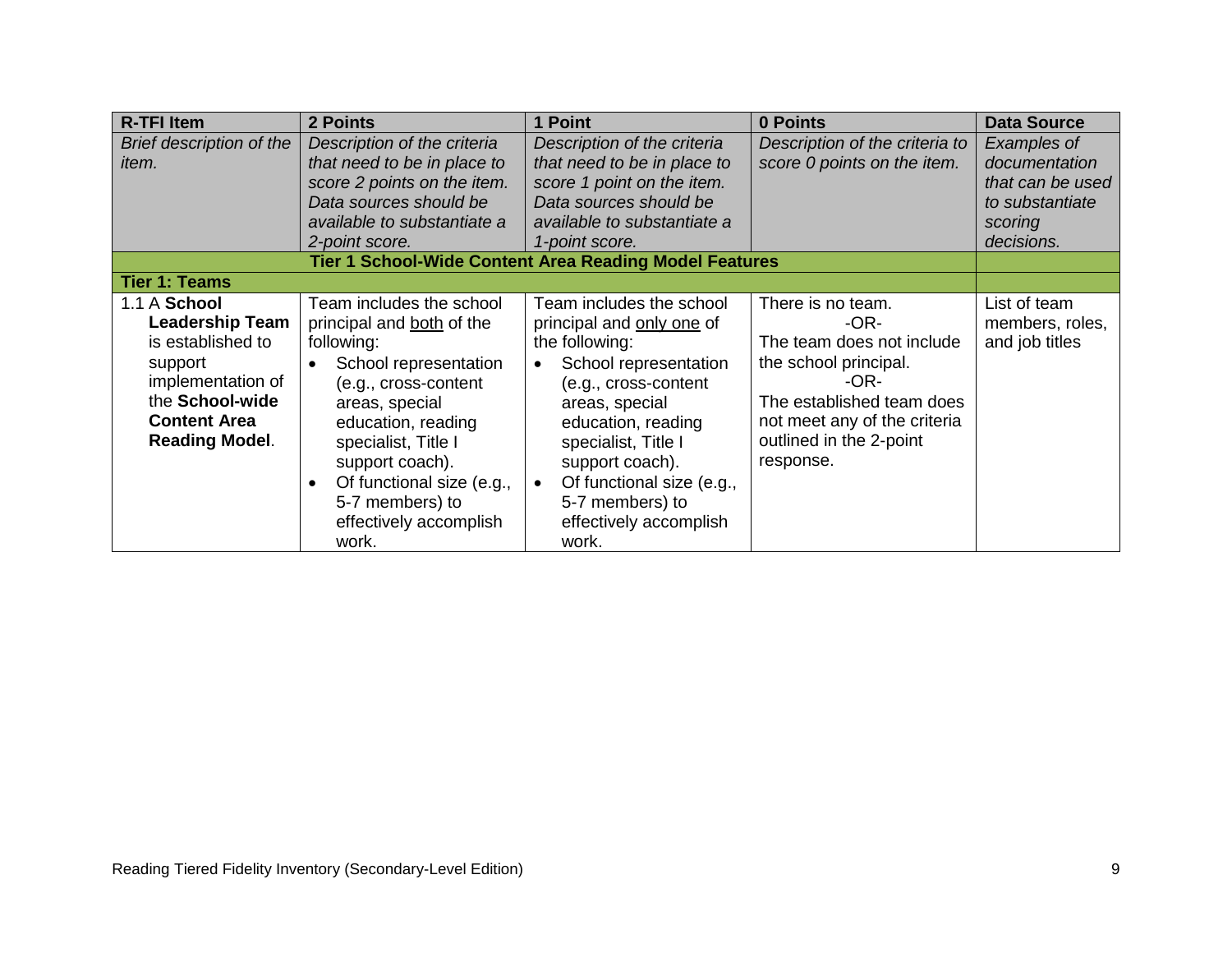| <b>R-TFI Item</b>      | 2 Points                  | 1 Point                       | 0 Points                  | <b>Data Source</b> |
|------------------------|---------------------------|-------------------------------|---------------------------|--------------------|
| 1.2 The School         | All of the following team | Two or three of the criteria  | There is no team.         | Meeting            |
| <b>Leadership Team</b> | meeting procedures are in | from the 2-point response     | -OR-                      | schedule           |
| uses an effective      | place:                    | are in place.                 | Only one of the criteria  |                    |
| team meeting           | Team meets in person      | -OR-                          | from the 2-point response | Meeting            |
| process.               | monthly.                  | All criteria from the 2-point | is in place.              | agendas,           |
|                        | Meeting roles are         | response are present but      |                           | minutes/records,   |
|                        | assigned and used         | are used inconsistently.      |                           | and attendance     |
|                        | (e.g., facilitator,       |                               |                           |                    |
|                        | recorder, data analyst,   |                               |                           | Written process    |
|                        | time keeper).             |                               |                           | for how absent     |
|                        | Absent team members       |                               |                           | team members       |
|                        | receive updates           |                               |                           | are updated        |
|                        | promptly following the    |                               |                           |                    |
|                        | meeting (within 48        |                               |                           |                    |
|                        | hours).                   |                               |                           |                    |
|                        | Team completes            |                               |                           |                    |
|                        | assignments and           |                               |                           |                    |
|                        | documents progress        |                               |                           |                    |
|                        | outlined on an action     |                               |                           |                    |
|                        | plan within designated    |                               |                           |                    |
|                        | timelines.                |                               |                           |                    |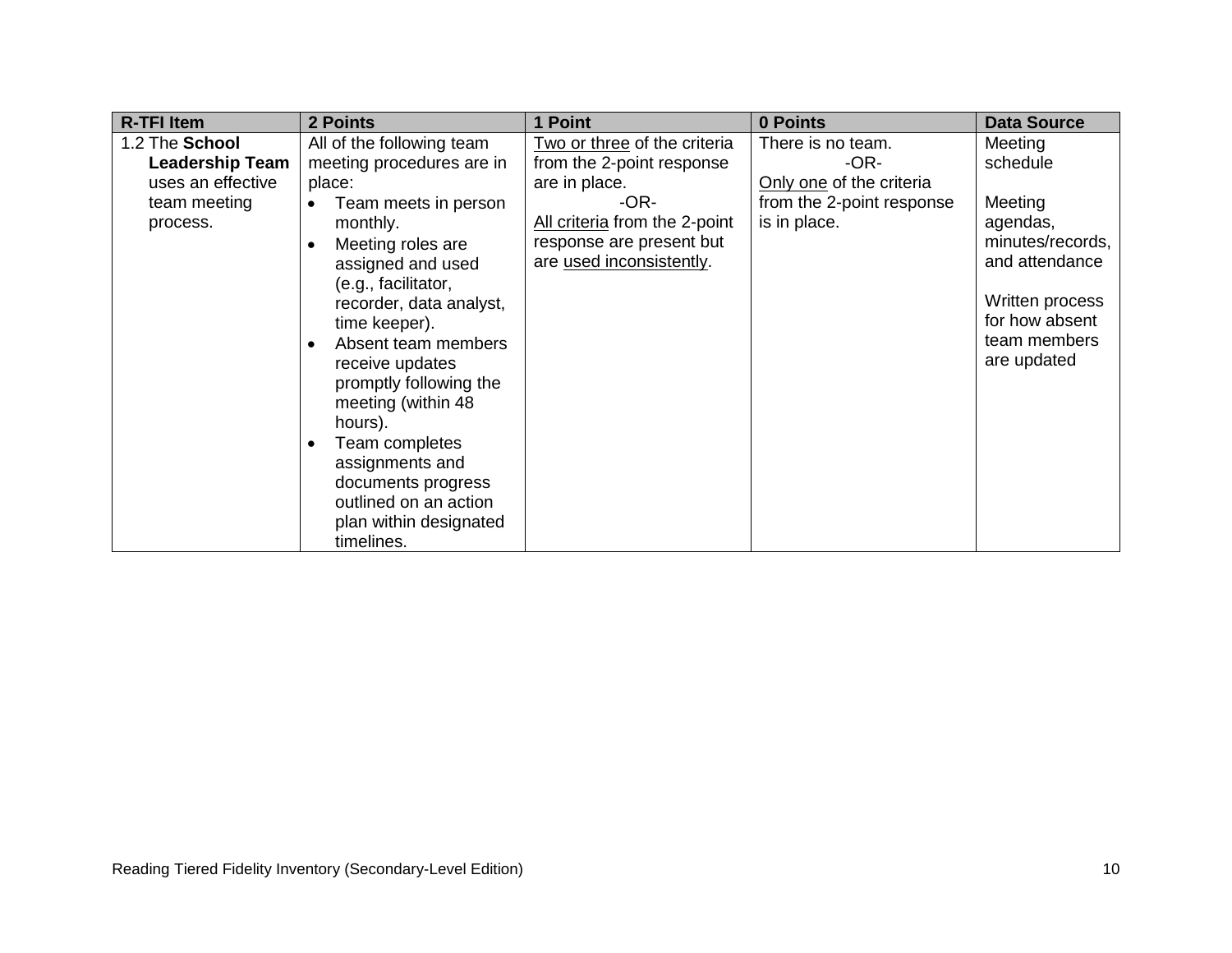| <b>R-TFI Item</b> | 2 Points                            | 1 Point                       | 0 Points                      | <b>Data Source</b> |
|-------------------|-------------------------------------|-------------------------------|-------------------------------|--------------------|
| 1.3 The School    | School Leadership Team              | All conditions of the 2-point | School Leadership Team        | Team meeting       |
| Leadership        | coordinates with all other          | response are met, but         | operates in isolation of      | minutes            |
| Team's work is    | teams within the school             | coordination is focused       | other school teams (e.g.,     |                    |
| coordinated with  | (e.g., school improvement           | primarily on one specific     | the School Leadership         | Action plans       |
| other school      | team, PLCs, Department              | team within the school.       | Team is aware of              |                    |
| teams.            | <b>Teams</b> ) in the following     |                               | implications and work of      | Communication      |
|                   | ways:                               |                               | other teams, but no effort is | plan               |
|                   | <b>Schedules</b>                    |                               | made to coordinate and        |                    |
|                   | opportunities to meet               |                               | align priorities).            |                    |
|                   | with representatives                |                               |                               |                    |
|                   | from other teams to                 |                               |                               |                    |
|                   | discuss alignment of                |                               |                               |                    |
|                   | school-wide priorities              |                               |                               |                    |
|                   | Identify successes and<br>$\bullet$ |                               |                               |                    |
|                   | challenges that will                |                               |                               |                    |
|                   | impact the School-                  |                               |                               |                    |
|                   | wide Content Area                   |                               |                               |                    |
|                   | <b>Reading Plan</b>                 |                               |                               |                    |
|                   | -AND-                               |                               |                               |                    |
|                   | Discussions/meetings                |                               |                               |                    |
|                   | results in coordinated work         |                               |                               |                    |
|                   | across all teams within the         |                               |                               |                    |
|                   | school that aligned with            |                               |                               |                    |
|                   | school-wide priorities.             |                               |                               |                    |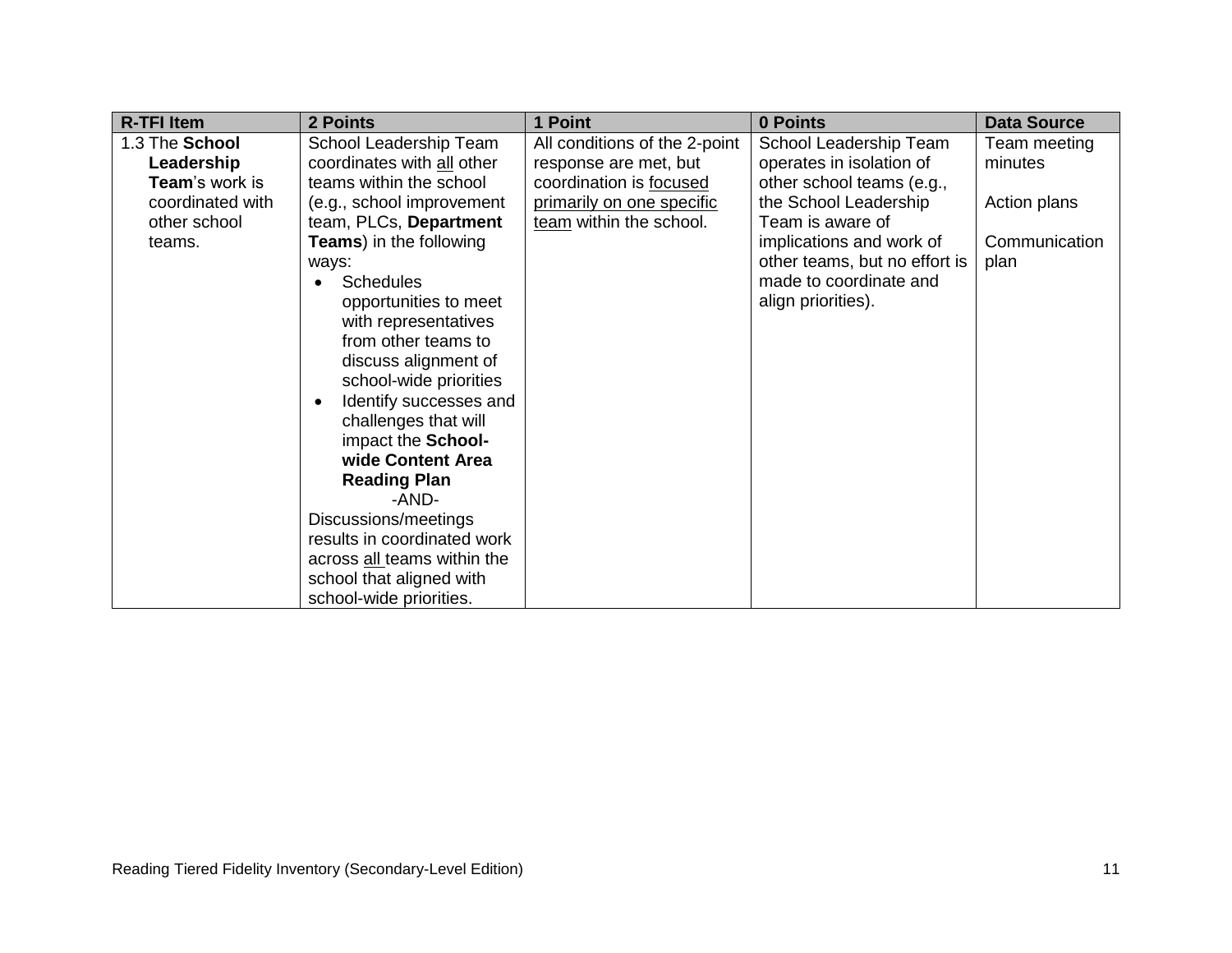| <b>R-TFI Item</b>     | 2 Points                    | 1 Point                     | 0 Points                | <b>Data Source</b> |
|-----------------------|-----------------------------|-----------------------------|-------------------------|--------------------|
| 1.4 Department        | Department Teams are        | Department Teams are        | Department Teams are    | List of teams,     |
| <b>Teams</b> are      | established for all core    | established for all core    | established for none or | members, roles,    |
| established to        | subject areas.              | subject areas.              | only some core subject  | and job titles     |
| support the           | -AND-                       | -AND-                       | areas.                  |                    |
| implementation of     | All content area teachers   | All content area teachers   |                         |                    |
| <b>Tier 1 content</b> | are consistently present at | are consistently present at |                         |                    |
| area reading          | <b>Department Team</b>      | <b>Department Team</b>      |                         |                    |
| instruction.          | meetings.                   | meetings.                   |                         |                    |
|                       | -AND-                       |                             |                         |                    |
|                       | A feedback loop is          |                             |                         |                    |
|                       | consistently used when the  |                             |                         |                    |
|                       | principal is not able to    |                             |                         |                    |
|                       | attend a meeting.           |                             |                         |                    |
|                       |                             |                             |                         |                    |
|                       |                             |                             |                         |                    |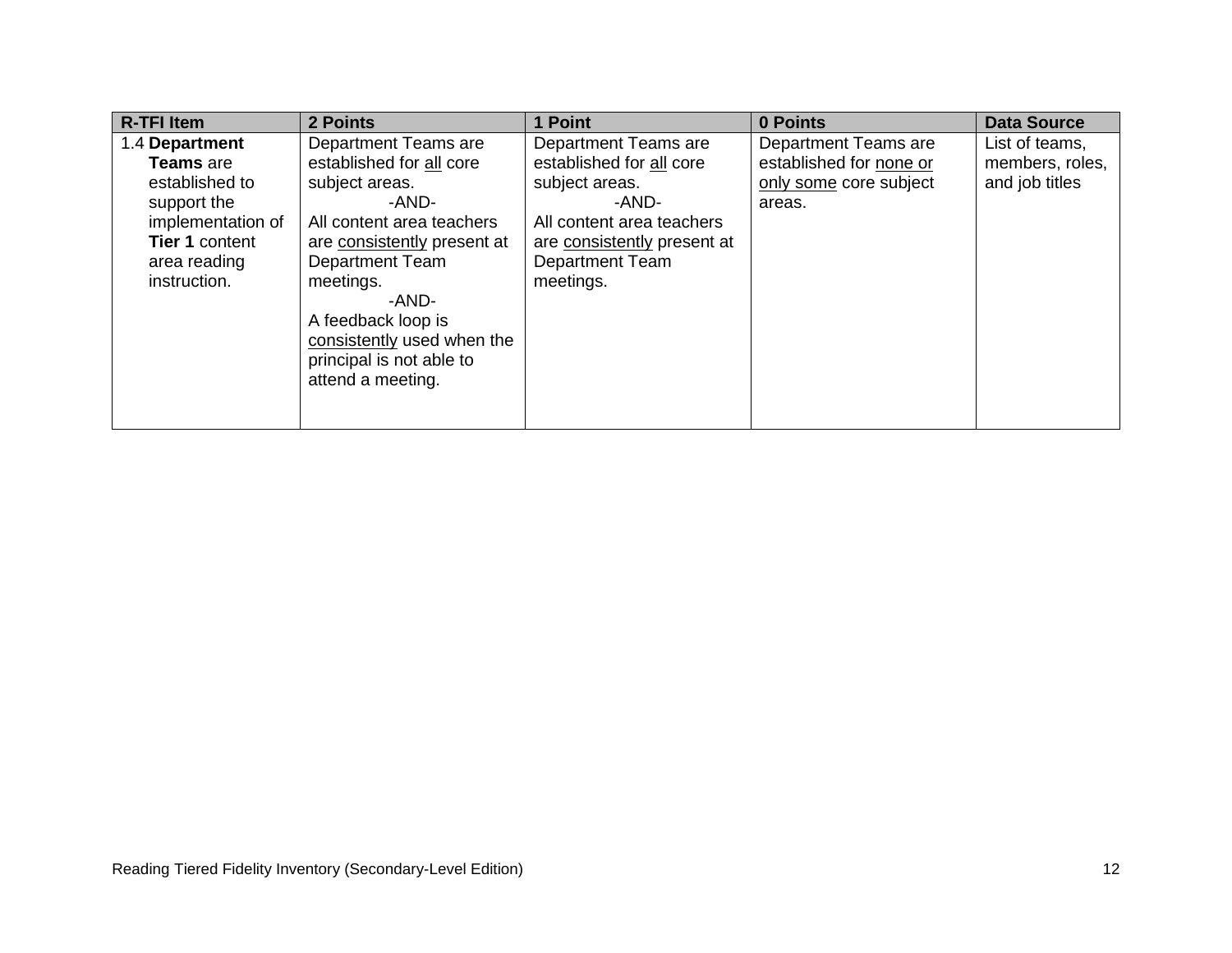| <b>R-TFI Item</b> | 2 Points                  | 1 Point                       | 0 Points                  | <b>Data Source</b> |
|-------------------|---------------------------|-------------------------------|---------------------------|--------------------|
| 1.5 Department    | All of the following team | Two or three of the criteria  | There is no team.         | Meeting            |
| Teams use an      | meeting procedures are in | from the 2-point response     | -OR-                      | schedule           |
| effective team    | place:                    | are in place.                 | Only one of the criteria  |                    |
| meeting process.  | Team meets in person      | -OR-                          | from the 2-point response | Meeting            |
|                   | monthly.                  | All criteria from the 2-point | is in place.              | agendas,           |
|                   | Meeting roles are         | response are present but      |                           | minutes/records,   |
|                   | assigned and used         | are used inconsistently.      |                           | and attendance     |
|                   | (e.g., facilitator,       |                               |                           |                    |
|                   | recorder, data analyst,   |                               |                           | Written process    |
|                   | time keeper).             |                               |                           | for how absent     |
|                   | Absent team members       |                               |                           | team members       |
|                   | receive updates           |                               |                           | are updated        |
|                   | promptly following the    |                               |                           |                    |
|                   | meeting (within 48        |                               |                           |                    |
|                   | hours).                   |                               |                           |                    |
|                   | Team completes            |                               |                           |                    |
|                   | assignments and           |                               |                           |                    |
|                   | documents progress        |                               |                           |                    |
|                   | outlined on an action     |                               |                           |                    |
|                   | plan within designated    |                               |                           |                    |
|                   | timelines.                |                               |                           |                    |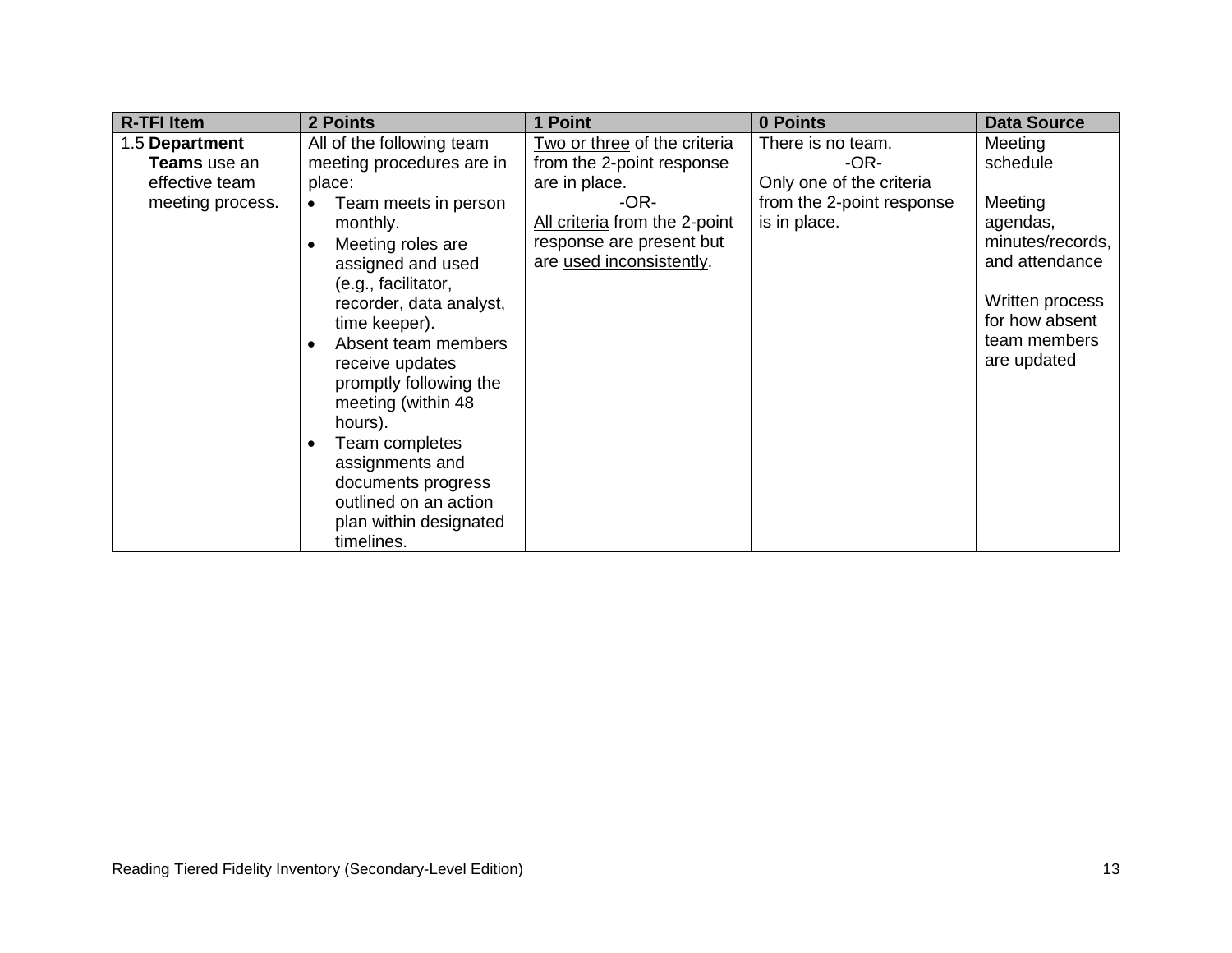| <b>R-TFI Item</b>             | 2 Points                               | 1 Point                       | 0 Points                 | <b>Data Source</b>          |
|-------------------------------|----------------------------------------|-------------------------------|--------------------------|-----------------------------|
| <b>Tier 1: Implementation</b> |                                        |                               |                          |                             |
| 1.6 The school uses a         | The procedure looks for                | The procedure looks for       | There is no procedure.   | Documentation               |
| procedure for                 | the presence of all of the             | the presence of at least      | $-OR-$                   | showing how the             |
| selecting Content             | following:                             | four of the criteria outlined | The procedure looks for  | selection                   |
| <b>Area Reading</b>           | Strategy alignment<br>$\bullet$        | in the 2-point response.      | the presence of three or | procedure was               |
| Strategies.                   | with the Big Ideas of                  |                               | fewer of the criteria    | used to for the             |
|                               | <b>Adolescent Literacy</b>             |                               | outlined in the 2-point  | current Content             |
|                               | and state standards                    |                               | response.                | Area Reading                |
|                               | (word study, fluency,                  |                               |                          | Strategies and<br>materials |
|                               | vocabulary<br>comprehension,           |                               |                          |                             |
|                               | motivation).                           |                               |                          |                             |
|                               | Fit and alignment with<br>$\bullet$    |                               |                          |                             |
|                               | other curricula and                    |                               |                          |                             |
|                               | materials for content                  |                               |                          |                             |
|                               | area reading                           |                               |                          |                             |
|                               | instruction.                           |                               |                          |                             |
|                               | <b>Quality evidence to</b>             |                               |                          |                             |
|                               | demonstrate                            |                               |                          |                             |
|                               | effectiveness with                     |                               |                          |                             |
|                               | target population.                     |                               |                          |                             |
|                               | Inclusion of supports<br>$\bullet$     |                               |                          |                             |
|                               | for English Language                   |                               |                          |                             |
|                               | Learners (if school                    |                               |                          |                             |
|                               | demographics include                   |                               |                          |                             |
|                               | ELL <sub>s</sub> ).                    |                               |                          |                             |
|                               | Available resources<br>needed to fully |                               |                          |                             |
|                               | implement.                             |                               |                          |                             |
|                               | Availability of<br>$\bullet$           |                               |                          |                             |
|                               | professional learning                  |                               |                          |                             |
|                               | and ongoing technical                  |                               |                          |                             |
|                               | assistance.                            |                               |                          |                             |
|                               |                                        |                               |                          |                             |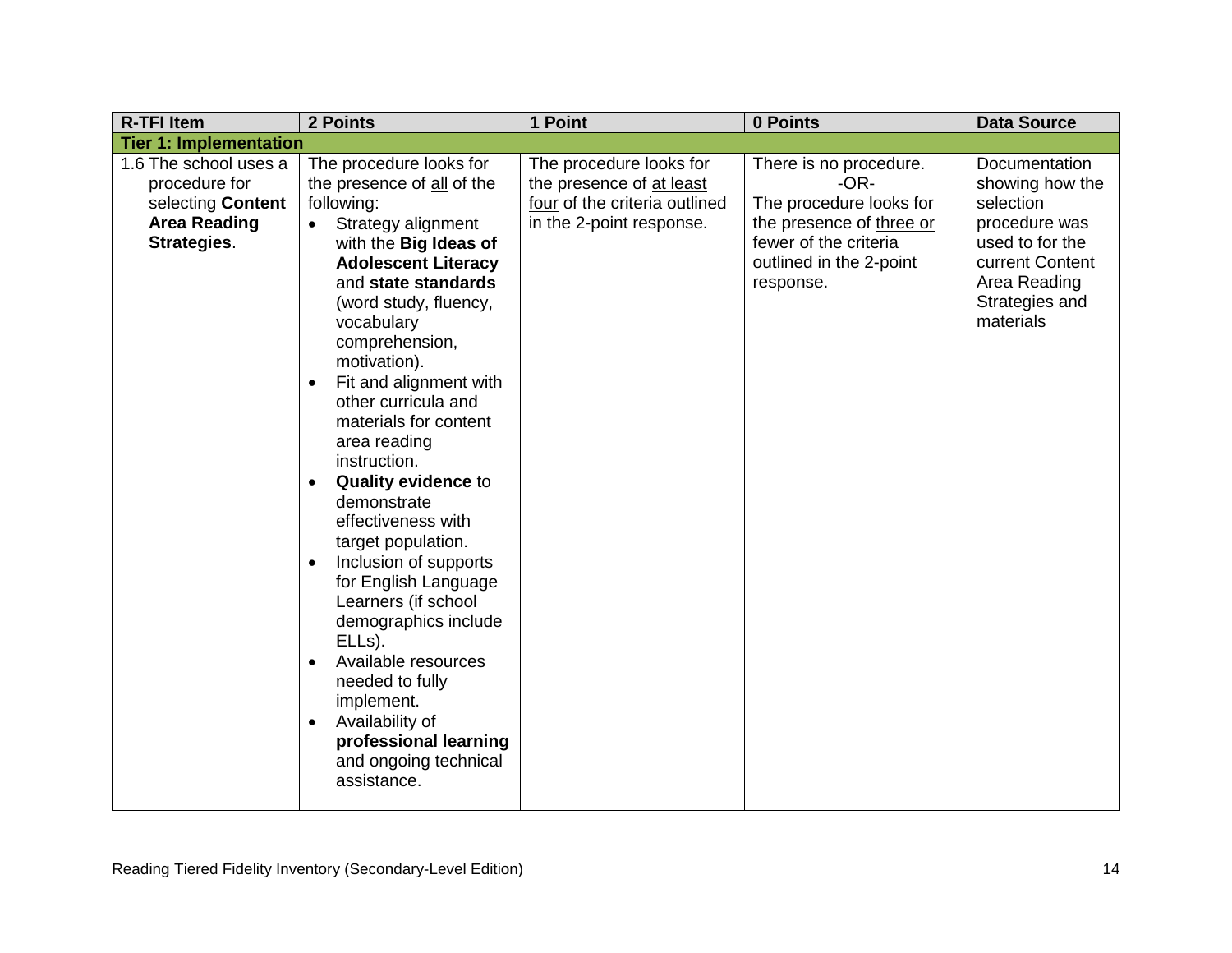| <b>R-TFI Item</b><br><b>2 Points</b>                                                                                                                                                                                                                    |                                                                                                                                                                                                                                                                                                                                                                                                                                                                                                                       | 1 Point                                                                                                                                                                                                                                                                                                                                                                                                                                                                                                     | 0 Points                                                                                   | <b>Data Source</b>                                                                        |
|---------------------------------------------------------------------------------------------------------------------------------------------------------------------------------------------------------------------------------------------------------|-----------------------------------------------------------------------------------------------------------------------------------------------------------------------------------------------------------------------------------------------------------------------------------------------------------------------------------------------------------------------------------------------------------------------------------------------------------------------------------------------------------------------|-------------------------------------------------------------------------------------------------------------------------------------------------------------------------------------------------------------------------------------------------------------------------------------------------------------------------------------------------------------------------------------------------------------------------------------------------------------------------------------------------------------|--------------------------------------------------------------------------------------------|-------------------------------------------------------------------------------------------|
| 1.7 An instructional<br>routine is<br>available for each<br><b>Content Area</b><br>the following:<br><b>Reading Strategy</b><br>$\bullet$<br>that has been<br>adopted for use<br>$\bullet$<br>school-wide.<br>$\bullet$<br>$\bullet$<br>rate.<br>tasks. | The instructional routine<br>for all content area reading<br>strategies includes all of<br>Clear and concise<br>language.<br>New material is<br>presented in small<br>steps with student<br>practice occurring after<br>each step.<br>Teacher modeling.<br>Guided practice.<br>Frequent checking for<br>understanding to<br>obtain a high success<br>Error correction<br>procedures.<br>Scaffolding for difficult<br>Monitored independent<br>practice.<br>Opportunities for<br>cumulative and<br>distributed review. | The instructional routine<br>for all content area reading<br>strategies minimally<br>includes:<br>Clear and concise<br>language.<br>New material is<br>presented in small<br>steps with student<br>practice occurring after<br>each step.<br>Teacher modeling.<br>$\bullet$<br>Guided practice.<br>$\bullet$<br>Frequent checking for<br>understanding to obtain<br>a high success rate.<br>$-OR-$<br>Instructional routines are<br>used for some but not all<br><b>Content Area Reading</b><br>Strategies. | Instructional routines are<br>not available for the<br>content area reading<br>strategies. | Written<br>instructional<br>routine for a<br>selected Content<br>Area Reading<br>Strategy |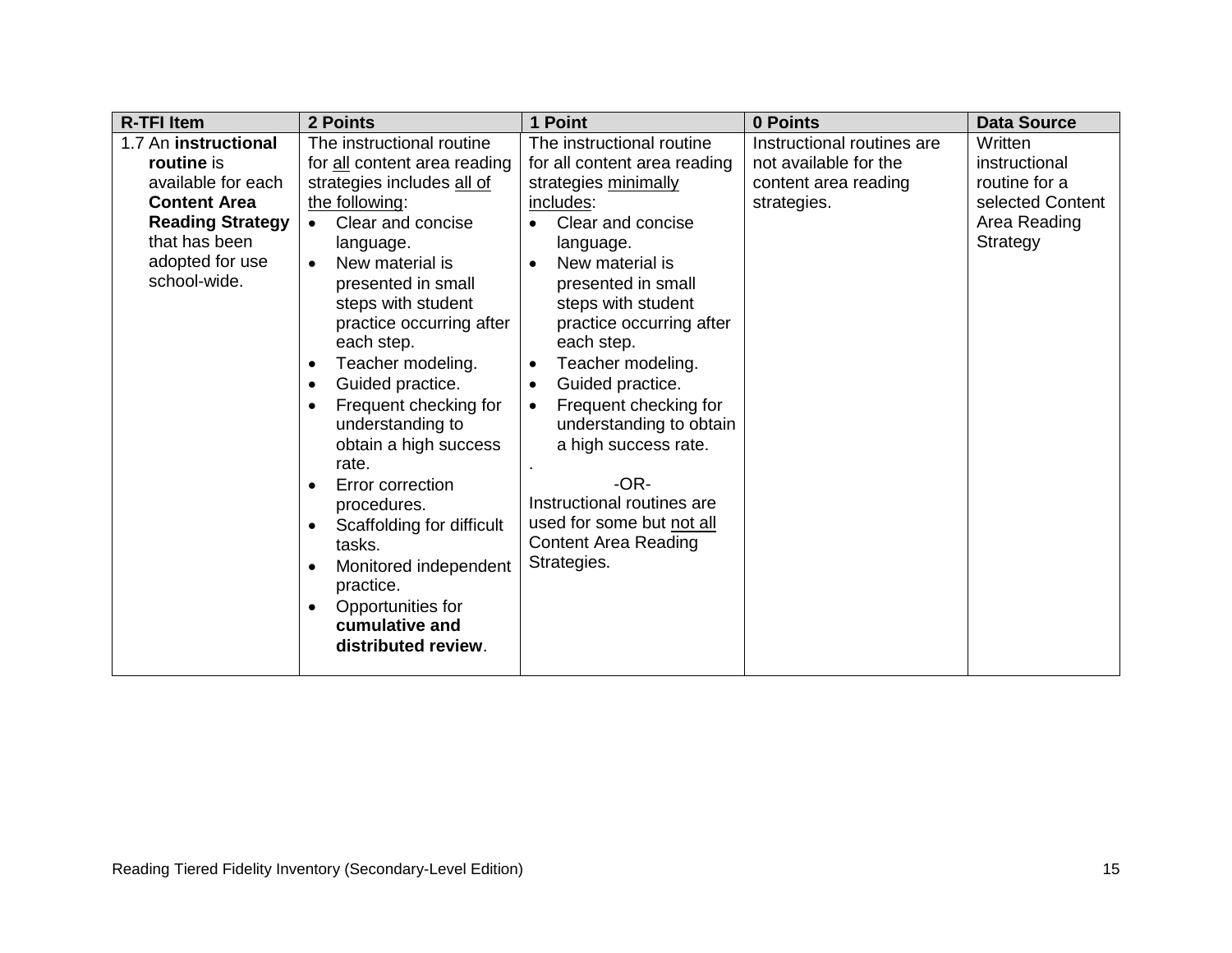| <b>R-TFI Item</b>                                                                            | <b>2 Points</b>                                                                                                                                                                                                                                                                                                                                                                                                                                                                                                                                                                                          | 1 Point                                                                                                                                                                                                                                                                                                                                                                                                                                                                                                                                     | 0 Points                                                                                                                                                                                                                                                                                                                        | <b>Data Source</b>                                                                                              |
|----------------------------------------------------------------------------------------------|----------------------------------------------------------------------------------------------------------------------------------------------------------------------------------------------------------------------------------------------------------------------------------------------------------------------------------------------------------------------------------------------------------------------------------------------------------------------------------------------------------------------------------------------------------------------------------------------------------|---------------------------------------------------------------------------------------------------------------------------------------------------------------------------------------------------------------------------------------------------------------------------------------------------------------------------------------------------------------------------------------------------------------------------------------------------------------------------------------------------------------------------------------------|---------------------------------------------------------------------------------------------------------------------------------------------------------------------------------------------------------------------------------------------------------------------------------------------------------------------------------|-----------------------------------------------------------------------------------------------------------------|
| The school has a<br>1.8<br><b>School-Wide</b><br><b>Content Area</b><br><b>Reading Plan.</b> | The plan supports<br>students' mastery of the<br><b>Big Ideas of Adolescent</b><br>Literacy and state<br>standards.<br>-AND-<br>The plan is developed<br>using all of the following<br>data sources:<br><b>Early Warning</b><br>Indicator data.<br>Historical data.<br><b>High stakes</b><br>summative data.<br>Fidelity data.<br>-AND-<br>The plan includes specific<br>activities to achieve the<br>goals (e.g., scheduling,<br>assessment, professional<br>learning) that are<br>embedded when possible<br>into the school<br>improvement plan.<br>-AND-<br>The plan's goals are<br><b>S.M.A.R.T.</b> | The plan supports<br>students' mastery of the<br>Big Ideas of Adolescent<br>Literacy and state<br>standards.<br>-AND-<br>The plan is developed<br>using all of the following<br>data sources:<br>Early Warning<br>Indicator data.<br>Historical data.<br>$\bullet$<br>High stakes<br>summative data.<br>Fidelity data.<br>--AND-<br>The plan includes specific<br>activities to achieve the<br>goals (e.g., scheduling,<br>assessment, professional<br>learning) that are<br>embedded when possible<br>into the school<br>improvement plan. | A School-wide Content<br>Area Reading Plan has not<br>been developed.<br>$-OR-$<br>The plan does not support<br>students' mastery of the<br>Big Ideas of Adolescent<br>Literacy and state<br>standards.<br>-OR-<br>The plan is developed<br>without using all four data<br>sources outlined in the 2-<br>and 1-point responses. | School-wide<br><b>Content Area</b><br>Reading (or<br>reading<br>components of<br>school<br>improvement<br>plan) |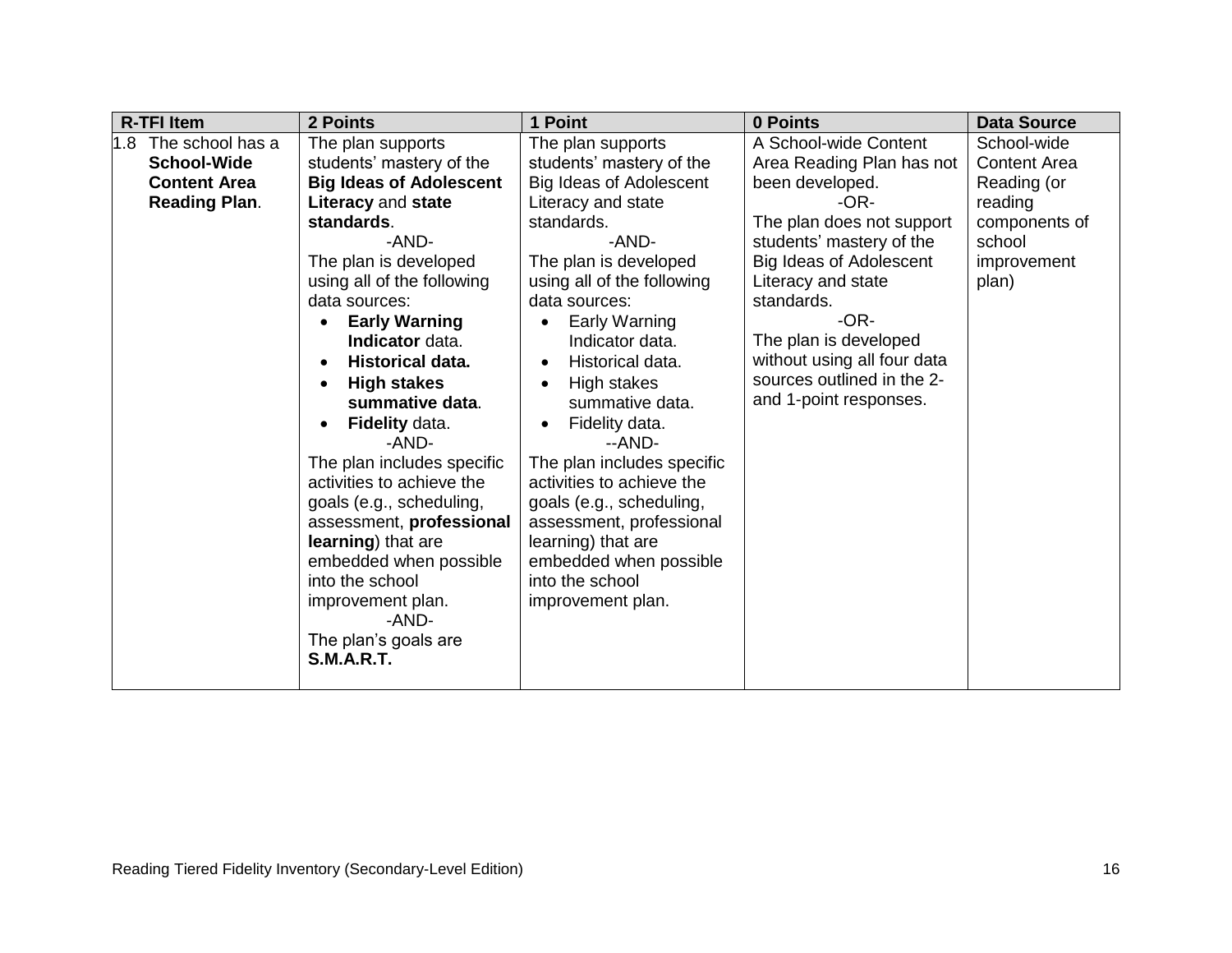| <b>R-TFI Item</b>                                                                                                                           | 2 Points                                                                                                                                                                                                                                                                                                                                                                                                                                                                                                                                                           | 1 Point                                                                                                                                                                                                                                                                                                                      | 0 Points                                                                                                                                                              | <b>Data Source</b>                                  |
|---------------------------------------------------------------------------------------------------------------------------------------------|--------------------------------------------------------------------------------------------------------------------------------------------------------------------------------------------------------------------------------------------------------------------------------------------------------------------------------------------------------------------------------------------------------------------------------------------------------------------------------------------------------------------------------------------------------------------|------------------------------------------------------------------------------------------------------------------------------------------------------------------------------------------------------------------------------------------------------------------------------------------------------------------------------|-----------------------------------------------------------------------------------------------------------------------------------------------------------------------|-----------------------------------------------------|
| <b>Department</b><br>1.9<br><b>Teams</b> develop<br>instructional<br>plans to improve<br>students'<br>understanding of<br>the content area. | <b>Department Teams</b><br>develop an Instructional<br>Plan to include the<br>following:<br><b>S.M.A.R.T.</b><br>$\bullet$<br>instructional goals that<br>are aligned with the<br><b>Content Area</b><br><b>Reading Strategies.</b><br>Method for collecting<br>$\bullet$<br>strategy fidelity data<br>(e.g., checklist,<br>frequency data,<br>rubric).<br>Differentiation of<br>$\bullet$<br><b>Content Area Reading</b><br>Strategies to address<br>students with a<br>continuum of reading<br>skills (e.g. grade-level,<br>course, students'<br>reading skill). | <b>Department Teams</b><br>develop an Instructional<br>Plan to include the<br>following:<br><b>S.M.A.R.T.</b><br>instructional goals that<br>are aligned with the<br>content area reading<br>strategies.<br>Method for collecting<br>$\bullet$<br>strategy fidelity data<br>(e.g., checklist,<br>frequency data,<br>rubric). | Instructional Plans are not<br>developed or only<br>developed for some<br>departments.<br>-OR-<br>The plans do not address<br>the Content Area Reading<br>Strategies. | Sampling of<br>department<br>instructional<br>plans |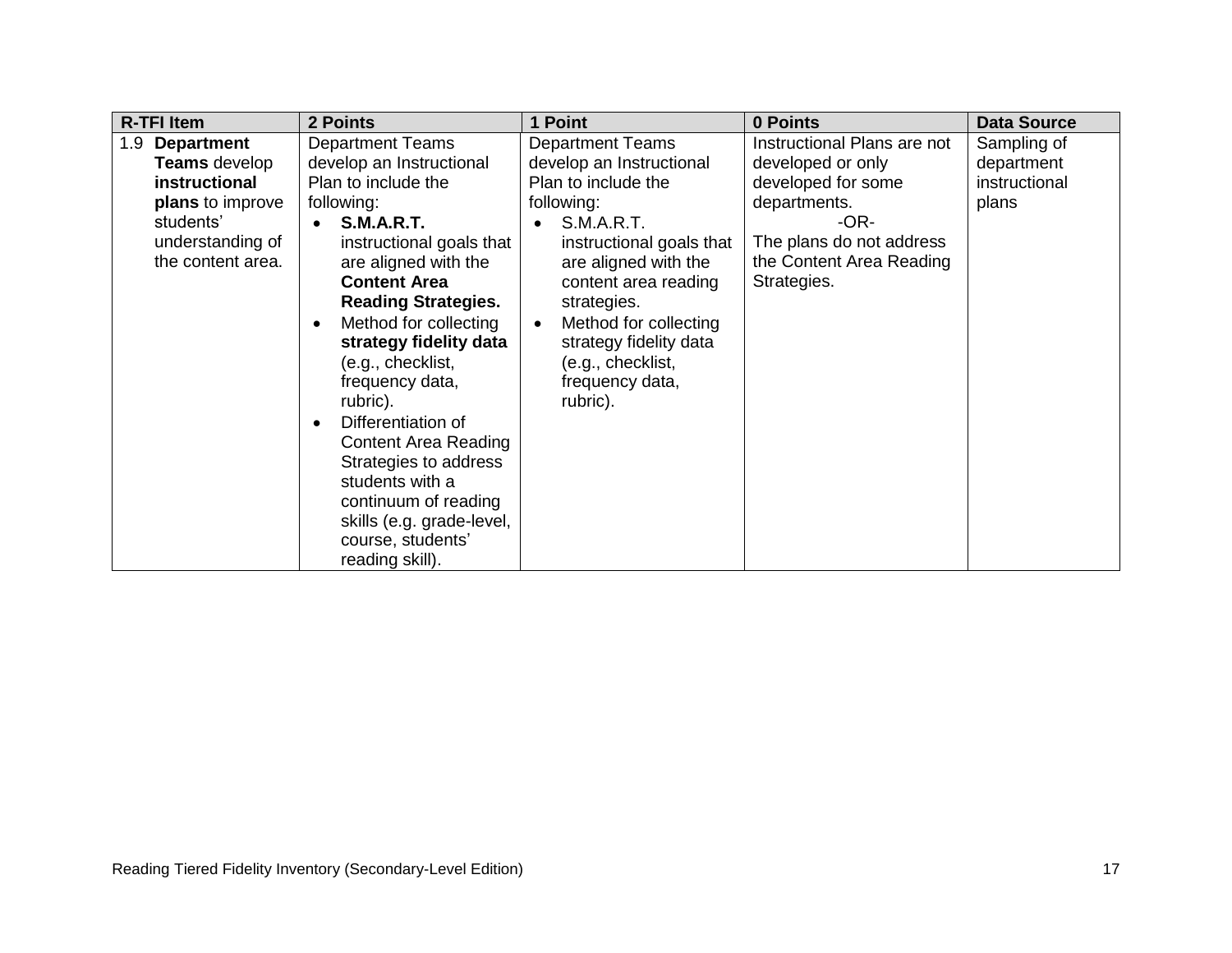| <b>R-TFI Item</b>                                                                         | 2 Points                                                                                                                                                                                                                                                                                                                                                                                                                                                                                                                                                                       | 1 Point                                                                                                                                                                                                                                                                                                                                                                                                                                  | 0 Points                                                                                                                                                                                           | <b>Data Source</b>                                                                                                                                                                              |
|-------------------------------------------------------------------------------------------|--------------------------------------------------------------------------------------------------------------------------------------------------------------------------------------------------------------------------------------------------------------------------------------------------------------------------------------------------------------------------------------------------------------------------------------------------------------------------------------------------------------------------------------------------------------------------------|------------------------------------------------------------------------------------------------------------------------------------------------------------------------------------------------------------------------------------------------------------------------------------------------------------------------------------------------------------------------------------------------------------------------------------------|----------------------------------------------------------------------------------------------------------------------------------------------------------------------------------------------------|-------------------------------------------------------------------------------------------------------------------------------------------------------------------------------------------------|
| 1.10 Class-wide<br>expectations for<br>student behavior<br>are established<br>and taught. | Class-wide expectations<br>are:<br>Clearly defined, using<br>$\bullet$<br>student appropriate<br>language (e.g., Goals,<br>Respect, Integrity,<br>Team Work).<br>Stated positively.<br>$\bullet$<br>Aligned with the<br>school-wide<br>expectations.<br>Visibly posted in all<br>classroom and non-<br>classroom settings.<br>Taught at least<br>$\bullet$<br>annually and as<br>needed (e.g., after<br>breaks) as identified by<br>behavioral data.<br>Embedded within<br>feedback to students.<br>-AND-<br>All classrooms establish<br>and teach class-wide<br>expectations. | Class-wide expectations<br>are:<br>Clearly defined, using<br>$\bullet$<br>student appropriate<br>language (e.g., Goals,<br>Respect, Integrity,<br>Team Work).<br>Stated positively.<br>$\bullet$<br>Aligned with the<br>$\bullet$<br>school-wide<br>expectations.<br>Visibly posted in all<br>$\bullet$<br>classroom and non-<br>classroom settings.<br>-OR-<br>Only some classrooms<br>establish and teach class-<br>wide expectations. | Class-wide expectations<br>do not include all four of<br>the criteria outlined in the<br>1-point response.<br>$-OR-$<br>Class-wide expectations<br>are not defined or taught in<br>any classrooms. | Document that<br>outlines the<br>class-wide<br>expectations<br><b>Observations</b><br>Teaching plans<br>and schedule<br>Sampling of<br>students to<br>define the class-<br>wide<br>expectations |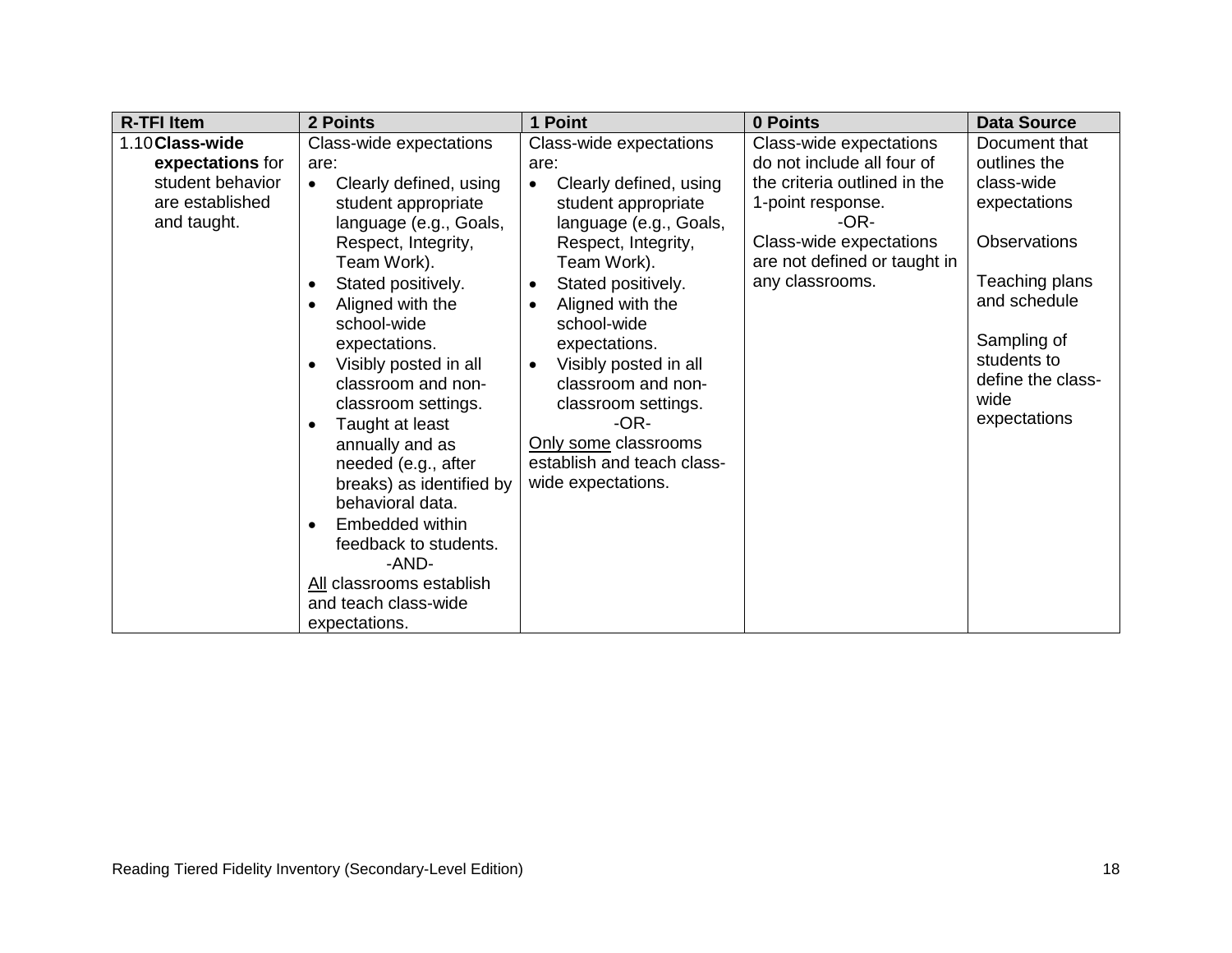| <b>R-TFI Item</b>   | 2 Points                                                 | 1 Point                            | 0 Points                   | <b>Data Source</b>         |
|---------------------|----------------------------------------------------------|------------------------------------|----------------------------|----------------------------|
| 1.11 Procedures are | All teachers (including                                  | Some teachers define and           | Procedures are not defined | Document listing           |
| implemented for     | para-educators or aides)                                 | teach procedures for               | or taught in any           | the procedures             |
| common              | define and teach                                         | common classroom                   | classrooms.                |                            |
| classroom           | procedures for common                                    | activities (e.g., transitions,     |                            | Classroom walk-            |
| activities.         | classroom activities (e.g.,                              | signaling for student              |                            | throughs to view           |
|                     | transitions, signaling for                               | responses, small group             |                            | posting of the<br>routines |
|                     | students responses, small<br>group instruction, learning | instruction, learning<br>centers). |                            |                            |
|                     | centers).                                                | -AND-                              |                            |                            |
|                     | -AND-                                                    | Classrooms that have               |                            |                            |
|                     | The procedures are                                       | taught procedures have             |                            |                            |
|                     | posted using student-                                    | them posted using                  |                            |                            |
|                     | friendly language and/or                                 | student-friendly language          |                            |                            |
|                     | pictures.                                                | and/or pictures.                   |                            |                            |
|                     |                                                          |                                    |                            |                            |
|                     |                                                          |                                    |                            |                            |
|                     |                                                          |                                    |                            |                            |
|                     |                                                          |                                    |                            |                            |
|                     |                                                          |                                    |                            |                            |
|                     |                                                          |                                    |                            |                            |
|                     |                                                          |                                    |                            |                            |
|                     |                                                          |                                    |                            |                            |
|                     |                                                          |                                    |                            |                            |
|                     |                                                          |                                    |                            |                            |
|                     |                                                          |                                    |                            |                            |
|                     |                                                          |                                    |                            |                            |
|                     |                                                          |                                    |                            |                            |
|                     |                                                          |                                    |                            |                            |
|                     |                                                          |                                    |                            |                            |
|                     |                                                          |                                    |                            |                            |
|                     |                                                          |                                    |                            |                            |
|                     |                                                          |                                    |                            |                            |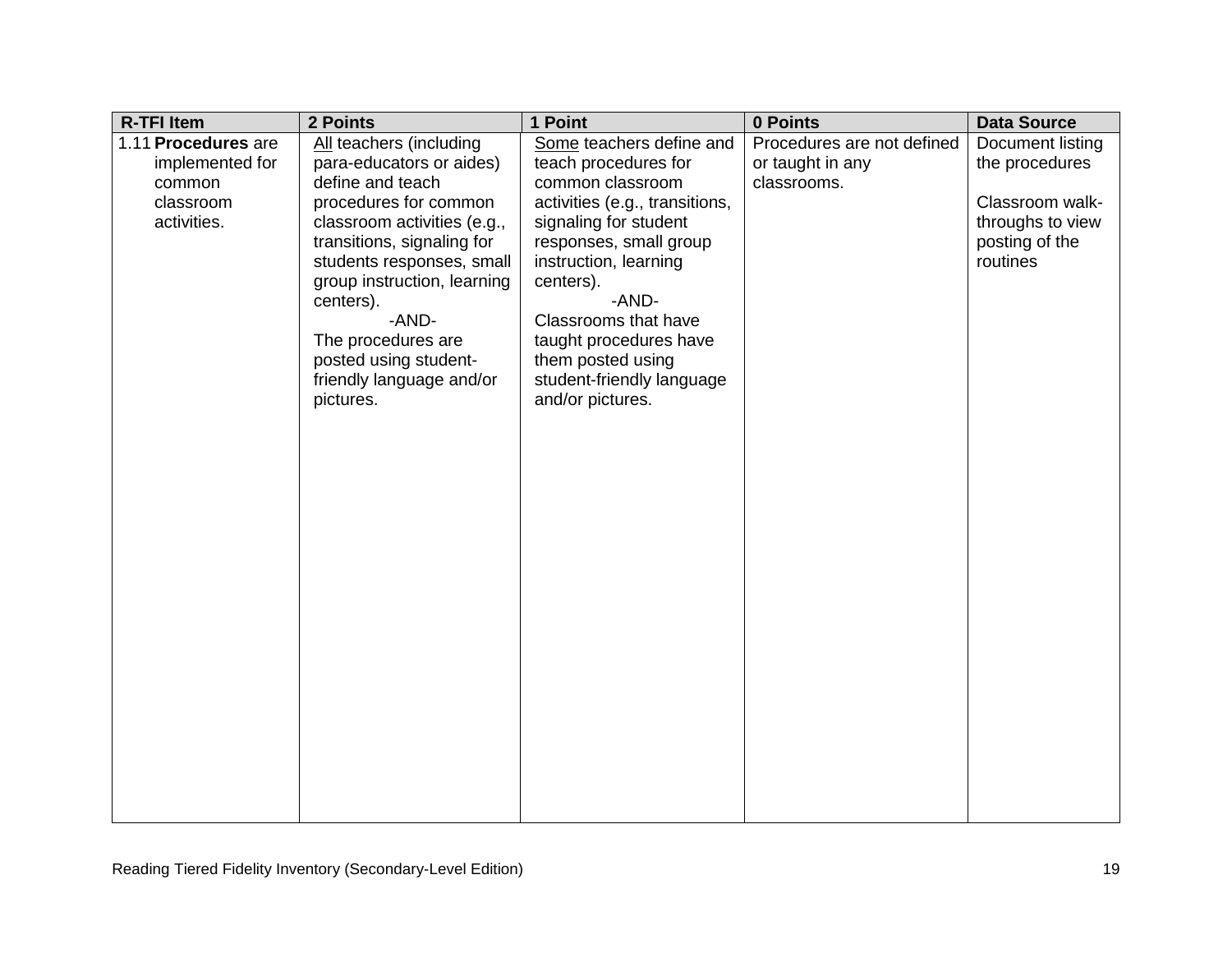| <b>R-TFI Item</b>                                                                                                                 | 2 Points                                                                                                                                                                                                                                                                                                                                                                                                                                                                                | 1 Point                  | 0 Points                                                                                               | <b>Data Source</b>                                                                                                                           |
|-----------------------------------------------------------------------------------------------------------------------------------|-----------------------------------------------------------------------------------------------------------------------------------------------------------------------------------------------------------------------------------------------------------------------------------------------------------------------------------------------------------------------------------------------------------------------------------------------------------------------------------------|--------------------------|--------------------------------------------------------------------------------------------------------|----------------------------------------------------------------------------------------------------------------------------------------------|
|                                                                                                                                   |                                                                                                                                                                                                                                                                                                                                                                                                                                                                                         | <b>Tier 1: Resources</b> |                                                                                                        |                                                                                                                                              |
| 1.12 The school has<br>identified an<br>individual(s) to<br>assist in data<br>coordination for<br>the Early<br>Warning<br>System. | The school has an<br>individual(s) who does all<br>of the following for the<br>Early Warning System:<br>Train appropriate staff<br>$\bullet$<br>on what the indicators<br>are and how data are<br>summarized.<br>Collaborate with<br>technology department<br>to ensure EWI data are<br>available to staff.<br>Schedule data<br>exports/imports (if<br>applicable).<br>Ensure teachers have<br>access to usable data<br>reports.<br>Assist with data<br>interpretation and<br>analysis. |                          | The school does not have<br>an individual responsible<br>for coordinating the Early<br>Warning System. | Names of<br>individuals<br>Responsibilities/<br>expectations of<br>data coordination<br>Schedule of<br>initial and<br>refresher<br>trainings |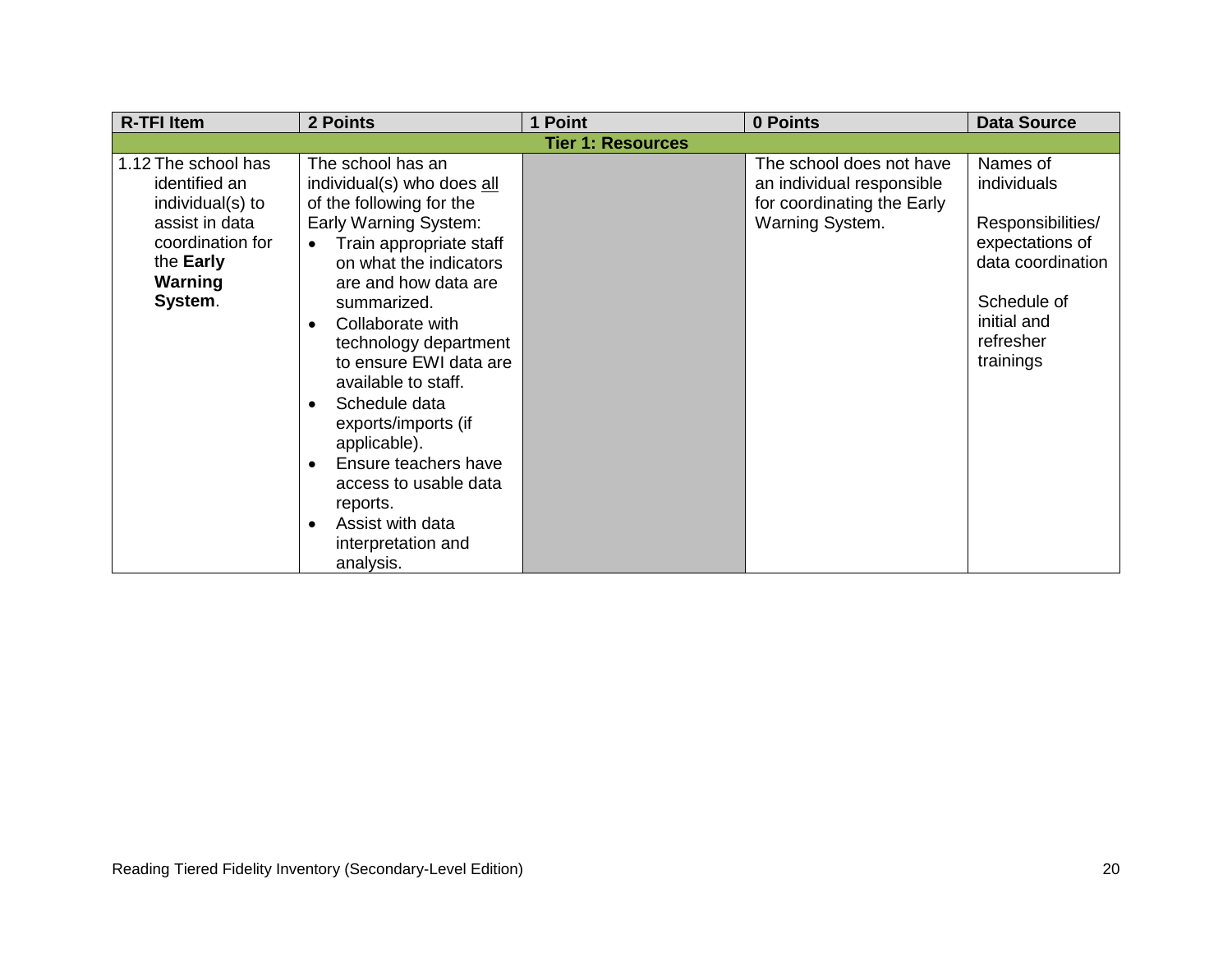| <b>R-TFI Item</b>                                                                                                                                                     | 2 Points                                                                                                                                                                                                                                                                                                                                                                                                                                                                      | 1 Point                                                                                                                                                                                                                                                                                                                                                                       | 0 Points                                                                                                                                                                    | <b>Data Source</b>                                                      |
|-----------------------------------------------------------------------------------------------------------------------------------------------------------------------|-------------------------------------------------------------------------------------------------------------------------------------------------------------------------------------------------------------------------------------------------------------------------------------------------------------------------------------------------------------------------------------------------------------------------------------------------------------------------------|-------------------------------------------------------------------------------------------------------------------------------------------------------------------------------------------------------------------------------------------------------------------------------------------------------------------------------------------------------------------------------|-----------------------------------------------------------------------------------------------------------------------------------------------------------------------------|-------------------------------------------------------------------------|
| 1.13 An Early<br>Warning<br><b>Indicator (EWI)</b><br><b>Assessment</b><br>Schedule is<br>available for the<br>current school<br>year.                                | The following features are<br>included on the EWI<br><b>Assessment Schedule:</b><br>• Timelines for when EWI<br>data will be<br>exported/imported (if<br>applicable) at least<br>three times per year.<br>Timelines for checking<br>$\bullet$<br>EWI data accuracy.<br>Timelines for preparing<br>$\bullet$<br>data for teams to<br>analyze within one<br>week after the first 20<br>days of school, after<br>each marking period,<br>and near the end of the<br>school year. | The following features are<br>included on the EWI<br><b>Assessment Schedule:</b><br>• Timelines for when EWI<br>data will be<br>exported/imported (if<br>applicable) at least<br>three times per year.<br>Timelines for checking<br>EWI data accuracy.                                                                                                                        | The school does not have<br>an EWI Assessment<br>Schedule.                                                                                                                  | <b>EWI Assessment</b><br>Schedule                                       |
| 1.14 Professional<br>learning is<br>purposely<br>selected for<br>supporting the<br>implementation of<br>a School-Wide<br><b>Content Area</b><br><b>Reading Model.</b> | The selected professional<br>learning aligns with:<br><b>School-wide Content</b><br>Area Reading Plan.<br>Department<br>$\bullet$<br><b>Instructional Plans.</b><br>-AND-<br>Professional learning is<br>secured for all identified<br>staff that are impacted by<br>the activities outlined in the<br>School-wide Content Area<br>Reading Plan and<br>Department Instructional<br>Plans.                                                                                     | The selected professional<br>learning aligns with:<br><b>School-wide Content</b><br>Area Reading Plan.<br>Department<br><b>Instructional Plans.</b><br>-AND-<br>Only some staff have<br>access to professional<br>learning (e.g., one teacher<br>has been given permission<br>to attend the professional<br>learning and then is<br>quickly expected to teach<br>colleagues). | The professional learning<br>does not align with the<br>activities included in the<br>School-wide Content Area<br>Reading Plan and/or<br>Department Instructional<br>Plans. | Listing of<br>professional<br>learning topics<br>accessible to<br>staff |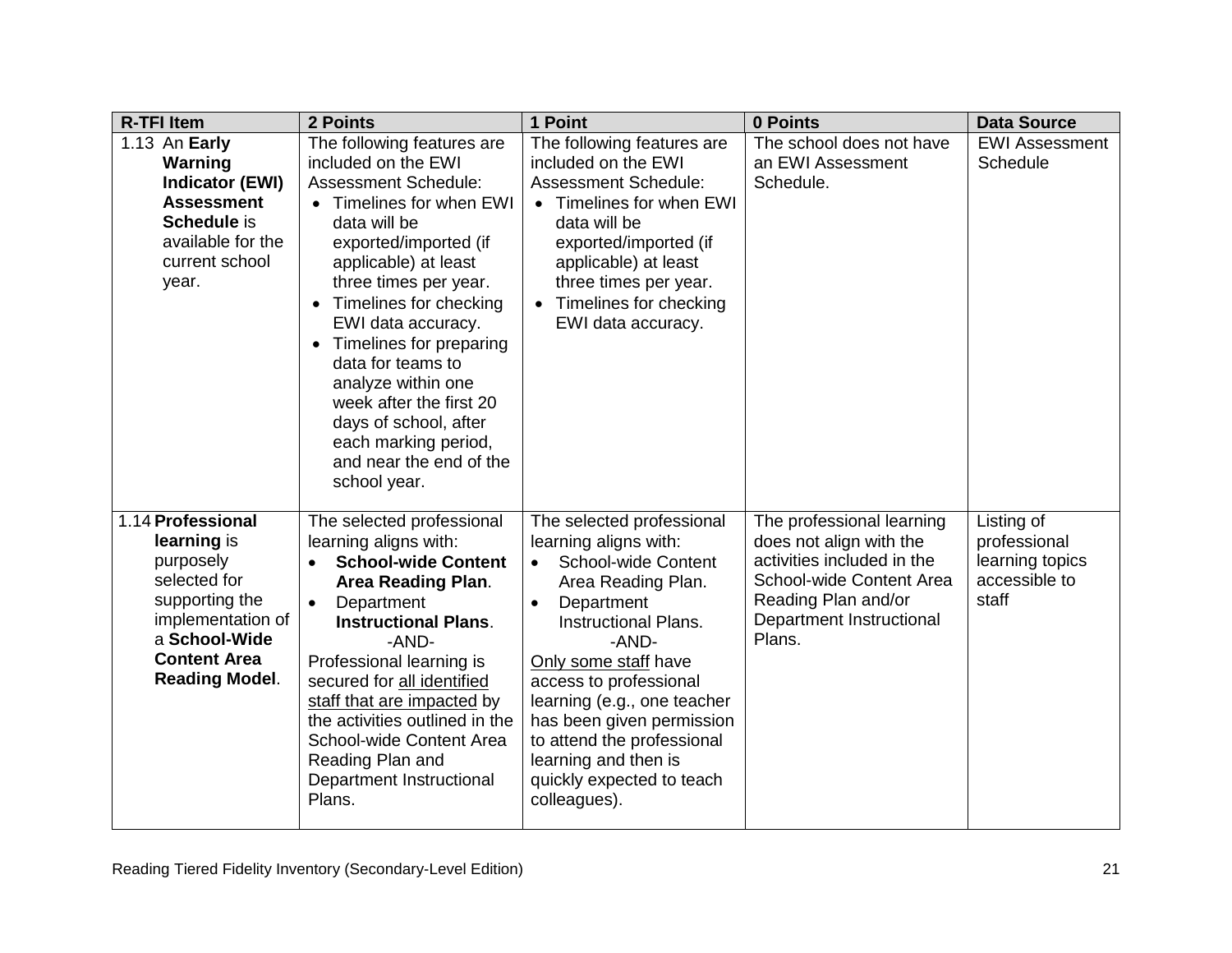| <b>R-TFI Item</b>                                                       | 2 Points                                                                                                                                                                                                                                                                                                                                                                                                                                                                                                                                                       | 1 Point                                                                                                                                                                                                                                                                                                  | 0 Points                                                                                                                                                                  | <b>Data Source</b>                                                                           |
|-------------------------------------------------------------------------|----------------------------------------------------------------------------------------------------------------------------------------------------------------------------------------------------------------------------------------------------------------------------------------------------------------------------------------------------------------------------------------------------------------------------------------------------------------------------------------------------------------------------------------------------------------|----------------------------------------------------------------------------------------------------------------------------------------------------------------------------------------------------------------------------------------------------------------------------------------------------------|---------------------------------------------------------------------------------------------------------------------------------------------------------------------------|----------------------------------------------------------------------------------------------|
| 1.15 The School<br>Leadership<br>Team uses<br>system-level<br>coaching. | System-level coaching<br>includes support for:<br>Developing capacity of<br>School Leadership<br>Team members to<br>analyze data and<br>prioritize needs.<br>Developing a School-<br>$\bullet$<br><b>Wide Content Area</b><br><b>Reading Plan.</b><br>Assisting school<br>$\bullet$<br>teams with using an<br>effective team meeting<br>process.<br>Suggesting<br>$\bullet$<br>professional<br>learning opportunities<br>and/or people with<br>expertise to support<br>the school based on<br>school reading data<br>and plans.<br>Assisting with<br>$\bullet$ | System-level coaching<br>includes support for:<br>Developing capacity of<br>School Leadership<br>Team members to<br>analyze data and<br>prioritize needs.<br>Developing a School-<br>wide Content Area<br>Reading Plan.<br>Assisting school<br>teams with using an<br>effective team meeting<br>process. | System-level coaching<br>support is not available.<br>$-OR-$<br>System-level coaching<br>includes only one or two of<br>the criteria outlined in the<br>2-point response. | Name(s) of<br>system-level<br>coaches, job title,<br>job description<br>Coaching<br>schedule |
|                                                                         | communication<br>between the principal,<br>school teams, and<br>district team.                                                                                                                                                                                                                                                                                                                                                                                                                                                                                 |                                                                                                                                                                                                                                                                                                          |                                                                                                                                                                           |                                                                                              |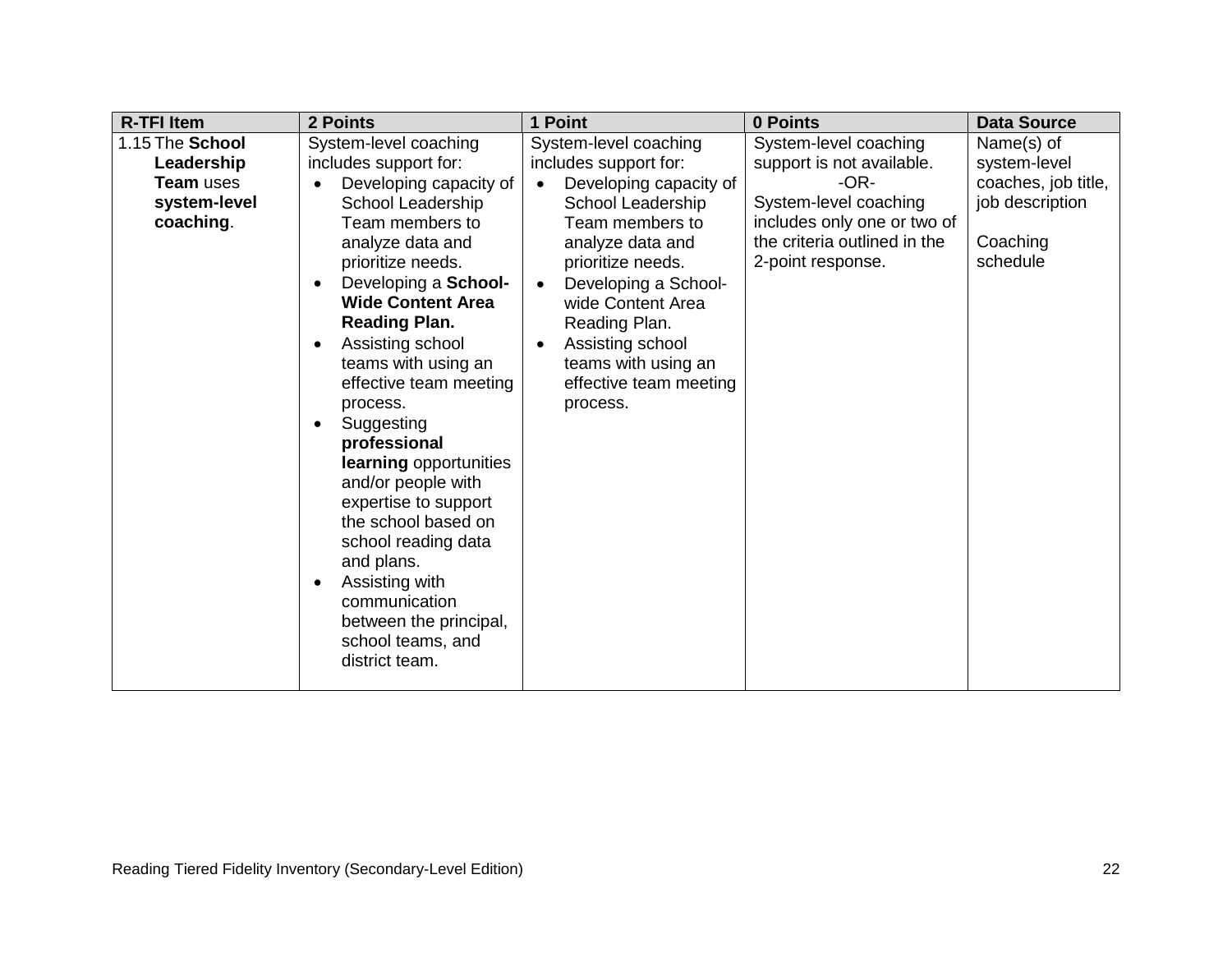| <b>Data Source</b><br>™шт |            |        |       |  |
|---------------------------|------------|--------|-------|--|
|                           | R-TFI Item | Points | Point |  |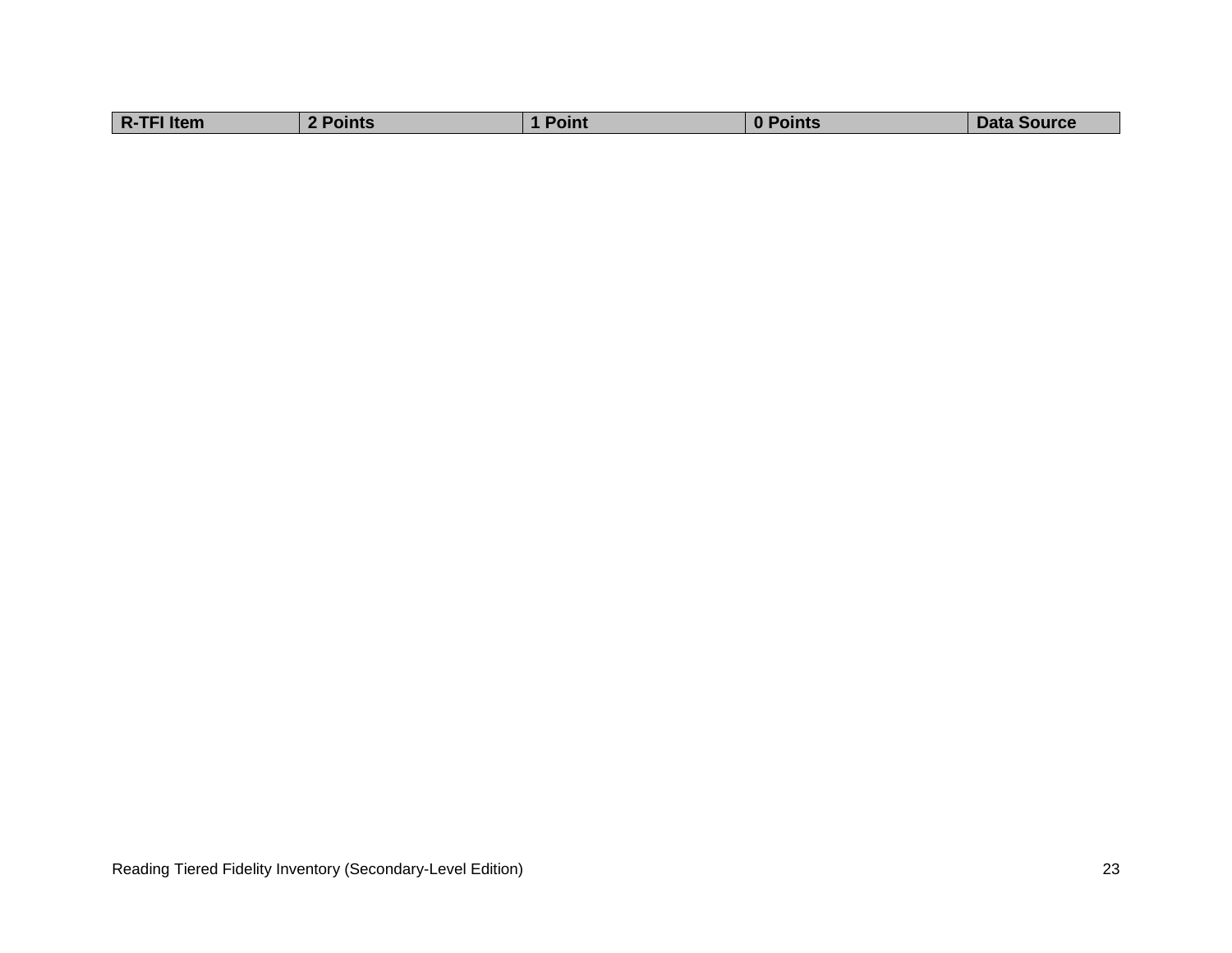| 1.16 All staff have<br>access to<br>instructional<br>coaching for the<br><b>Content Area</b><br><b>Reading</b><br>Strategies. | Instructional coaching<br>support is available for all<br>staff and includes:<br>Prompting/reminding.<br>$\bullet$<br>Direct observation.<br>$\bullet$<br>Feedback.<br>$\bullet$<br>When data indicate a<br>need, or a request is<br>made, additional<br>instructional coaching<br>supports include the<br>following:<br>Modeling.<br>$\bullet$<br>Assistance in<br>contextualizing the<br><b>Content Area Reading</b><br>Strategies for specific<br>content areas.<br><b>Consultation without</b><br>$\bullet$<br>direct observation<br>(e.g., prioritizing<br>material to teach,<br>identifying resources<br>available within the<br>program, enhancement<br>to instructional routines<br>and materials, behavior<br>management<br>strategies). | Instructional coaching<br>support is available for all<br>staff and includes:<br>Prompting/reminding.<br>$\bullet$<br>Direct observation.<br>$\bullet$<br>Feedback.<br>$\bullet$ | Instructional coaching<br>support is not available for<br>all staff. | Name(s) of<br>instructional<br>coaches, job<br>description<br>Coaching<br>schedule and<br>activity log |
|-------------------------------------------------------------------------------------------------------------------------------|---------------------------------------------------------------------------------------------------------------------------------------------------------------------------------------------------------------------------------------------------------------------------------------------------------------------------------------------------------------------------------------------------------------------------------------------------------------------------------------------------------------------------------------------------------------------------------------------------------------------------------------------------------------------------------------------------------------------------------------------------|----------------------------------------------------------------------------------------------------------------------------------------------------------------------------------|----------------------------------------------------------------------|--------------------------------------------------------------------------------------------------------|
|-------------------------------------------------------------------------------------------------------------------------------|---------------------------------------------------------------------------------------------------------------------------------------------------------------------------------------------------------------------------------------------------------------------------------------------------------------------------------------------------------------------------------------------------------------------------------------------------------------------------------------------------------------------------------------------------------------------------------------------------------------------------------------------------------------------------------------------------------------------------------------------------|----------------------------------------------------------------------------------------------------------------------------------------------------------------------------------|----------------------------------------------------------------------|--------------------------------------------------------------------------------------------------------|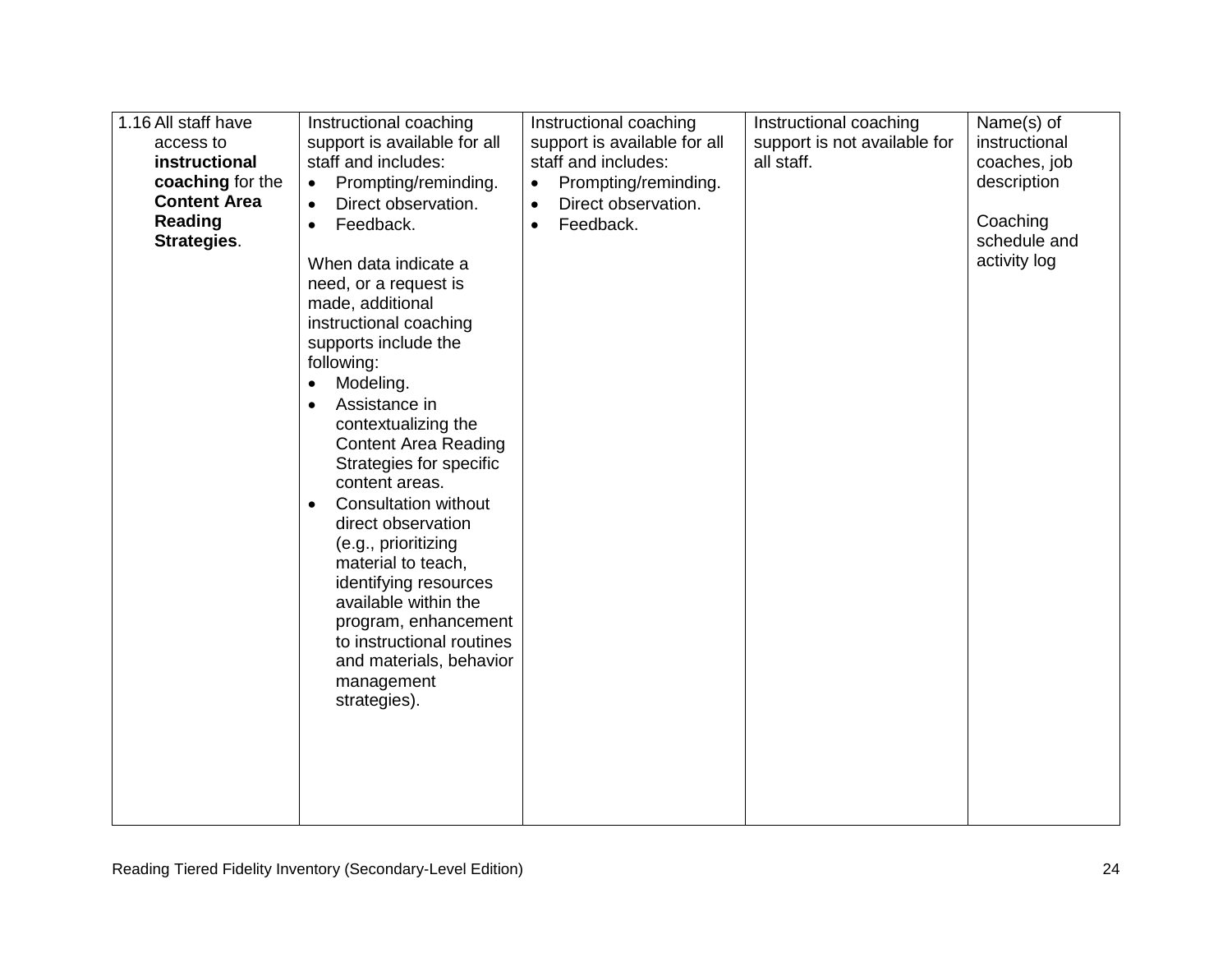| <b>R-TFI Item</b>                                                                                       | 2 Points                                                                                                                                                                                                                                                                                                                                                                                                                              | 1 Point                                                                                                                                                                                                                                                                | 0 Points                                                                                 | <b>Data Source</b>                                                              |
|---------------------------------------------------------------------------------------------------------|---------------------------------------------------------------------------------------------------------------------------------------------------------------------------------------------------------------------------------------------------------------------------------------------------------------------------------------------------------------------------------------------------------------------------------------|------------------------------------------------------------------------------------------------------------------------------------------------------------------------------------------------------------------------------------------------------------------------|------------------------------------------------------------------------------------------|---------------------------------------------------------------------------------|
| <b>Tier 1: Evaluation</b>                                                                               |                                                                                                                                                                                                                                                                                                                                                                                                                                       |                                                                                                                                                                                                                                                                        |                                                                                          |                                                                                 |
| 1.17 The school uses<br>a data system<br>that provides<br>access to Early<br>Warning<br>Indicator data. | The school has a<br>mechanism to summarize<br>Early Warning Indicator<br>data (e.g., National High<br><b>School Center Excel</b><br>Tool(s), reports embedded<br>in Student Information<br>System (SIS) or data<br>warehouse, data exports<br>and summaries in Excel).<br>-AND-<br>Early Warning Indicator<br>data are easily accessible<br>to teaching staff and<br>school teams (e.g.,<br>appropriate user rights are<br>assigned). | The school has a<br>mechanism to summarize<br>Early Warning Indicator<br>data (e.g., National High<br><b>School Center Excel</b><br>Tool(s), reports embedded<br>in Student Information<br>System (SIS) or data<br>warehouse, data exports<br>and summaries in Excel). | The school does not have<br>a mechanism to<br>summarize Early Warning<br>Indicator data. | Data system<br>name<br>Sample reports<br>Listing of system<br>user roles/rights |
|                                                                                                         |                                                                                                                                                                                                                                                                                                                                                                                                                                       |                                                                                                                                                                                                                                                                        |                                                                                          |                                                                                 |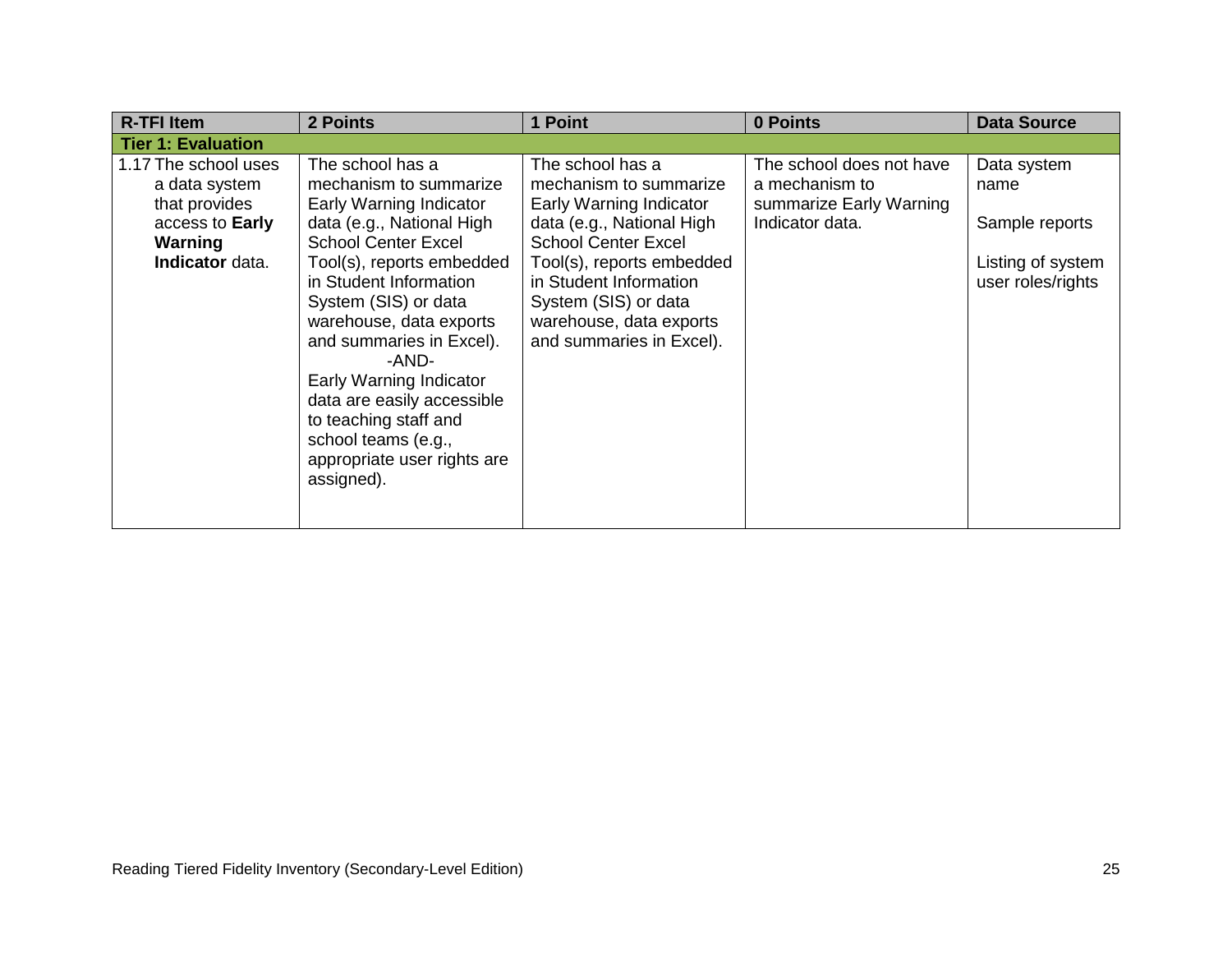| <b>R-TFI Item</b>                                                                          | 2 Points                                                                                                                                                                                                                                                                                                                                                                                                                                                                                                                                                                                       | 1 Point                                         | 0 Points                                                                                                                                                                                                                     | <b>Data Source</b>                                          |
|--------------------------------------------------------------------------------------------|------------------------------------------------------------------------------------------------------------------------------------------------------------------------------------------------------------------------------------------------------------------------------------------------------------------------------------------------------------------------------------------------------------------------------------------------------------------------------------------------------------------------------------------------------------------------------------------------|-------------------------------------------------|------------------------------------------------------------------------------------------------------------------------------------------------------------------------------------------------------------------------------|-------------------------------------------------------------|
| 1.18 Historical data<br>are gathered to<br>inform school<br>personnel of<br>student needs. | The school has a process<br>to access student<br>historical data that<br>includes:<br>A mechanism for<br>organizing student<br>historical data (e.g.,<br>existing Reading<br>CBM, CBM Maze,<br>state assessments,<br>attendance, behavior)<br>that are easily<br>accessible across<br>buildings within the<br>district.<br>Access to the data<br>prior to the start of the<br>next school year.<br>-AND-<br>Historical data are used<br>early enough to inform<br>scheduling needs (e.g.,<br>intervention, credit<br>recovery) for current and<br>incoming students in<br>transitional grades. |                                                 | The school is not able to<br>access student historical<br>data.<br>-OR-<br>The school does not use<br>the historical data early<br>enough to inform<br>scheduling needs (e.g.,<br>intervention classes, credit<br>recovery). | Middle or end of<br>year Early<br>Warning<br>Indicator data |
| 1.19 The School<br>Leadership                                                              | The School Leadership<br>Team assesses fidelity of                                                                                                                                                                                                                                                                                                                                                                                                                                                                                                                                             | Less than half of the<br>School Leadership Team | The School Leadership<br>Team does not collect Tier                                                                                                                                                                          | Scores from the<br>R-TFI                                    |
| <b>Team</b> collects<br>Tier 1 system                                                      | the Tier 1 reading system<br>at least annually (e.g., R-                                                                                                                                                                                                                                                                                                                                                                                                                                                                                                                                       | is present to assess<br>fidelity of the Tier 1  | 1 system fidelity data.<br>$-OR-$                                                                                                                                                                                            |                                                             |
| fidelity data.                                                                             | TFI).                                                                                                                                                                                                                                                                                                                                                                                                                                                                                                                                                                                          | reading system.                                 | It has been longer than 1<br>year since the School<br>Leadership Team collected<br>Tier 1 system fidelity data.                                                                                                              |                                                             |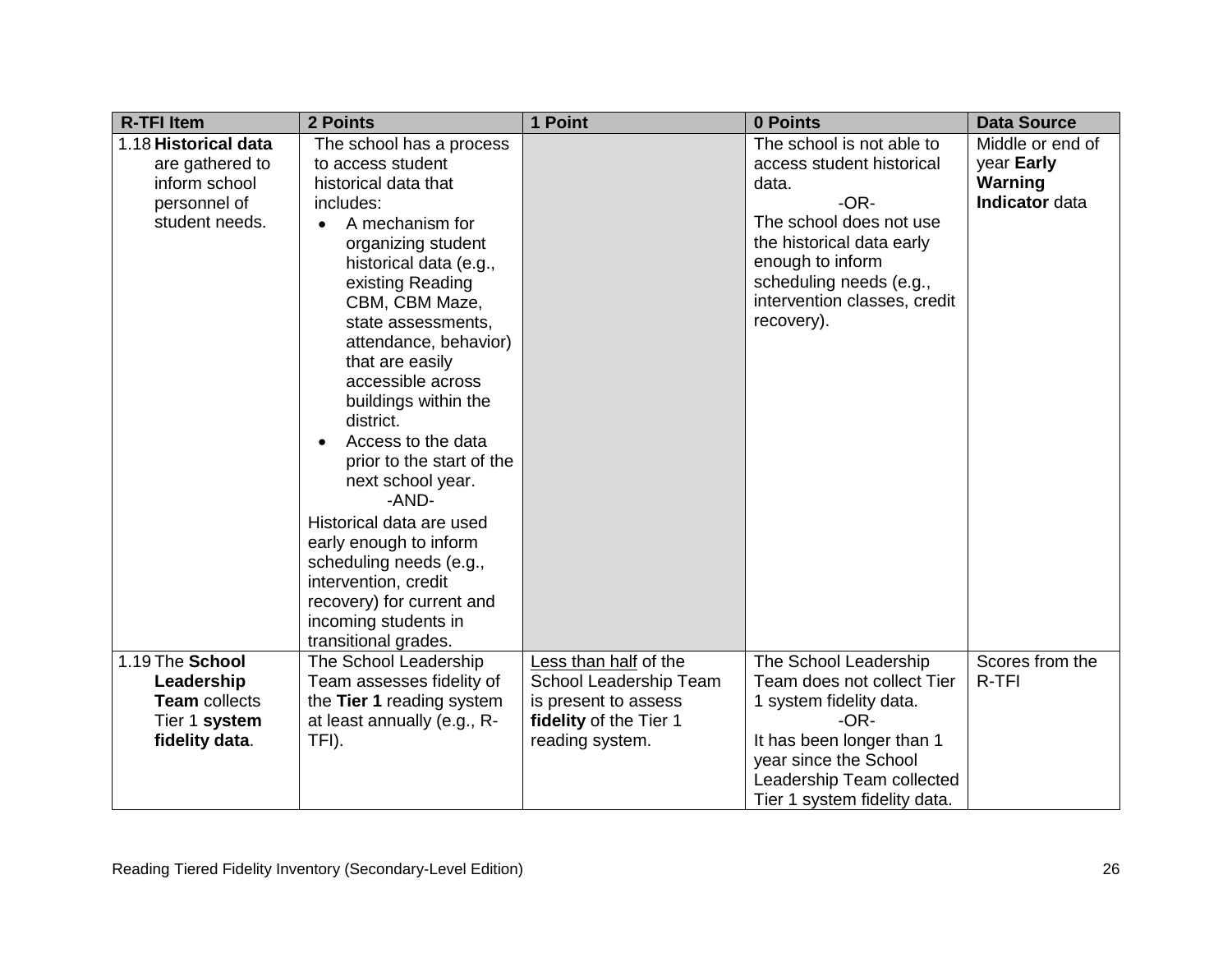| <b>R-TFI Item</b>                                                                                                                                               | 2 Points                                                                                                                                                                                                                                                                                                                                                                                                                                                                                                                                                                                                                                                                                                                                        | 1 Point                                                                                                                                                                                                                                                                                                                             | 0 Points                                                                | <b>Data Source</b>                                                         |
|-----------------------------------------------------------------------------------------------------------------------------------------------------------------|-------------------------------------------------------------------------------------------------------------------------------------------------------------------------------------------------------------------------------------------------------------------------------------------------------------------------------------------------------------------------------------------------------------------------------------------------------------------------------------------------------------------------------------------------------------------------------------------------------------------------------------------------------------------------------------------------------------------------------------------------|-------------------------------------------------------------------------------------------------------------------------------------------------------------------------------------------------------------------------------------------------------------------------------------------------------------------------------------|-------------------------------------------------------------------------|----------------------------------------------------------------------------|
| 1.20 The School<br>Leadership<br><b>Team</b> uses data<br>to monitor the<br>health of the<br><b>School-Wide</b><br><b>Content Area</b><br><b>Reading Model.</b> | The School Leadership<br>Team gathers and<br>analyzes all of the<br>following data to monitor<br>the health of the school-<br>wide reading system:<br>Percent of students<br>$\bullet$<br>who are low risk,<br>some risk, and at risk<br>for dropping out of<br>school.<br>Percent of students<br>$\bullet$<br>who are responding to<br>reading intervention.<br>Percent of students<br>$\bullet$<br>who remain at low risk<br>from one screening<br>period to the next.<br>Percent of students<br>$\bullet$<br>with reduced levels of<br>risk from one<br>screening period to<br>the next.<br>-AND-<br>The above data are<br>analyzed and used to<br>determine when problem<br>solving is needed for all<br>grades and intervention<br>groups. | The School Leadership<br>Team gathers and<br>analyzes all of the<br>following data to monitor<br>the health of the school-<br>wide reading system:<br>Percent of students<br>who are low risk,<br>some risk, and at risk<br>for dropping out of<br>school.<br>Percent of students<br>who are responding to<br>reading intervention. | The school does not meet<br>the conditions of the 1-<br>point response. | Data reports<br><b>Early Warning</b><br><b>Indicator</b><br><b>Reports</b> |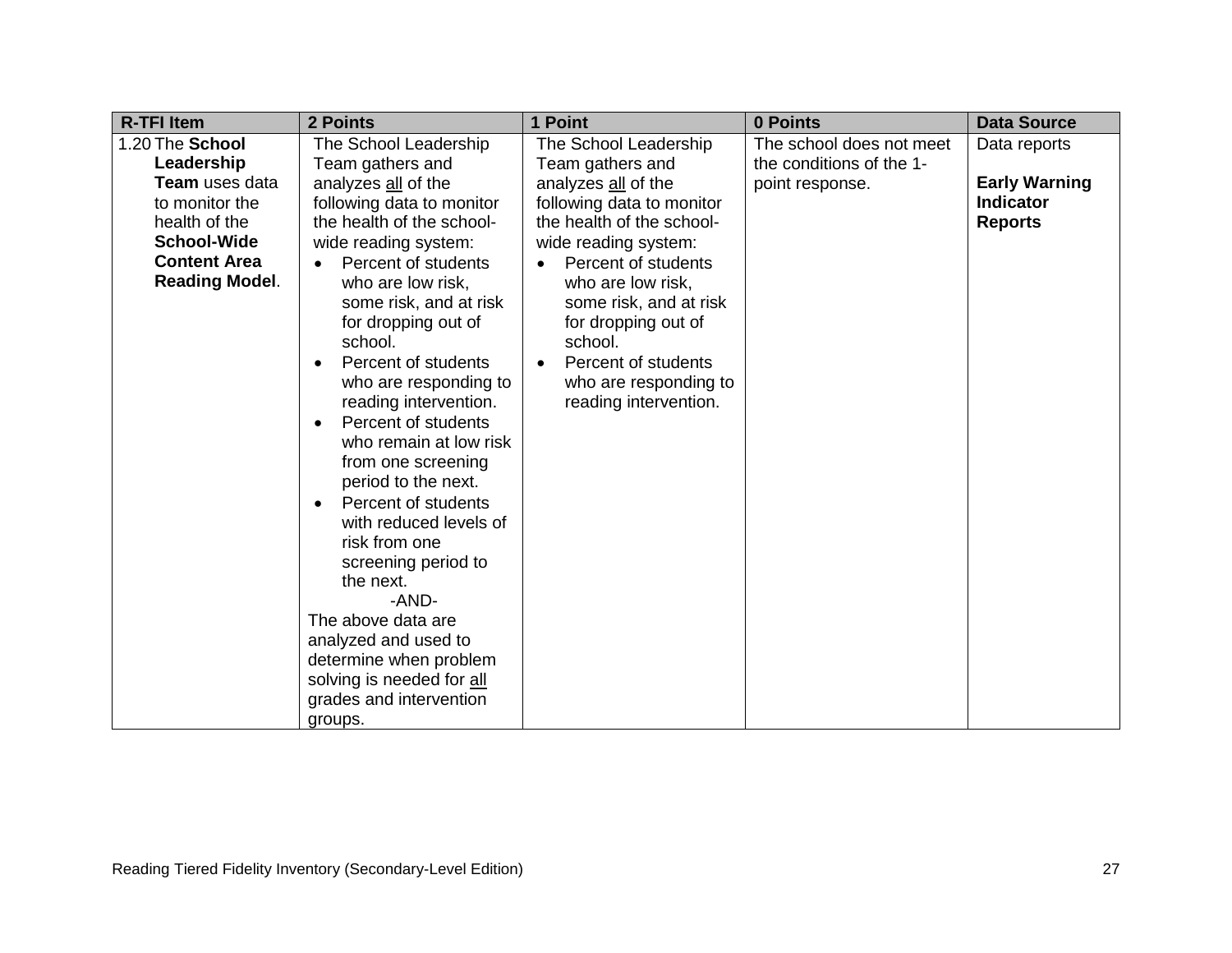| <b>R-TFI Item</b>        | 2 Points                         | 1 Point                    | 0 Points                    | <b>Data Source</b>  |
|--------------------------|----------------------------------|----------------------------|-----------------------------|---------------------|
| 1.21 The School          | The team uses a process          | The team uses a process    | The team uses a process     | Evidence that       |
| Leadership               | to engage in data-based          | to engage in data-based    | to engage in improvement    | data-based          |
| Team uses a              | decision making at least         | decision-making less than  | cycles that do not meet the | decision-making     |
| process for <b>data-</b> | three times a year               | three times per year.      | conditions of the 2 or 1-   | resulted in         |
| based decision-          | -AND-                            | -AND-                      | point response (analyzing   | refinement of the   |
| making.                  | The process for using data       | The process for using data | data, but not using it to   | <b>School-Wide</b>  |
|                          | includes:                        | includes:                  | inform plans).              | <b>Content Area</b> |
|                          | Analysis of all new              | Analysis of all new        |                             | <b>Reading Plan</b> |
|                          | data (e.g., school-wide          | data (e.g., school-wide    |                             |                     |
|                          | <b>EWI reports, patterns</b>     | EWI reports, patterns      |                             | Visual display of   |
|                          | across grade levels,             | across grade levels,       |                             | problem-solving     |
|                          | school-wide progress             | school-wide progress       |                             | cycle               |
|                          | over time, fidelity),            | over time, fidelity),      |                             |                     |
|                          | resulting in a summary           | resulting in a summary     |                             |                     |
|                          | of celebrations and              | of celebrations and        |                             |                     |
|                          | precise problem                  | precise problem            |                             |                     |
|                          | statements.                      | statements.                |                             |                     |
|                          | Generation of<br>$\bullet$       |                            |                             |                     |
|                          | hypotheses as to the             |                            |                             |                     |
|                          | factors contributing to          |                            |                             |                     |
|                          | the problem.                     |                            |                             |                     |
|                          | Analysis of data to<br>$\bullet$ |                            |                             |                     |
|                          | validate hypotheses or           |                            |                             |                     |
|                          | generate new                     |                            |                             |                     |
|                          | hypotheses.                      |                            |                             |                     |
|                          | Refinement of the<br>$\bullet$   |                            |                             |                     |
|                          | implementation plan              |                            |                             |                     |
|                          | (goals, activities) that         |                            |                             |                     |
|                          | will address the                 |                            |                             |                     |
|                          | problem.                         |                            |                             |                     |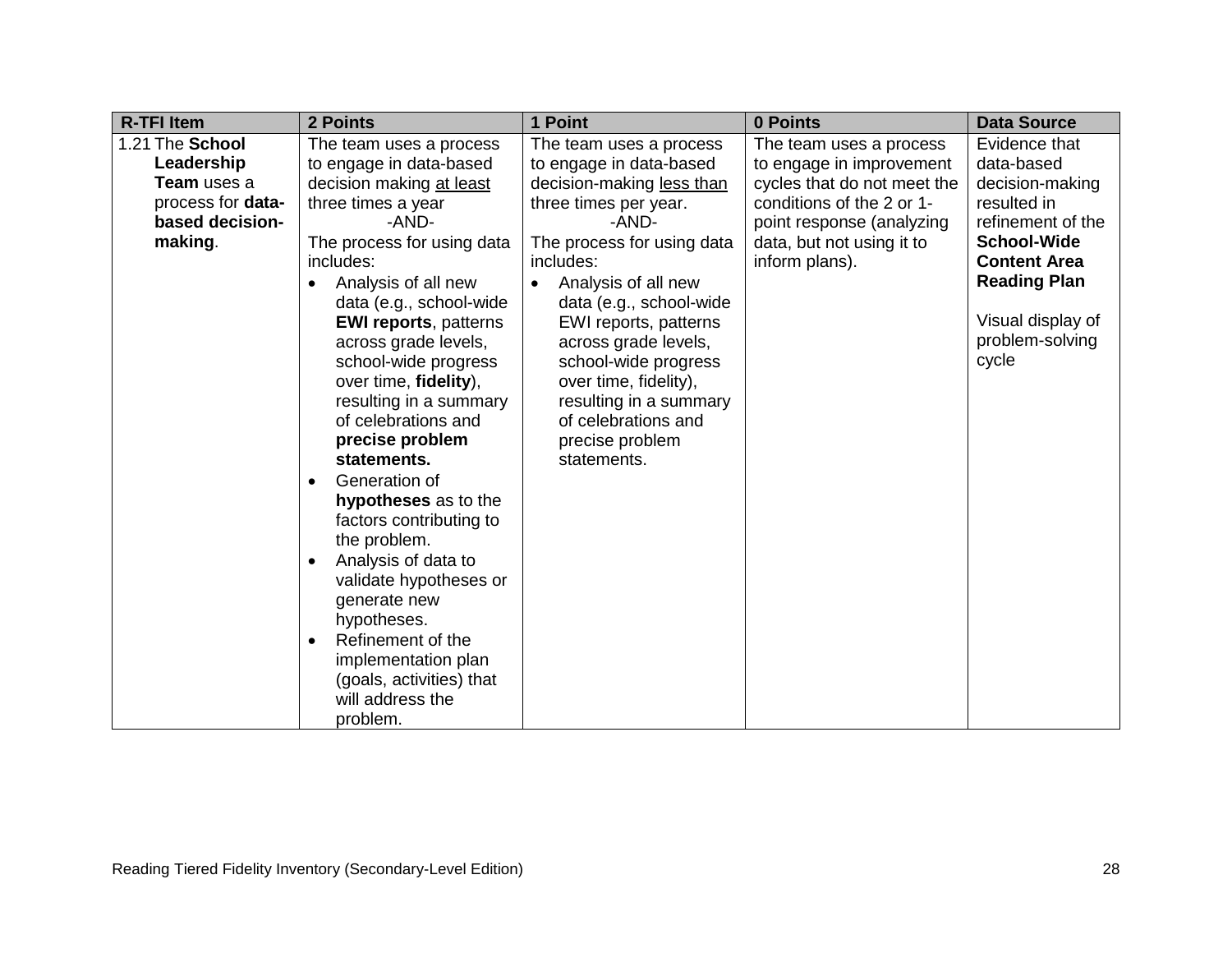| <b>R-TFI Item</b>        | 2 Points                       | 1 Point                    | 0 Points                   | <b>Data Source</b>   |
|--------------------------|--------------------------------|----------------------------|----------------------------|----------------------|
| 1.22 Department          | Each Department Team           | Each Department Team       | Department Teams use a     | Evidence that        |
| Teams use a              | uses a process to engage       | uses a process to engage   | process to engage in data- | data-based           |
| process for <b>data-</b> | in data-based decision-        | in data-based decision-    | based decision making      | decision-making      |
| based decision-          | making at least once per       | making at least once per   | that does not meet the     | resulted in          |
| making.                  | marking period.                | marking period.            | conditions of the 2 or 1-  | refinement of the    |
|                          | -AND-                          | -AND-                      | point response.            | Department           |
|                          | The process for using data     | The process for using data |                            | <b>Instructional</b> |
|                          | includes:                      | includes:                  |                            | <b>Plans</b>         |
|                          | Analysis of all new            | Analysis of all new        |                            |                      |
|                          | data (e.g., $EWI$ ,            | data (e.g., EWI,           |                            | Visual display of    |
|                          | strategy fidelity data)        | strategy fidelity data)    |                            | problem-solving      |
|                          | resulting in a summary         | resulting in a summary     |                            | graphic              |
|                          | of celebrations and            | of celebrations and        |                            |                      |
|                          | precise problem                | precise problem            |                            |                      |
|                          | statements.                    | statements.                |                            |                      |
|                          | Generation of<br>$\bullet$     |                            |                            |                      |
|                          | hypotheses as to the           |                            |                            |                      |
|                          | factors contributing to        |                            |                            |                      |
|                          | the problem.                   |                            |                            |                      |
|                          | Analysis of data to            |                            |                            |                      |
|                          | validate hypotheses or         |                            |                            |                      |
|                          | generate new                   |                            |                            |                      |
|                          | hypotheses.                    |                            |                            |                      |
|                          | Refinement of the<br>$\bullet$ |                            |                            |                      |
|                          | implementation plan            |                            |                            |                      |
|                          | (goals, activities) that       |                            |                            |                      |
|                          | will address the               |                            |                            |                      |
|                          | problem.                       |                            |                            |                      |
|                          |                                |                            |                            |                      |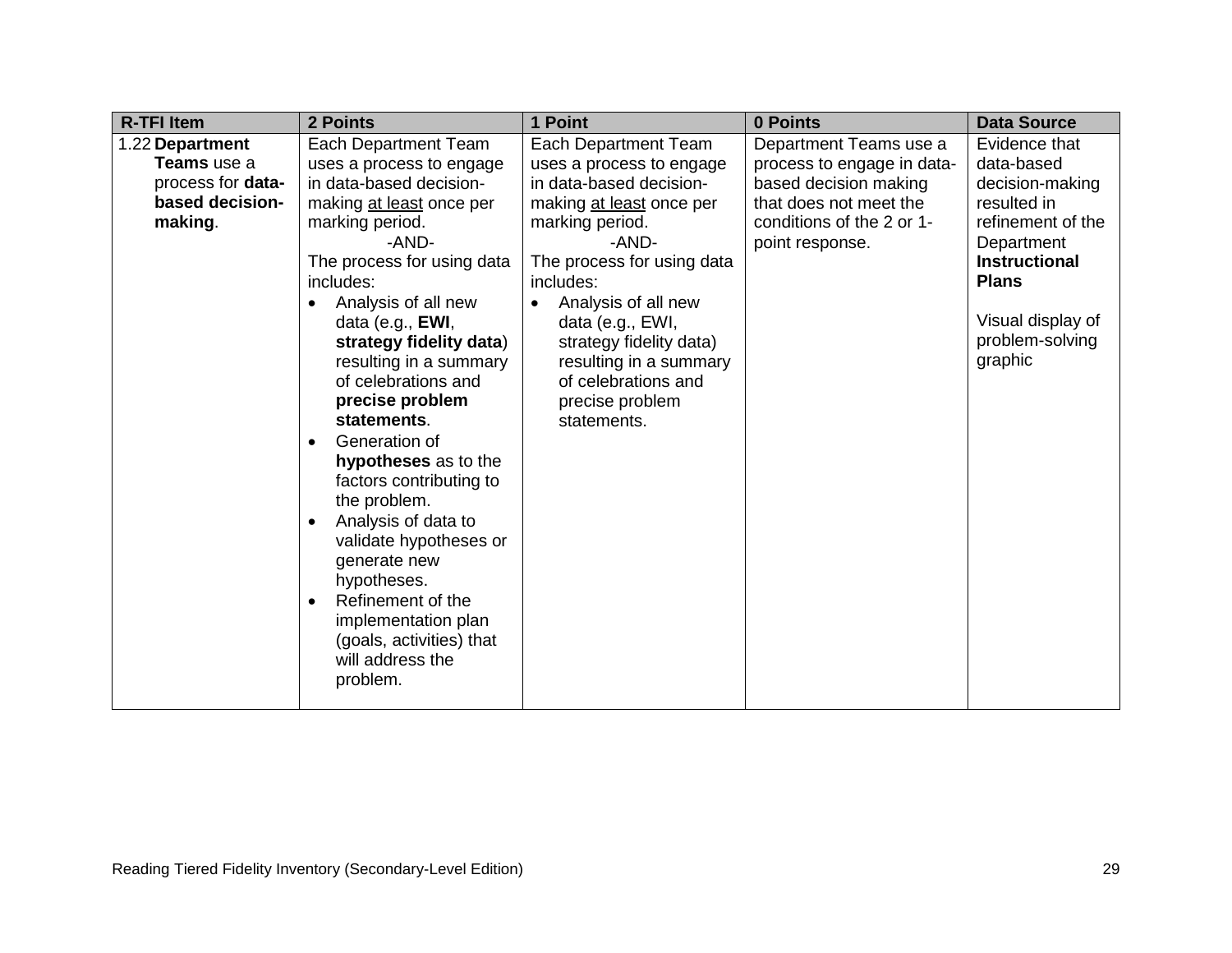| <b>R-TFI Item</b>      | 2 Points                                                                                                                                                                                                                                                                               | 1 Point                                                                                                                          | 0 Points                   | <b>Data Source</b>  |
|------------------------|----------------------------------------------------------------------------------------------------------------------------------------------------------------------------------------------------------------------------------------------------------------------------------------|----------------------------------------------------------------------------------------------------------------------------------|----------------------------|---------------------|
| 1.23 The School        | Team monitors the plan at                                                                                                                                                                                                                                                              | Team monitors the plan at                                                                                                        | A School-Wide Content Area | Documentation of    |
| <b>Leadership Team</b> | least three times per year.                                                                                                                                                                                                                                                            | least three times per year.                                                                                                      | Reading Plan has not been  | monitoring and      |
| monitors               | -AND-                                                                                                                                                                                                                                                                                  | -AND-                                                                                                                            | developed.                 | modifications to    |
| implementation of      | Monitoring includes                                                                                                                                                                                                                                                                    | Monitoring includes                                                                                                              | -OR-                       | the School-Wide     |
| the School-Wide        | updating and reviewing                                                                                                                                                                                                                                                                 | updating and reviewing                                                                                                           | Team only monitors the     | <b>Content Area</b> |
| <b>Content Area</b>    | documentation of:                                                                                                                                                                                                                                                                      | documentation of:                                                                                                                | plan once or twice per     | <b>Reading Plan</b> |
| <b>Reading Plan.</b>   | Completion status of<br>activities.<br>Reasons why activities<br>٠<br>were not completed<br>(e.g. insufficient<br>funding, training).<br>How barriers are being<br>addressed.<br>-AND-<br>Plan is modified when<br>data suggest the need<br>(e.g., plateaued or<br>trending downward). | Completion status of<br>activities.<br>Reasons why activities<br>were not completed<br>(e.g. insufficient<br>funding, training). | year.                      |                     |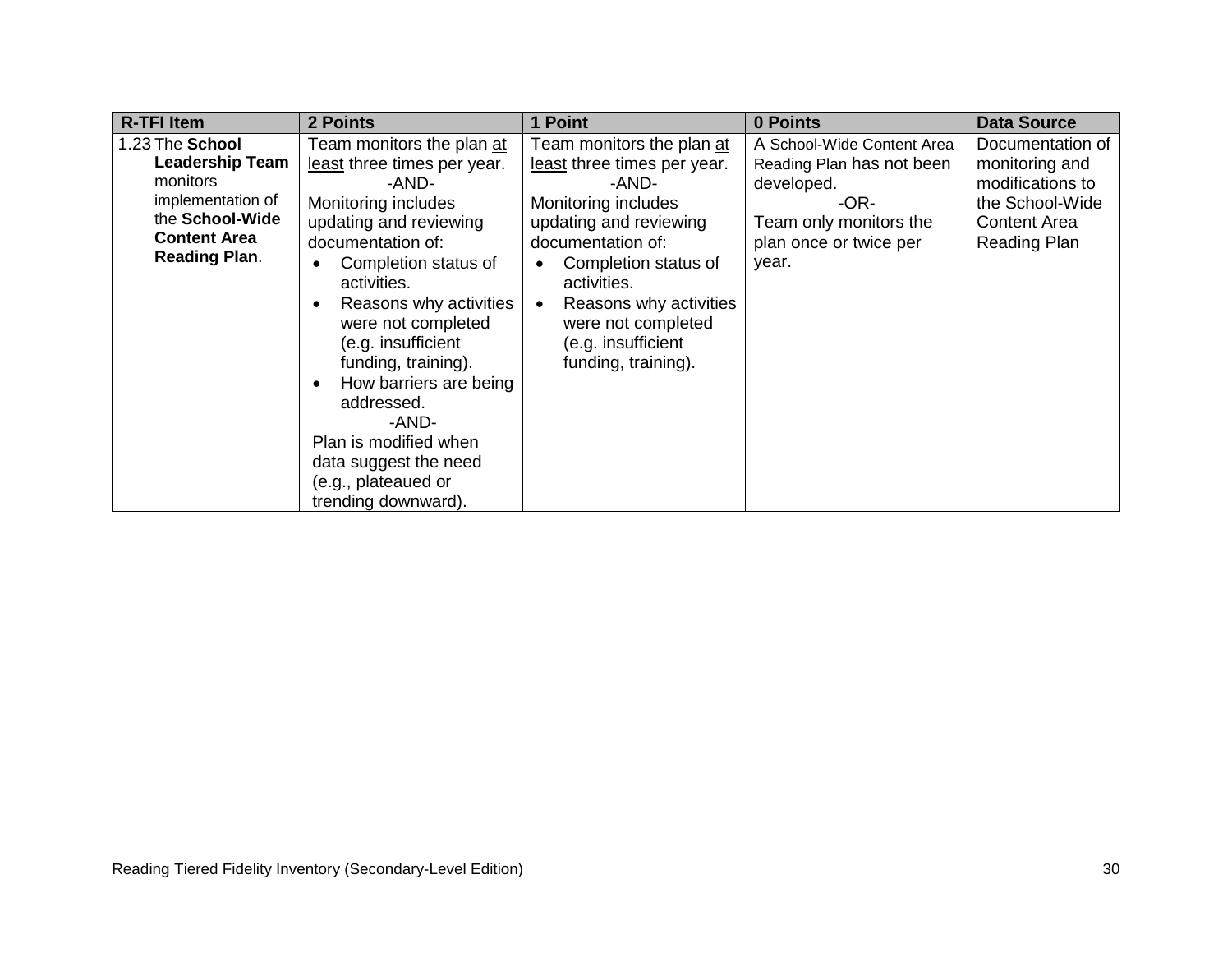| <b>R-TFI Item</b>      | 2 Points                                                                                                                                                                                                                                                                         | 1 Point                                                                                                                                                                                                                         | 0 Points                                                             | <b>Data Source</b> |
|------------------------|----------------------------------------------------------------------------------------------------------------------------------------------------------------------------------------------------------------------------------------------------------------------------------|---------------------------------------------------------------------------------------------------------------------------------------------------------------------------------------------------------------------------------|----------------------------------------------------------------------|--------------------|
| .24 Department Teams   | <b>Team monitors</b>                                                                                                                                                                                                                                                             | Team monitors                                                                                                                                                                                                                   | Department Instructional                                             | Documentation of   |
| monitor                | Instructional Plans at least                                                                                                                                                                                                                                                     | Instructional Plans at least                                                                                                                                                                                                    | Plans have not been                                                  | monitoring and     |
| implementation of      | three times per year.                                                                                                                                                                                                                                                            | three times per year.                                                                                                                                                                                                           | developed.                                                           | modifications to   |
| <b>Instructional</b>   | -AND-                                                                                                                                                                                                                                                                            | -AND-                                                                                                                                                                                                                           | -OR-                                                                 | Instructional      |
| Plans.                 | Monitoring includes<br>updating and reviewing<br>documentation of:<br>Completion status of<br>activities<br>Reasons why activities<br>were not completed<br>(e.g. insufficient<br>funding, training).<br>Identification of barriers<br>and communication to<br>school principal. | Monitoring includes<br>updating and reviewing<br>documentation of:<br>Completion status of<br>$\bullet$<br>activities<br>Reasons why activities<br>$\bullet$<br>were not completed<br>(e.g. insufficient<br>funding, training). | Teams only monitor<br>Instructional Plans once or<br>twice per year. | Plans              |
| 1.25 The School        | The team can provide at                                                                                                                                                                                                                                                          | The written report or                                                                                                                                                                                                           | The school does not have                                             | Copy of most       |
| <b>Leadership Team</b> | least two examples from                                                                                                                                                                                                                                                          | presentation that                                                                                                                                                                                                               | a written report or                                                  | recent             |
| provides a status      | the past 12 months of a                                                                                                                                                                                                                                                          | summarizes, but does not                                                                                                                                                                                                        | presentation that                                                    | stakeholder        |
| report or              | written report or                                                                                                                                                                                                                                                                | interpret, Early Warning                                                                                                                                                                                                        | summarizes and interprets                                            | status report      |
| presentation on        | presentation that                                                                                                                                                                                                                                                                | Indicator data for                                                                                                                                                                                                              | Early Warning Indicator                                              |                    |
| student reading        | summarizes and interprets                                                                                                                                                                                                                                                        | stakeholders.                                                                                                                                                                                                                   | data for stakeholders.                                               |                    |
| performance to         | <b>Early Warning Indicator</b>                                                                                                                                                                                                                                                   |                                                                                                                                                                                                                                 |                                                                      |                    |
| stakeholders.          | data for stakeholders (e.g.,                                                                                                                                                                                                                                                     |                                                                                                                                                                                                                                 |                                                                      |                    |
|                        | <b>Parent Teacher</b>                                                                                                                                                                                                                                                            |                                                                                                                                                                                                                                 |                                                                      |                    |
|                        | Association, School Board,                                                                                                                                                                                                                                                       |                                                                                                                                                                                                                                 |                                                                      |                    |
|                        | school staff, Student                                                                                                                                                                                                                                                            |                                                                                                                                                                                                                                 |                                                                      |                    |
|                        | Advisory Committee).                                                                                                                                                                                                                                                             |                                                                                                                                                                                                                                 |                                                                      |                    |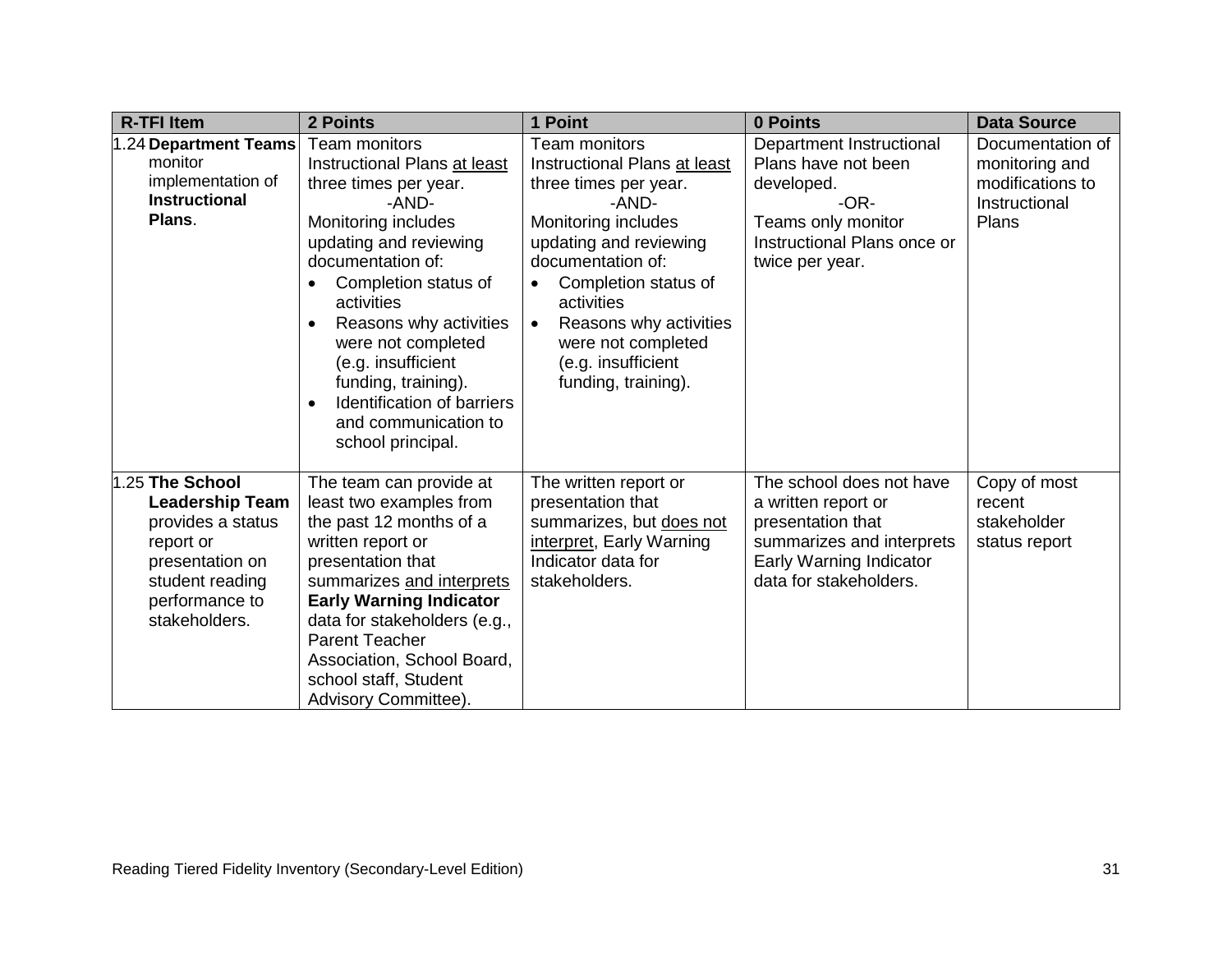| <b>R-TFI Item</b>                                                                                                                                                                       | 2 Points                                                                                                                                                                                                                                                                                                                                                                                                                                                                                                                                                                                                           | 1 Point                                                                                                                                                                                                                                                                                                                                                                                                                                                 | 0 Points                                                                                                                                 | <b>Data Source</b>                                                       |
|-----------------------------------------------------------------------------------------------------------------------------------------------------------------------------------------|--------------------------------------------------------------------------------------------------------------------------------------------------------------------------------------------------------------------------------------------------------------------------------------------------------------------------------------------------------------------------------------------------------------------------------------------------------------------------------------------------------------------------------------------------------------------------------------------------------------------|---------------------------------------------------------------------------------------------------------------------------------------------------------------------------------------------------------------------------------------------------------------------------------------------------------------------------------------------------------------------------------------------------------------------------------------------------------|------------------------------------------------------------------------------------------------------------------------------------------|--------------------------------------------------------------------------|
|                                                                                                                                                                                         |                                                                                                                                                                                                                                                                                                                                                                                                                                                                                                                                                                                                                    | <b>Tiers 2 &amp; 3 School-Wide Content Area Reading Model Features</b>                                                                                                                                                                                                                                                                                                                                                                                  |                                                                                                                                          |                                                                          |
| <b>Tiers 2 &amp; 3: Teams</b>                                                                                                                                                           |                                                                                                                                                                                                                                                                                                                                                                                                                                                                                                                                                                                                                    |                                                                                                                                                                                                                                                                                                                                                                                                                                                         |                                                                                                                                          |                                                                          |
| 2.1 The School<br><b>Leadership Team</b><br>defines a process<br>to be used by<br>Cross-<br><b>Department</b><br>Teams for<br>supporting<br>students with<br>reading skill<br>deficits. | The process outlines:<br>How students will be<br>identified and matched<br>to available<br>interventions based on<br>needs.<br>How student progress<br>will be monitored.<br><b>Decision rules for</b><br>$\bullet$<br>determining how<br>students are<br>responding to<br>intervention supports<br>and next steps.<br>How school-wide<br>$\bullet$<br>resources will be<br>identified and allocated<br>to support reading<br>intervention needs.<br>-AND-<br>School Leadership Team<br>helps all staff to learn and<br>consistently use the<br>process for supporting<br>students with reading skill<br>deficits. | The process outlines:<br>How students will be<br>identified and matched<br>to available<br>interventions based on<br>needs.<br>How student progress<br>$\bullet$<br>will be monitored.<br>Decision rules for<br>$\bullet$<br>determining how<br>students are<br>responding to<br>intervention supports<br>and next steps.<br>How school-wide<br>$\bullet$<br>resources will be<br>identified and allocated<br>to support reading<br>intervention needs. | The process for supporting<br>students with reading skill<br>deficits does not meet the<br>conditions of the 2- or 1-<br>point response. | <b>Decision Rules</b><br>School<br>Leadership<br>Team meeting<br>minutes |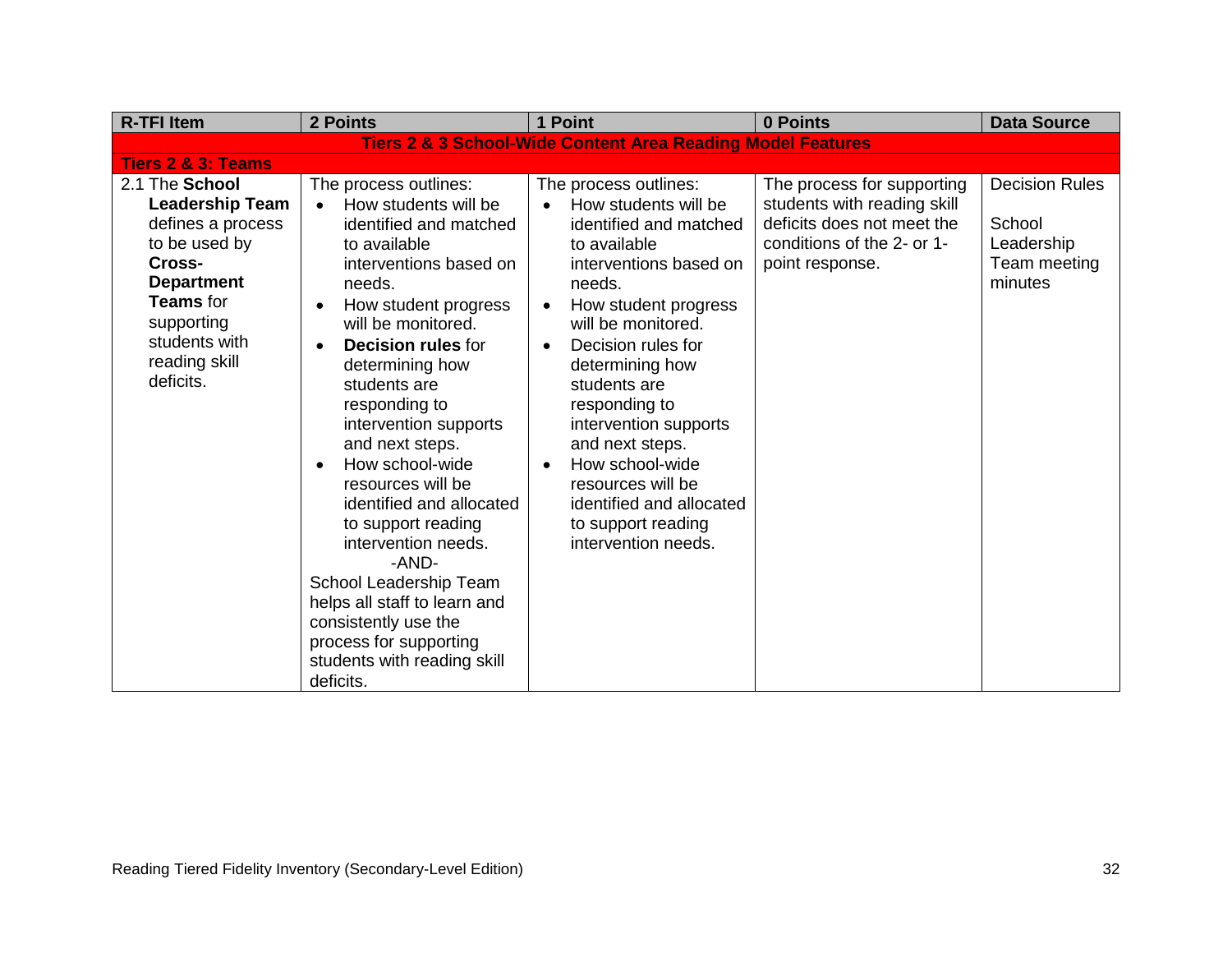| <b>R-TFI Item</b>                                                                                                          | 2 Points                                                                                                                                                                                                                                                                                                                                                                                                                                                             | 1 Point                                                                                                                                                                                                                       | 0 Points                                                                                                                      | <b>Data Source</b>                                   |
|----------------------------------------------------------------------------------------------------------------------------|----------------------------------------------------------------------------------------------------------------------------------------------------------------------------------------------------------------------------------------------------------------------------------------------------------------------------------------------------------------------------------------------------------------------------------------------------------------------|-------------------------------------------------------------------------------------------------------------------------------------------------------------------------------------------------------------------------------|-------------------------------------------------------------------------------------------------------------------------------|------------------------------------------------------|
| 2.2 Cross-<br><b>Department</b><br><b>Teams</b> work to<br>support students<br>who are not<br>making adequate<br>progress. | <b>Cross-Department Teams</b><br>(grade level) collaborate to<br>coordinate reading support<br>for students who are not<br>making adequate progress.<br>Coordination involves<br>ensuring consistent use of<br><b>Content Area Reading</b><br><b>Strategies</b> by all teachers<br>who are working with a<br>student.                                                                                                                                                |                                                                                                                                                                                                                               | All students with reading<br>needs are referred to the<br><b>Student Support Team.</b>                                        | Cross-<br>Department<br>Team meeting<br>minutes      |
| 2.3 Student Support<br>Teams are<br>established to<br>improve students'<br>reading<br>performance.                         | A team is established for<br>each student who has not<br>responded to previous<br>intervention and includes:<br>• Consistent team<br>members with reading<br>and behavioral<br>expertise.<br>Classroom teachers.<br>Parent.<br>$\bullet$<br>Staff providing any<br>aspect of the student's<br>intervention plan.<br>-AND-<br>There is a feedback loop<br>established with the school<br>principal to communicate<br>decisions from Student<br>Support Team meetings. | A team is established for<br>each student who has not<br>responded to previous<br>intervention and includes:<br>• Consistent team<br>members with reading<br>and behavioral<br>expertise.<br>Classroom teachers.<br>• Parent. | <b>Student Support Team</b><br>exists but team<br>composition does not<br>fluctuate based on unique<br>needs of each student. | List of team<br>members,<br>roles, and job<br>titles |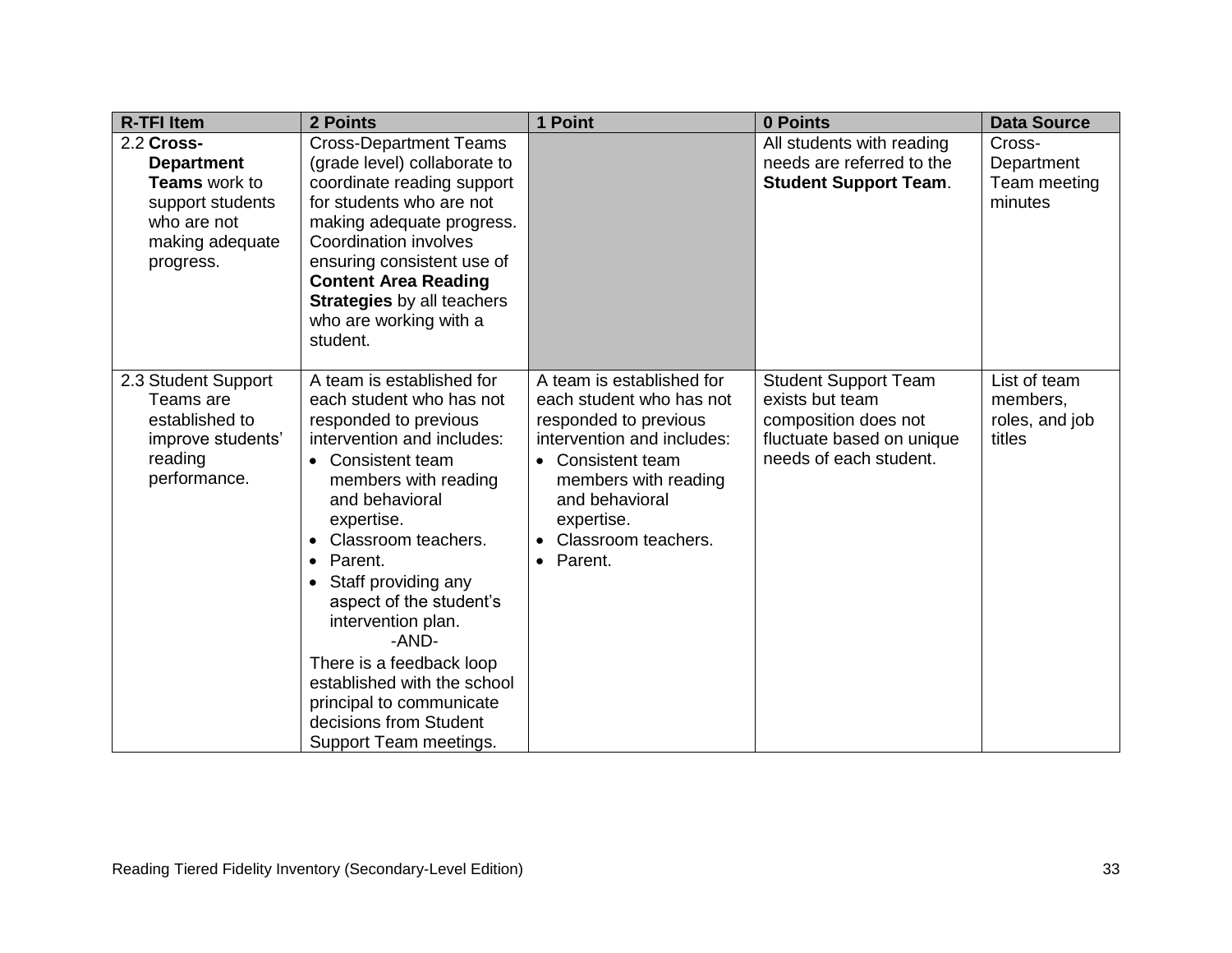| <b>R-TFI Item</b>                                                         | 2 Points                                                                                                                                                                                                                                                                                                                                                                                                                                                      | 1 Point                                                                                                                                                                                                                      | 0 Points                                                                                             | <b>Data Source</b>                                                                                                                            |
|---------------------------------------------------------------------------|---------------------------------------------------------------------------------------------------------------------------------------------------------------------------------------------------------------------------------------------------------------------------------------------------------------------------------------------------------------------------------------------------------------------------------------------------------------|------------------------------------------------------------------------------------------------------------------------------------------------------------------------------------------------------------------------------|------------------------------------------------------------------------------------------------------|-----------------------------------------------------------------------------------------------------------------------------------------------|
| 2.4 Teachers access                                                       | The school has a formal                                                                                                                                                                                                                                                                                                                                                                                                                                       | The school has an informal                                                                                                                                                                                                   | There is no process for                                                                              | Request for                                                                                                                                   |
| the assistance of                                                         | process, initiated by a                                                                                                                                                                                                                                                                                                                                                                                                                                       | process, initiated by a                                                                                                                                                                                                      | requesting assistance from                                                                           | assistance form                                                                                                                               |
| <b>Student Support</b>                                                    | student's lack of response                                                                                                                                                                                                                                                                                                                                                                                                                                    | students lack of response                                                                                                                                                                                                    | the Student Support Team.                                                                            |                                                                                                                                               |
| Teams.                                                                    | to previous intervention, for<br>requesting assistance from<br>the Student Support Team.<br>-AND-<br>Teachers use the process<br>for all students who have<br>not responded to previous<br>intervention.                                                                                                                                                                                                                                                      | to previous intervention, for<br>requesting assistance from<br>the Student Support Team<br>$-OR-$<br>Teachers use the process<br>for only some students who<br>have not responded to<br>previous intensive<br>interventions. |                                                                                                      |                                                                                                                                               |
| 2.5 Student Support<br>Teams use an<br>effective team<br>meeting process. | All of the following team<br>meeting procedures are in<br>place:<br>Team meets in person<br>$\bullet$<br>weekly.<br>Meeting roles are<br>assigned and used<br>(e.g., facilitator,<br>recorder, data analyst,<br>time keeper).<br>Absent team members<br>$\bullet$<br>receive updates<br>promptly following the<br>meeting (within 48<br>hours).<br>Team completes<br>assignments and<br>documents progress<br>outlined on an action<br>plan within designated | Two or three of the criteria<br>from the 2-point response<br>are in place.<br>$-OR-$<br>All criteria from the 2-point<br>response are present but<br>are used inconsistently.                                                | There is no team.<br>$-OR-$<br>Only one of the criteria<br>from the 2-point response<br>is in place. | Meeting<br>schedule,<br>meeting<br>agendas,<br>minutes, and<br>attendance<br>Written process<br>for how absent<br>team members<br>are updated |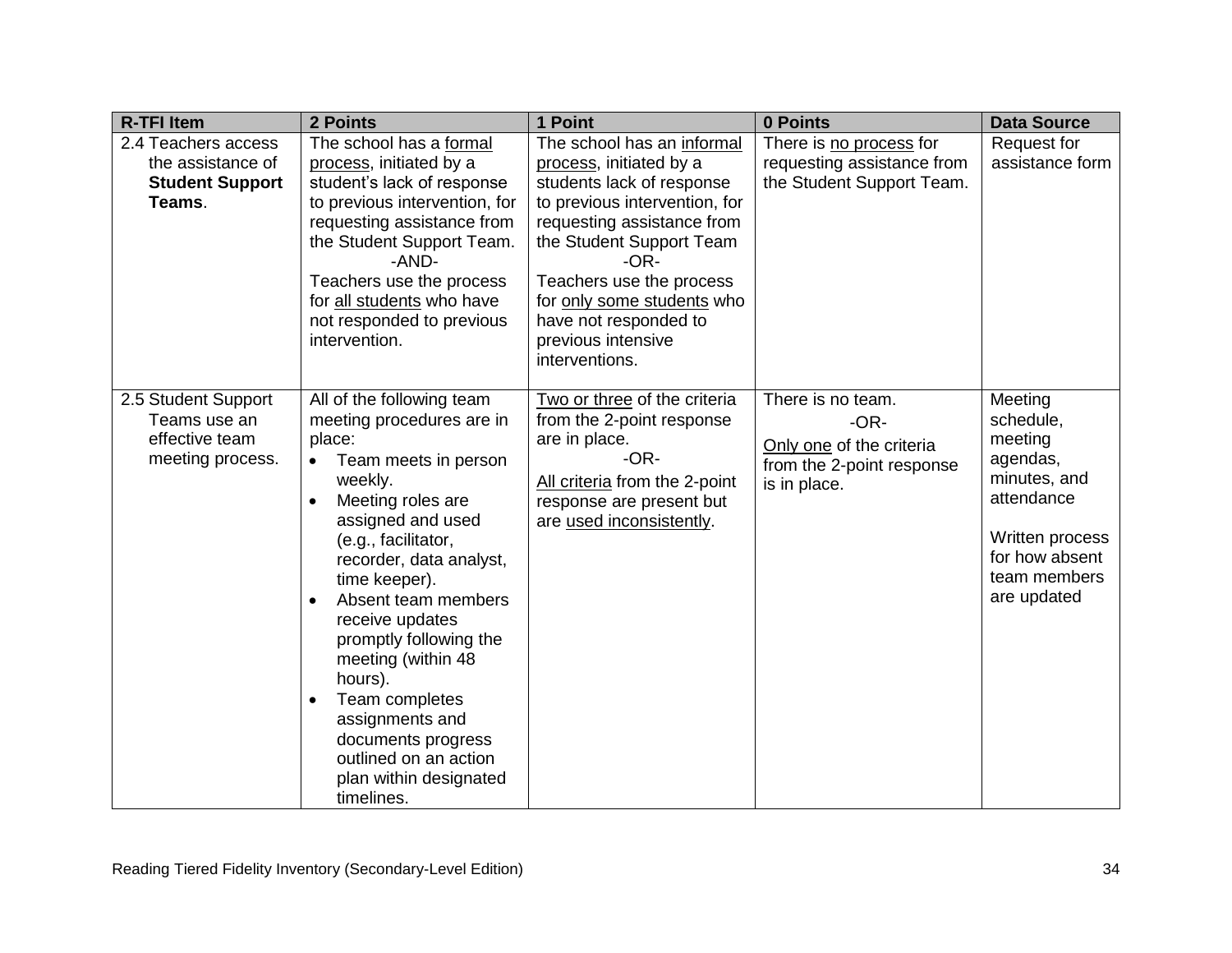| <b>R-TFI Item</b>                                                                                       | 2 Points                                                                                                                                                                                                                                                                                                                                                                                                                                                                                                                                                                                                                                                                                                | 1 Point                                                                                                          | 0 Points                                                                                                                                          | <b>Data Source</b>                                                                                          |
|---------------------------------------------------------------------------------------------------------|---------------------------------------------------------------------------------------------------------------------------------------------------------------------------------------------------------------------------------------------------------------------------------------------------------------------------------------------------------------------------------------------------------------------------------------------------------------------------------------------------------------------------------------------------------------------------------------------------------------------------------------------------------------------------------------------------------|------------------------------------------------------------------------------------------------------------------|---------------------------------------------------------------------------------------------------------------------------------------------------|-------------------------------------------------------------------------------------------------------------|
| <b>Tiers 2 &amp; 3: Intervention Implementation</b>                                                     |                                                                                                                                                                                                                                                                                                                                                                                                                                                                                                                                                                                                                                                                                                         |                                                                                                                  |                                                                                                                                                   |                                                                                                             |
| 2.6 The school uses a<br>formal process for<br>selecting<br>evidence-based<br>reading<br>interventions. | The procedure looks for the<br>presence of all of the<br>following:<br>Intervention alignment<br>$\bullet$<br>with the <b>Big Ideas of</b><br><b>Adolescent Literacy</b><br>and state standards<br>(word study, fluency,<br>vocabulary<br>comprehension,<br>motivation).<br>Fit and alignment with<br><b>School-Wide Content</b><br><b>Area Reading</b><br>Strategies.<br><b>Quality evidence to</b><br>$\bullet$<br>demonstrate<br>effectiveness of the<br>intervention with the<br>target population.<br>Inclusion of explicit<br>instructional routines.<br>Available resources<br>needed to fully<br>implement.<br>Availability of<br>professional learning<br>and ongoing technical<br>assistance. | The procedure looks for the<br>presence of at least four of<br>the criteria outlined in the<br>2-point response. | There is no procedure.<br>$-OR-$<br>The procedure looks for the<br>presence of 3 or fewer of<br>the criteria outlined in the<br>2-point response. | Documentation<br>showing how<br>the selection<br>procedure has<br>been used<br>within the past<br>two years |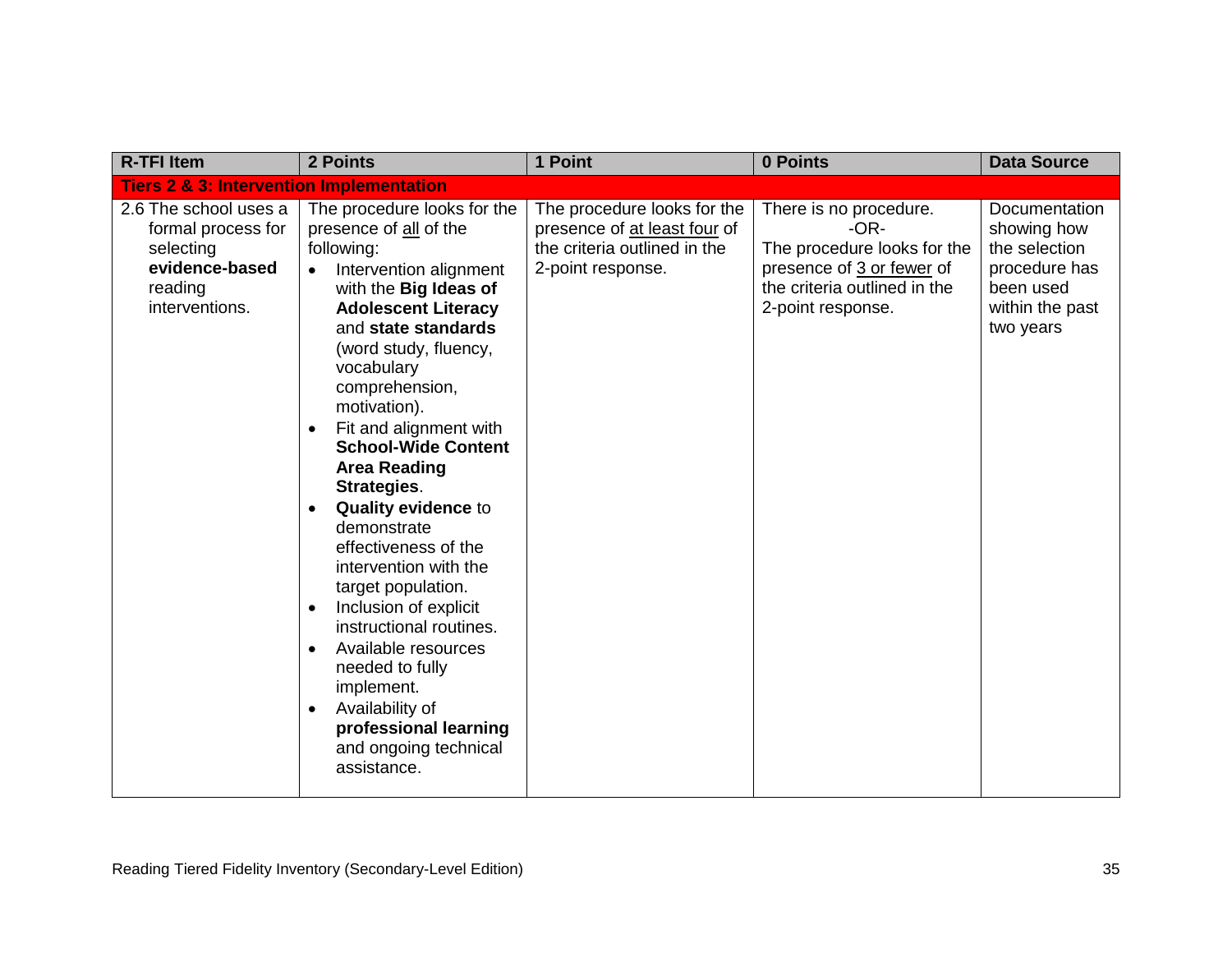| <b>R-TFI Item</b>                                                                                         | 2 Points                                                                                                                                                                                                                                                                                                                                                       | 1 Point                                                                                                                                                                                                                                                                                                            | 0 Points                                                                                               | <b>Data Source</b>                          |
|-----------------------------------------------------------------------------------------------------------|----------------------------------------------------------------------------------------------------------------------------------------------------------------------------------------------------------------------------------------------------------------------------------------------------------------------------------------------------------------|--------------------------------------------------------------------------------------------------------------------------------------------------------------------------------------------------------------------------------------------------------------------------------------------------------------------|--------------------------------------------------------------------------------------------------------|---------------------------------------------|
| 2.7 The school uses a<br>variety of data<br>sources to design<br>Reading<br><b>Intervention</b><br>Plans. | The following types of data<br>are reviewed to inform<br>intervention plans:<br>• Student progress with<br>previous intervention(s).<br>Data on previous<br>$\bullet$<br>intervention fidelity.<br>Reading diagnostic<br>assessment(s).<br>Behavior assessment<br>data (e.g., attendance,<br>discipline referrals,<br><b>Student Risk Screening</b><br>Scale). | The following types of data<br>are reviewed to inform<br>intervention plans:<br>Student progress with<br>previous<br>intervention(s).<br>Data on previous<br>$\bullet$<br>intervention fidelity.                                                                                                                   | The school does not use a<br>data-based process to<br>match student needs to<br>reading interventions. | Meeting<br>minutes<br>Intervention<br>plans |
| 2.8 Intervention group<br>size is appropriate<br>for students<br>receiving reading<br>intervention.       | Student groupings should<br>be as small as local<br>resources allow to<br>maximize students'<br>opportunities to practice<br>and receive feedback.<br>-AND-<br>Tier 3 intervention group<br>size should be smaller than<br>Tier 2 groups.                                                                                                                      | Local resources are not<br>sufficient and/or utilized for<br>students to have enough<br>opportunities to practice<br>and receive feedback (e.g.,<br>teacher is only able to meet<br>with one of the groupings<br>per day causing the other<br>groupings to not receive<br>enough guided practice<br>and feedback). | There is not a difference in<br>group size between<br>students receiving Tiers 2<br>& 3 supports.      | Intervention<br>groups and<br>student data  |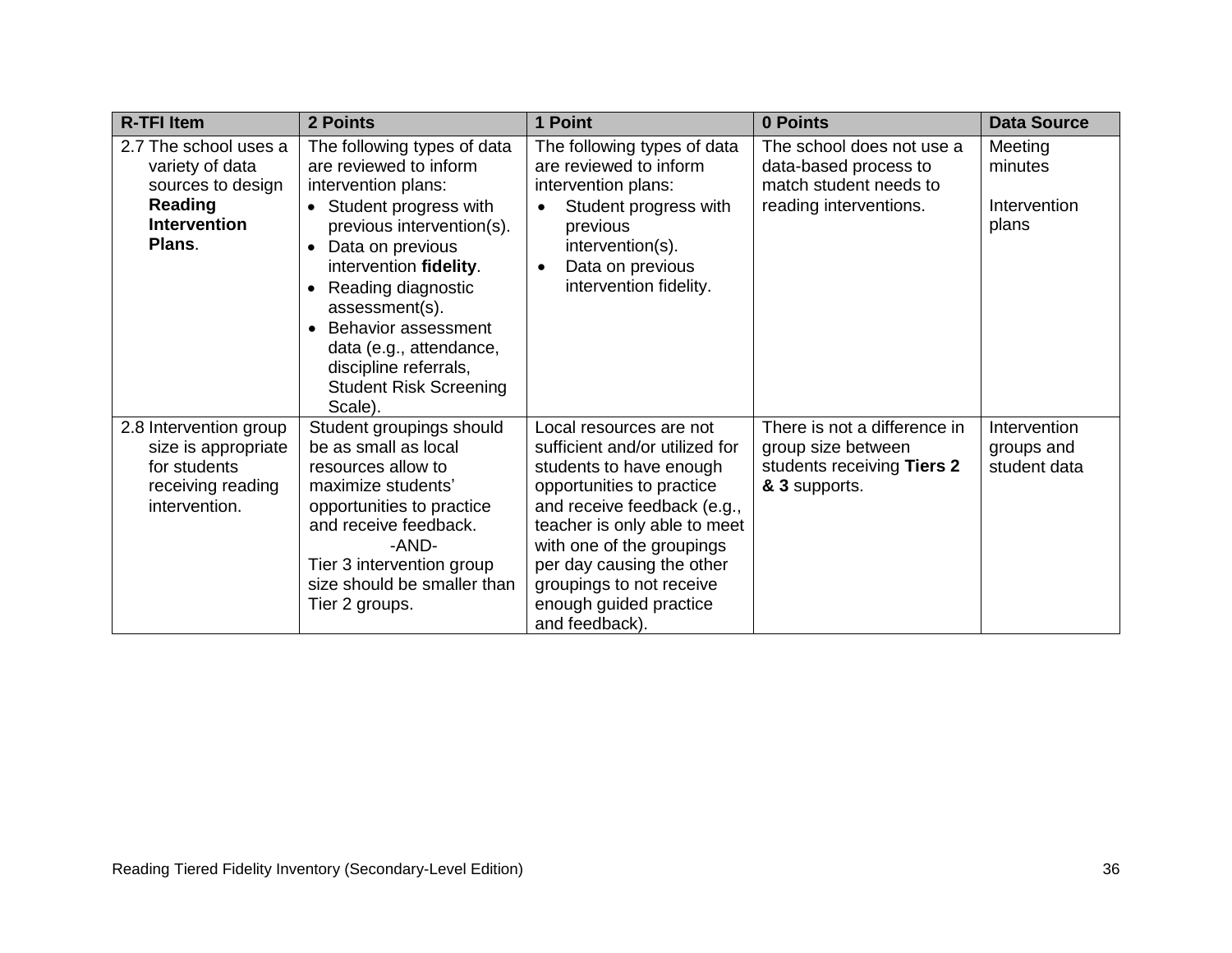| <b>R-TFI Item</b>                                                                                               | 2 Points                                                                                                                                                                                                                                                                                                                                                                                                                                                | 1 Point                                                                                                                                                                                           | 0 Points                                                                                                                   | <b>Data Source</b>                                     |
|-----------------------------------------------------------------------------------------------------------------|---------------------------------------------------------------------------------------------------------------------------------------------------------------------------------------------------------------------------------------------------------------------------------------------------------------------------------------------------------------------------------------------------------------------------------------------------------|---------------------------------------------------------------------------------------------------------------------------------------------------------------------------------------------------|----------------------------------------------------------------------------------------------------------------------------|--------------------------------------------------------|
| 2.9 The school alters<br>intervention<br>variables to<br>intensify reading<br>intervention<br>supports.         | The potential impact of<br>each of the following<br>variables is addressed<br>when intensifying reading<br>intervention supports:<br>• Increased instructional<br>time.<br>• Smaller group size.<br>• Increased opportunities to<br>respond with feedback.<br>• Increased explicitness of<br>instruction.<br>• Changing intervention<br>program.<br>• Changing intervention<br>skill focus.                                                             | The potential impact of at<br>least two of the variables<br>outlined in the 2-point<br>response are addressed<br>when intensifying reading<br>intervention supports.                              | Intensive intervention plans<br>do not reflect an increase in<br>the intensity of supports<br>provided.                    | Meeting<br>minutes<br>Intervention<br>plans            |
| 2.10 The school<br>invites parents/<br>guardians to<br>collaborate on<br>intervention plans<br>for their child. | The school provides all of<br>the following to<br>parents/guardians:<br>• Opportunities for active<br>input/approval of the<br>intervention plan at least<br>2-3 times per year.<br>Written notification of<br>student intervention<br>plan.<br>Updates on the students'<br>$\bullet$<br>progress and changes to<br>the intervention at least<br>monthly.<br>-AND-<br>The above is provided<br>consistently for all students<br>receiving intervention. | The school only provides<br>written notification to<br>parents/guardians of<br>student intervention plan.<br>$-OR-$<br>The conditions of the 2-<br>point response are<br>provided inconsistently. | The school's collaboration<br>with parents/guardians<br>does not meet the<br>conditions of the 2- or 1-<br>point response. | <b>Parent letters</b><br>Sample<br>progress<br>reports |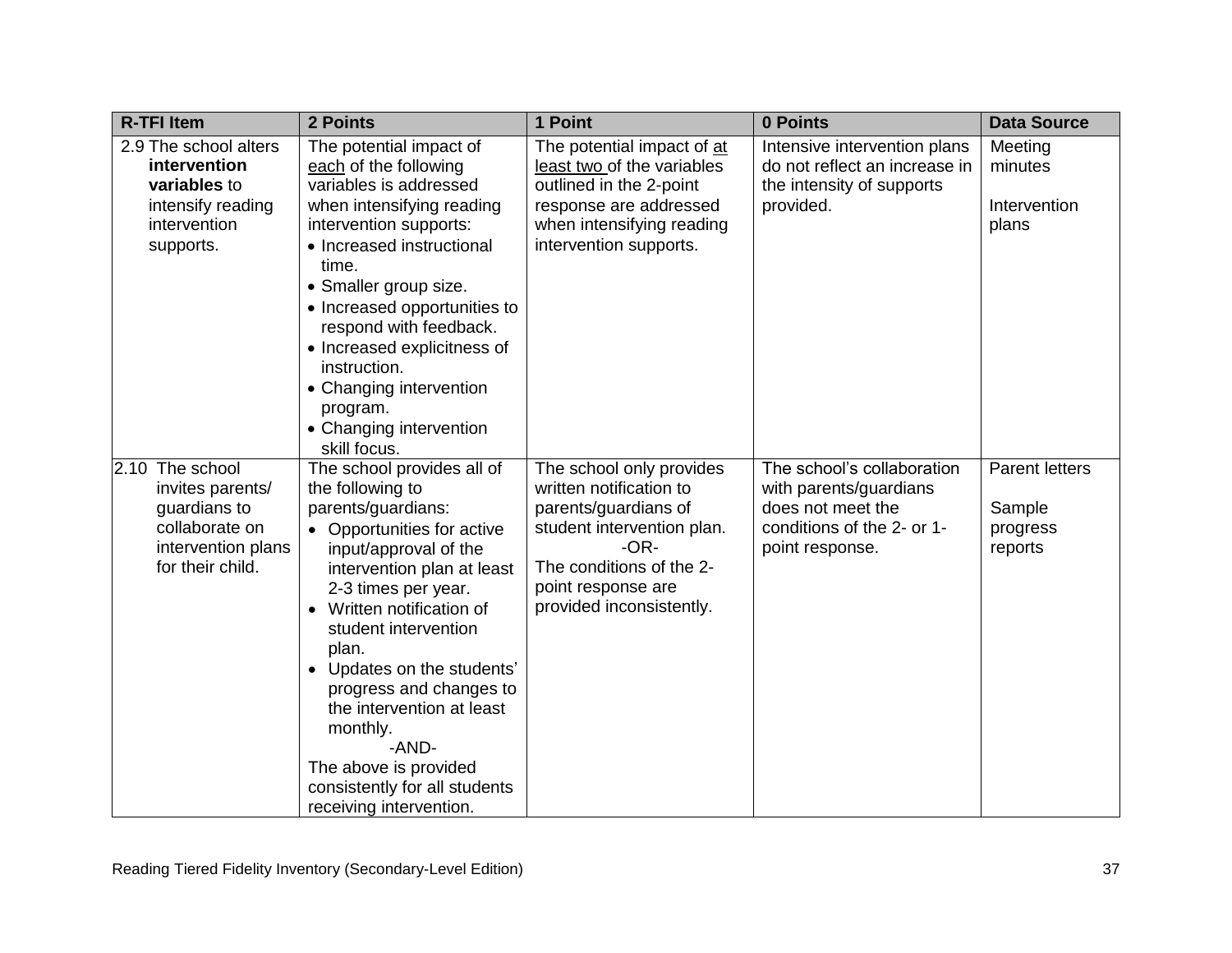| <b>R-TFI Item</b>                                                                                                                                  | 2 Points                                                                                                                                                                                                                                                                                                                                                                                                                                                                                                                                                          | 1 Point                                                                                                               | 0 Points                                                                                                                                                                                                                                                                            | <b>Data Source</b>                                                                                                                                |
|----------------------------------------------------------------------------------------------------------------------------------------------------|-------------------------------------------------------------------------------------------------------------------------------------------------------------------------------------------------------------------------------------------------------------------------------------------------------------------------------------------------------------------------------------------------------------------------------------------------------------------------------------------------------------------------------------------------------------------|-----------------------------------------------------------------------------------------------------------------------|-------------------------------------------------------------------------------------------------------------------------------------------------------------------------------------------------------------------------------------------------------------------------------------|---------------------------------------------------------------------------------------------------------------------------------------------------|
| <b>Tiers 2 &amp; 3: Resources</b>                                                                                                                  |                                                                                                                                                                                                                                                                                                                                                                                                                                                                                                                                                                   |                                                                                                                       |                                                                                                                                                                                                                                                                                     |                                                                                                                                                   |
| 2.11 The school has<br>identified an<br>individual(s) to<br>support the use<br>of reading<br>assessments for<br>students with<br>reading deficits. | The school has an<br>individual(s) who does all of<br>the following for reading<br>assessments (e.g.,<br>progress monitoring,<br>diagnostic assessment):<br>Train appropriate staff<br>$\bullet$<br>in test administration<br>and scoring procedures<br>Provide administration<br>and scoring refresher<br>trainings.<br>Schedule assessments.<br>$\bullet$<br>Ensure teachers have<br>access to usable data<br>reports.<br>Ensure accuracy of test<br>administration, scoring,<br>and entry.<br>Assist with data<br>$\bullet$<br>interpretation and<br>analysis. | The school has an<br>individual(s) who meets at<br>least four of the criteria<br>outlined in the 2-point<br>response. | The school does not have<br>an individual(s) identified to<br>support the use of reading<br>assessments for students<br>with reading deficits.<br>-OR-<br>The school has an<br>individual(s) who fulfills<br>three or fewer of the criteria<br>outlined in the 2-point<br>response. | Names of<br>individual(s)<br>Responsibilities/<br>expectations of<br>data<br>coordination<br>Schedule of<br>initial and<br>refresher<br>trainings |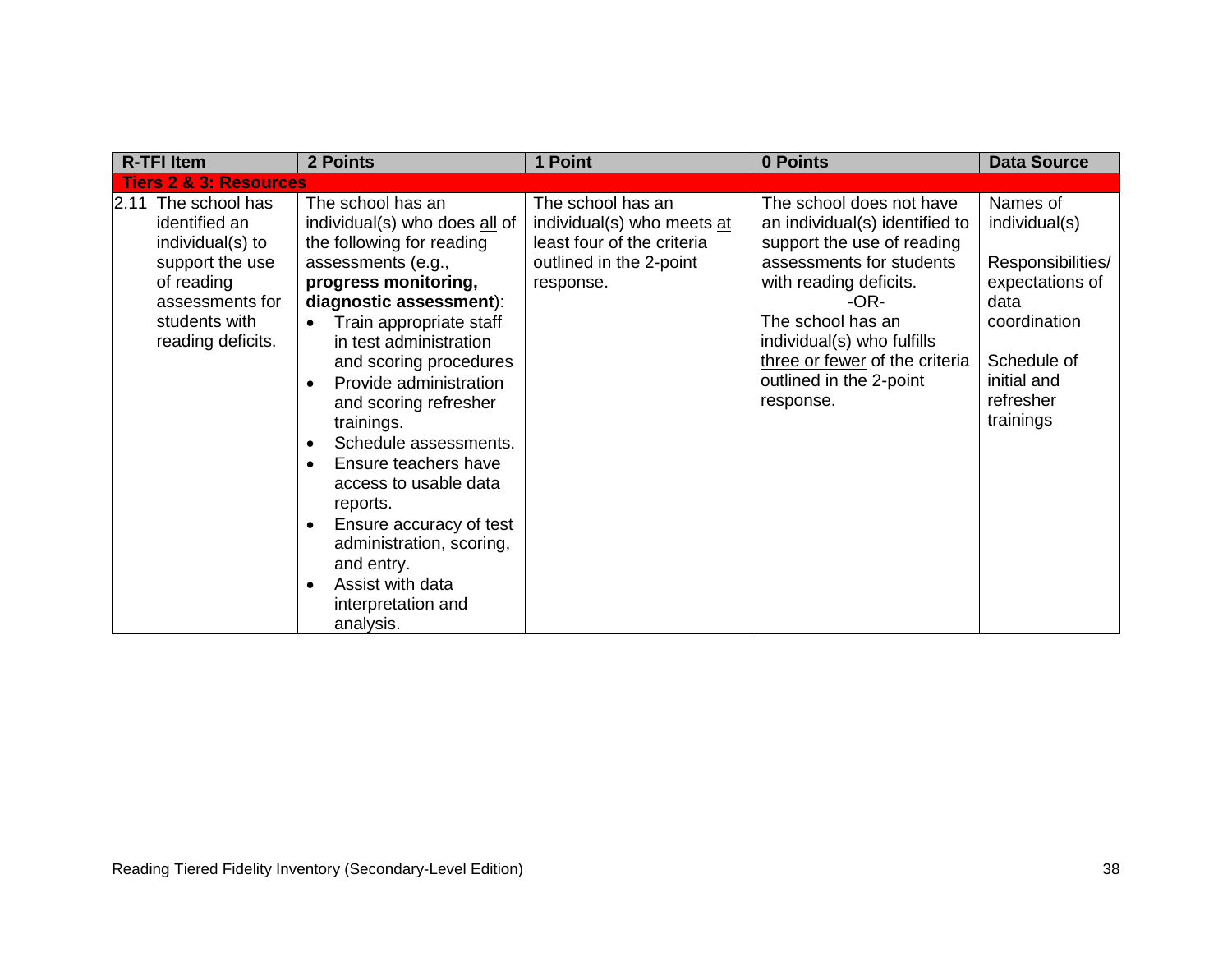| <b>R-TFI Item</b>                                                                              | 2 Points                                                                                                                                                                                                                                                                                                                                                                                                                                                                                                                                                       | 1 Point                                                                                                                                                                                                                                                                                                                | 0 Points                                                                                                                                                                                   | <b>Data Source</b>                                                                                                                                                |
|------------------------------------------------------------------------------------------------|----------------------------------------------------------------------------------------------------------------------------------------------------------------------------------------------------------------------------------------------------------------------------------------------------------------------------------------------------------------------------------------------------------------------------------------------------------------------------------------------------------------------------------------------------------------|------------------------------------------------------------------------------------------------------------------------------------------------------------------------------------------------------------------------------------------------------------------------------------------------------------------------|--------------------------------------------------------------------------------------------------------------------------------------------------------------------------------------------|-------------------------------------------------------------------------------------------------------------------------------------------------------------------|
| 2.12 All staff providing<br>reading<br>interventions<br>receive<br>implementation<br>supports. | Personnel implementing<br>interventions receive the<br>following:<br>• Training in the use of the<br>reading intervention<br>program by an<br>individual(s) who has<br>both expertise and<br>demonstrated<br>implementation success.<br>Access to a written<br>protocol for<br>implementation.<br>Coaching support for<br>implementation through<br>observation, modeling,<br>co-teaching and<br>feedback over time to<br>ensure the reading<br>intervention is<br>implemented accurately<br>and independently<br>before implementation<br>supports are faded. | Personnel implementing<br>interventions receive the<br>following:<br>Training in the use of the<br>$\bullet$<br>reading intervention<br>program by an<br>individual(s) who has<br>both expertise and<br>demonstrated<br>implementation success.<br>Access to a written<br>$\bullet$<br>protocol for<br>implementation. | Personnel implementing<br>interventions have not<br>been formally trained by<br>individuals who have both<br>expertise and<br>demonstrated success with<br>the intervention<br>components. | Training<br>outlines or<br>agenda<br>Trainer<br>qualifications<br>Intervention<br>protocols<br>Coaching<br>schedule and/or<br>written<br>feedback<br>Coaching Log |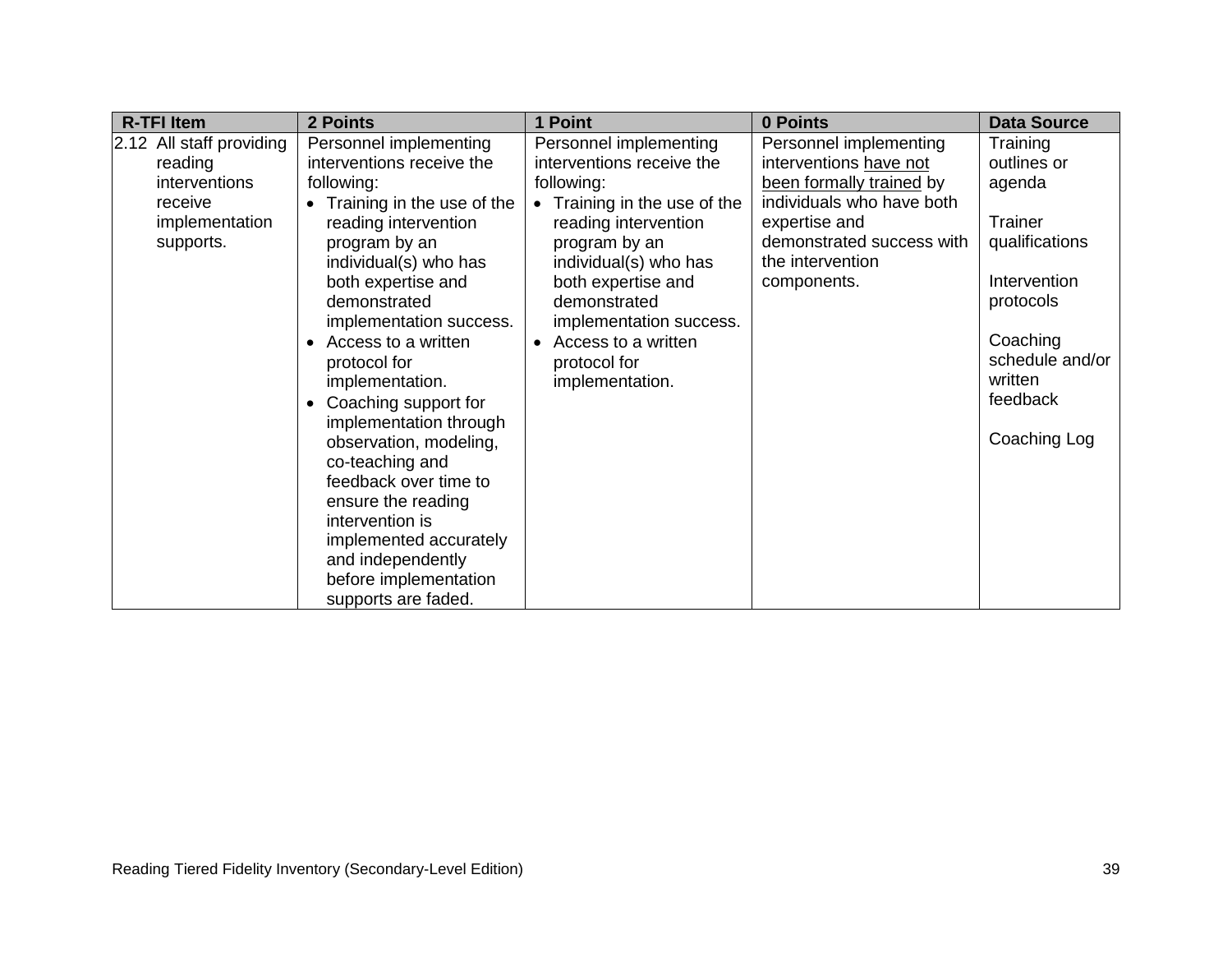| <b>R-TFI Item</b>                                                                                | 2 Points                                                                                                                                                                                                                                                                                                                                                                                                                                                                                                                                                            | 1 Point                                                                                                                                                                                                                                                                                                                      | 0 Points                                                                                                 | <b>Data Source</b>                                                                                      |
|--------------------------------------------------------------------------------------------------|---------------------------------------------------------------------------------------------------------------------------------------------------------------------------------------------------------------------------------------------------------------------------------------------------------------------------------------------------------------------------------------------------------------------------------------------------------------------------------------------------------------------------------------------------------------------|------------------------------------------------------------------------------------------------------------------------------------------------------------------------------------------------------------------------------------------------------------------------------------------------------------------------------|----------------------------------------------------------------------------------------------------------|---------------------------------------------------------------------------------------------------------|
| <b>Tiers 2 &amp; 3: Evaluation</b>                                                               |                                                                                                                                                                                                                                                                                                                                                                                                                                                                                                                                                                     |                                                                                                                                                                                                                                                                                                                              |                                                                                                          |                                                                                                         |
| 2.13 The school<br>monitors data on<br>student access to<br>reading<br>intervention<br>supports. | <b>Student Support Teams</b><br>gather data on the percent<br>of students with reading<br>skill deficits (as determined<br>by a core course failure,<br>reading CBM screening,<br>historical, or diagnostic<br>assessment data) who are<br>accessing reading<br>intervention at the<br>beginning of each marking<br>period.<br>-AND-<br>The School Leadership<br><b>Team</b> uses the aggregated<br>data to determine when<br>problem solving is needed<br>to ensure all students with<br>reading skill deficits are<br>receiving reading<br>intervention supports. | <b>Student Support Teams</b><br>gathers data on the percent<br>of students with reading<br>skill deficits (as determined<br>by a core course failure,<br>reading CBM screening,<br>historical, or diagnostic<br>assessment data) who are<br>accessing reading<br>intervention at the<br>beginning of each marking<br>period. | The school does not<br>monitor the percent of<br>students receive who<br>access reading<br>intervention. | Student<br><b>Support Team</b><br>meeting<br>minutes<br>School<br>Leadership<br>Team meeting<br>minutes |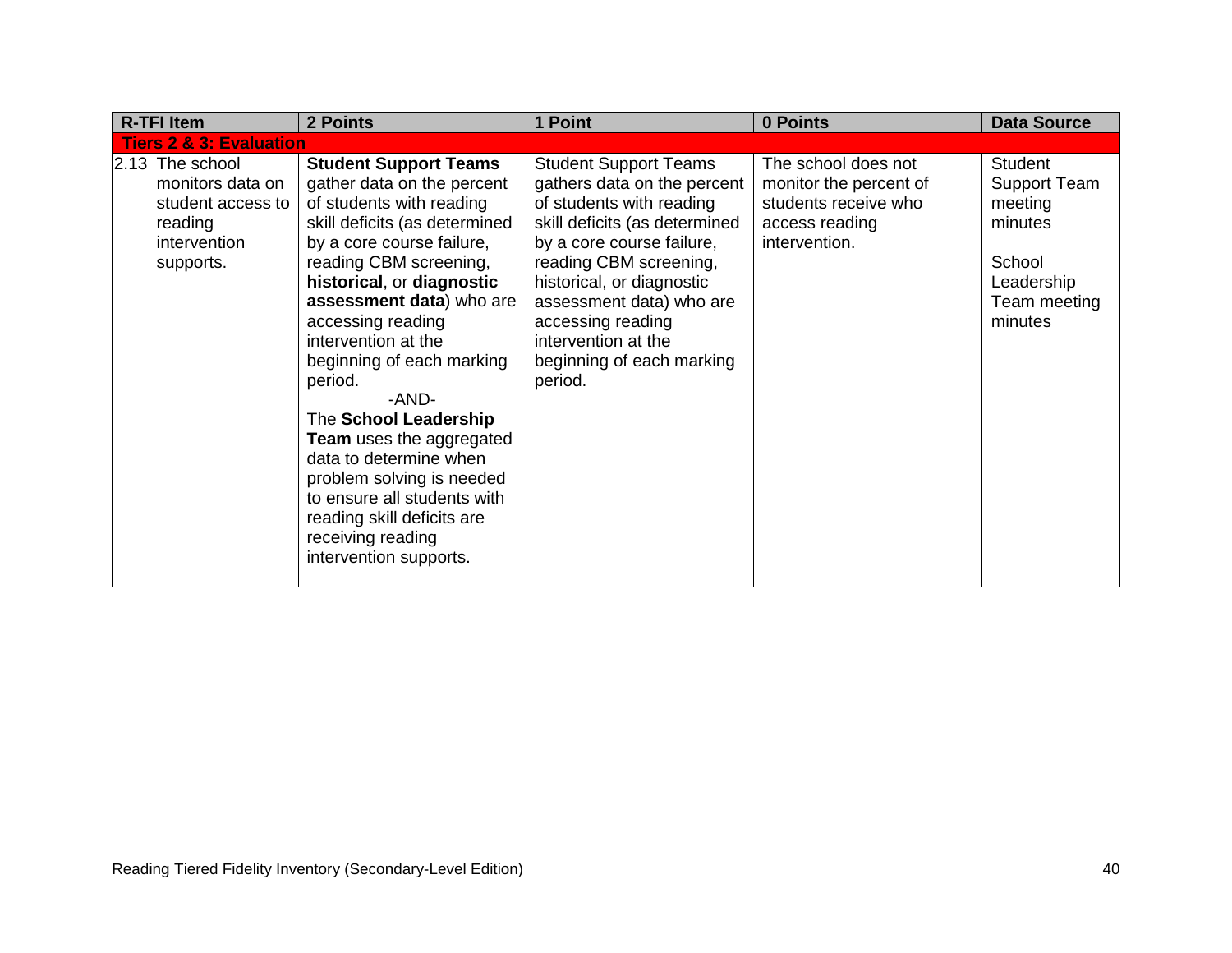| <b>R-TFI Item</b>                                                                | 2 Points                                                                                                                                                                                                                                                                                                                                       | 1 Point                                                                                                                                                  | 0 Points                                                                                                                                                                                                               | <b>Data Source</b> |
|----------------------------------------------------------------------------------|------------------------------------------------------------------------------------------------------------------------------------------------------------------------------------------------------------------------------------------------------------------------------------------------------------------------------------------------|----------------------------------------------------------------------------------------------------------------------------------------------------------|------------------------------------------------------------------------------------------------------------------------------------------------------------------------------------------------------------------------|--------------------|
| 2.14 The school uses<br>a data system to<br>display student<br>reading progress. | Data system includes all of<br>the following features:<br>• Visual displays of small<br>group and individual<br>students' progress.<br>Visual displays of<br>student growth<br>compared to a goal (e.g.,<br>aimline, growth norms).<br>Ability to denote<br>intervention changes.<br>-AND-<br>Data are easily accessible<br>to teaching staff. | Data system includes at<br>least one of the criteria<br>listed in the 2-point<br>response.<br>$-OR-$<br>Data are easily accessible<br>to teaching staff. | The school does not utilize<br>a data system to display<br>student reading progress.<br>-OR-<br>Data system does not<br>include any of the criteria<br>listed in the 2-point<br>response (e.g., Excel<br>spreadsheet). | Data system        |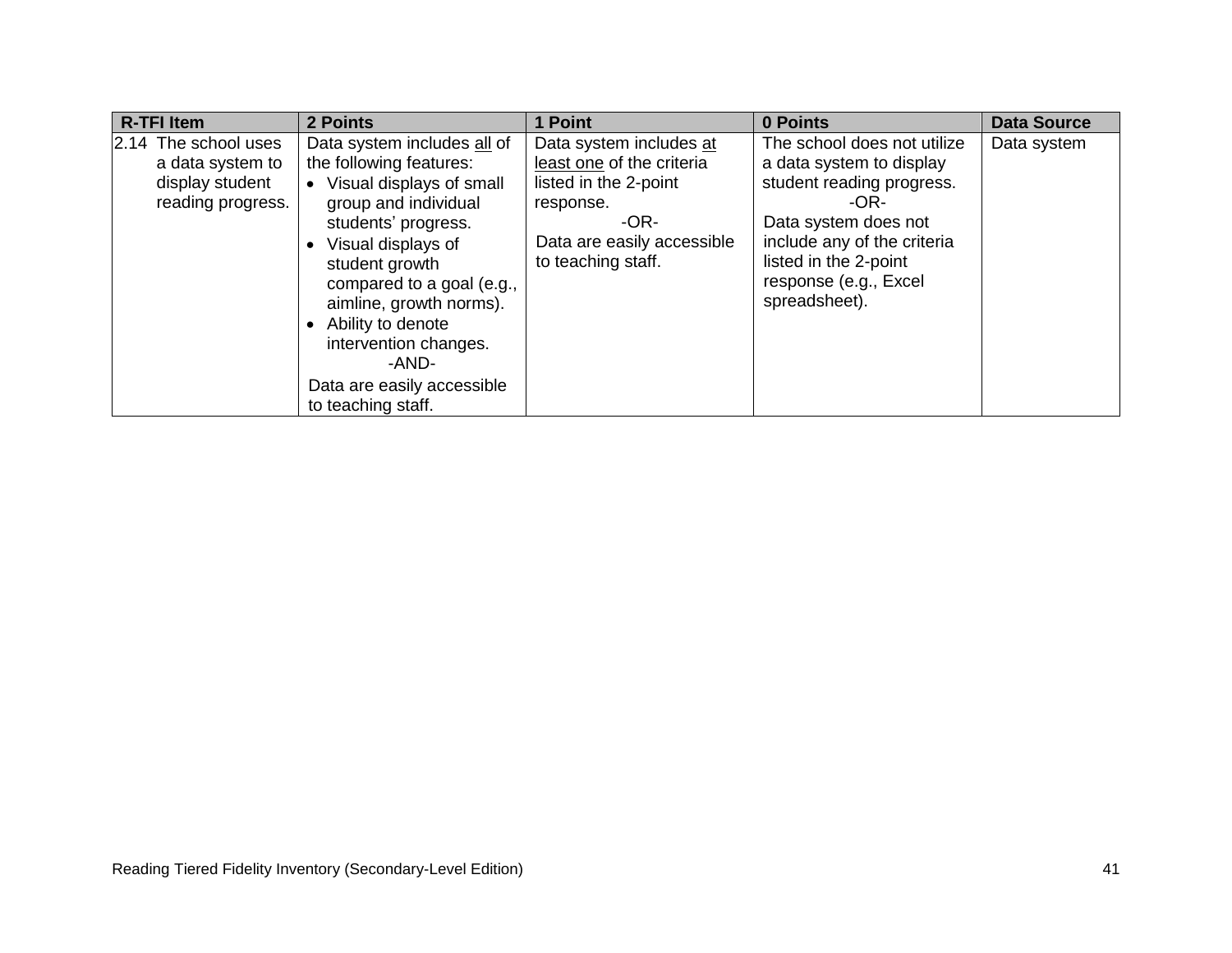| <b>R-TFI Item</b>  | 2 Points                      | 1 Point                       | 0 Points                  | <b>Data Source</b> |
|--------------------|-------------------------------|-------------------------------|---------------------------|--------------------|
| 2.15 Staff collect | The school administers        | The school administers        | The school does not       | Progress           |
| progress           | progress monitoring           | progress monitoring           | administer progress       | monitoring         |
| monitoring data    | assessments in reading to     | assessments in reading to     | monitoring assessments to | schedule           |
| with fidelity.     | all students receiving        | all students receiving        | all students receiving    |                    |
|                    | reading intervention.         | reading intervention.         | intervention.             | Progress           |
|                    | -AND-                         | -AND-                         | $-OR-$                    | monitoring         |
|                    | Measures selected for         | Measures selected for         | Staff do not adhere to    | graphs             |
|                    | progress monitoring match     | progress monitoring match     | standard administration   |                    |
|                    | the critical skills and grade | the critical skills and grade | and scoring protocols.    | Shadow             |
|                    | level of the identified       | level of the identified       |                           | scoring            |
|                    | need(s) for intervention.     | need(s) for intervention.     |                           | protocol           |
|                    | -AND-                         | -AND-                         |                           |                    |
|                    | Staff adhere to standard      | Staff adhere to standard      |                           |                    |
|                    | administration and scoring    | administration and scoring    |                           |                    |
|                    | protocols.                    | protocols.                    |                           |                    |
|                    | -AND-                         | -AND-                         |                           |                    |
|                    | The frequency of progress     | The frequency of progress     |                           |                    |
|                    | monitoring is at least:       | monitoring does not meet      |                           |                    |
|                    | • Once per week for           | minimum conditions            |                           |                    |
|                    | students receiving Tier 3     | outlined in the 2-point       |                           |                    |
|                    | reading interventions.        | response.                     |                           |                    |
|                    | • Every other week for        |                               |                           |                    |
|                    | students receiving Tier 2     |                               |                           |                    |
|                    | interventions.                |                               |                           |                    |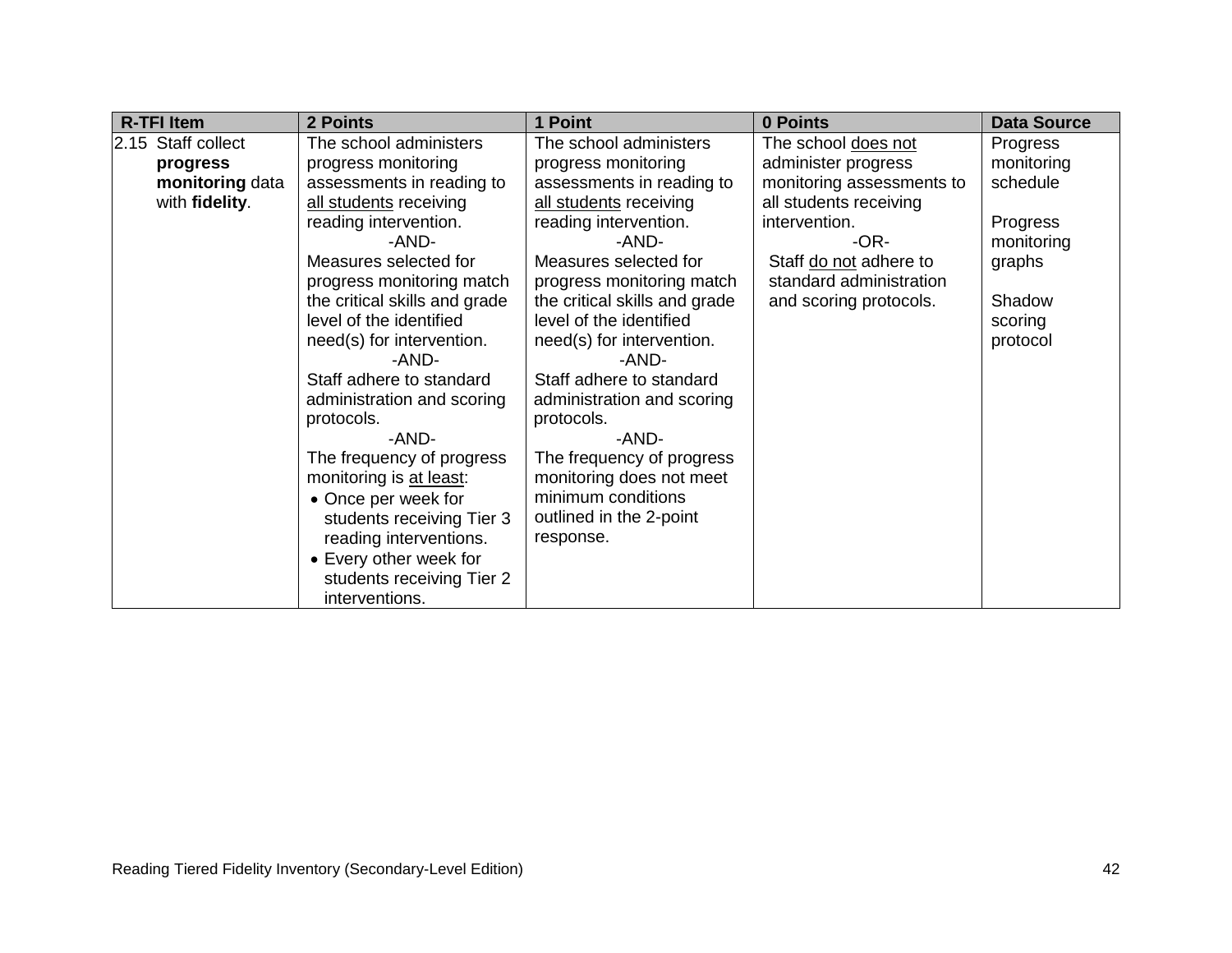| <b>R-TFI Item</b>                                                                                              | 2 Points                                                                                                                                                                                                                                                                                                                                                                                         | 1 Point                                                                                                                                                                                                                               | 0 Points                                                                                                                                                                                                                                                               | <b>Data Source</b>                                               |
|----------------------------------------------------------------------------------------------------------------|--------------------------------------------------------------------------------------------------------------------------------------------------------------------------------------------------------------------------------------------------------------------------------------------------------------------------------------------------------------------------------------------------|---------------------------------------------------------------------------------------------------------------------------------------------------------------------------------------------------------------------------------------|------------------------------------------------------------------------------------------------------------------------------------------------------------------------------------------------------------------------------------------------------------------------|------------------------------------------------------------------|
| 2.16 Staff collect<br>diagnostic data<br>with fidelity.                                                        | Diagnostic data (e.g.,<br>R.I.O.T.-record reviews,<br>interviews, observations,<br>tests) are gathered when<br>more in-depth information<br>is needed to inform reading<br>intervention plans.<br>-AND-<br>Staff adhere to standard<br>test administration and data<br>collection protocols (e.g.<br>R.I.O.T.).                                                                                  | A standard battery of<br>diagnostic assessments<br>are used regardless of<br>specific needs for more<br>information.<br>-AND-<br>Staff adhere to standard<br>test administration and data<br>collection protocols (e.g.<br>R.I.O.T.). | The school does not gather<br>a variety of diagnostic data<br>$(e.g., R.I.O.T.)$ to inform<br>reading intervention plans.                                                                                                                                              | Samples of<br>diagnostic data<br>collection plans<br>and reports |
| 2.17 The school<br>monitors the<br>percent of<br>students who are<br>responding to<br>reading<br>intervention. | <b>Student Support Team</b><br>monitors the percent of<br>students who are<br>responding to reading<br>intervention supports using<br>all of the following:<br>Pre-identified<br>$\bullet$<br>decision rules to<br>evaluate response<br>to reading<br>intervention<br>supports (e.g.,<br>meeting progress<br>monitoring goals).<br>Progress monitoring<br>data or in-program<br>assessment data. |                                                                                                                                                                                                                                       | <b>Student Support Team</b><br>does not monitor the<br>percent of students<br>responding to reading<br>intervention supports.<br>$-OR-$<br><b>Student Support Team</b><br>analyzes progress<br>monitoring data without the<br>use of pre-identified<br>decision rules. | Team meeting<br>minutes<br>Decision rules                        |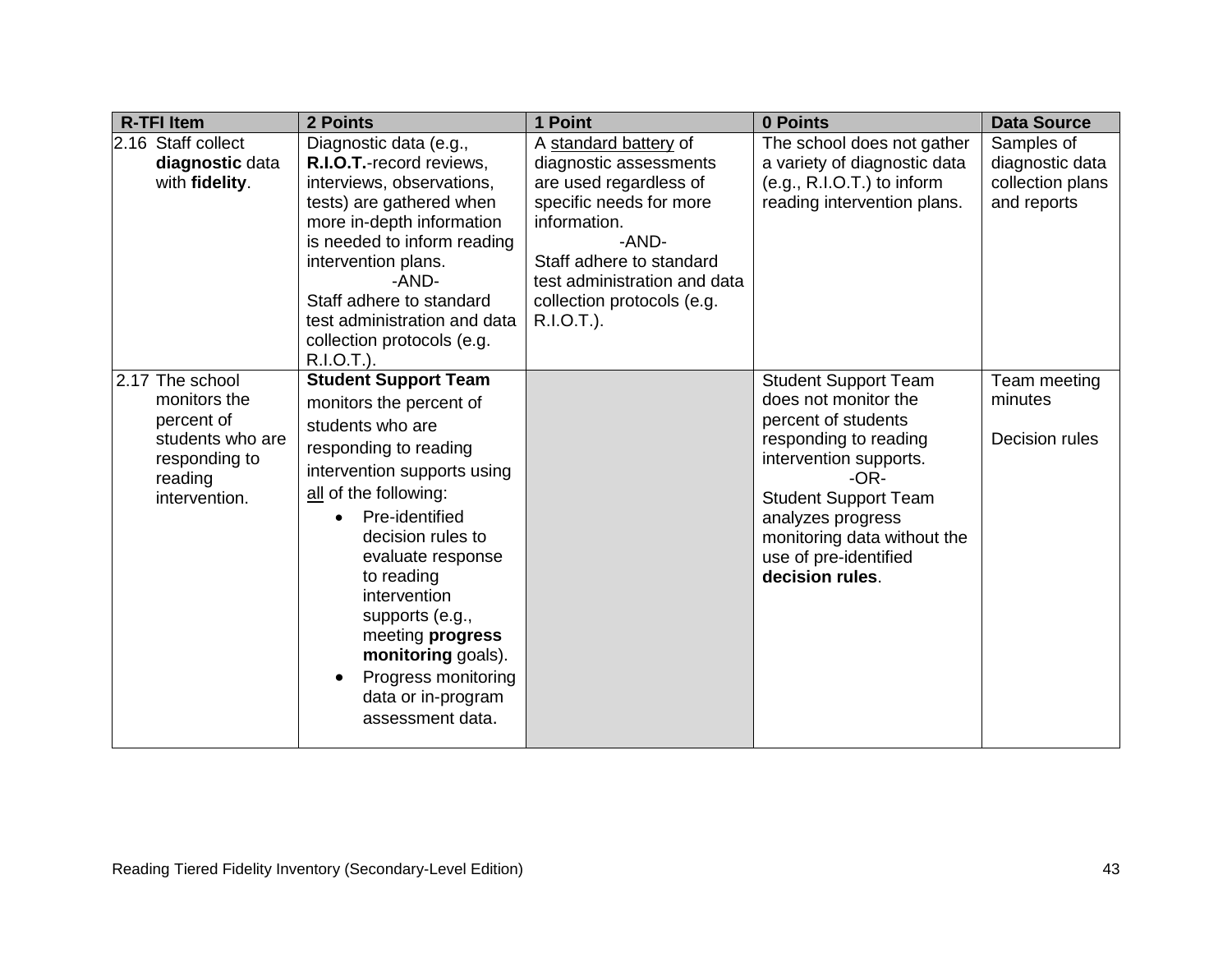| <b>R-TFI Item</b>   | 2 Points                     | 1 Point                                 | 0 Points                      | <b>Data Source</b> |
|---------------------|------------------------------|-----------------------------------------|-------------------------------|--------------------|
| 2.18 There is a     | For each reading             | For each reading                        | The school does not collect   | Intervention       |
| protocol to         | intervention group, the      | intervention group, the                 | fidelity data for any reading | Log that           |
| monitor the         | school gathers data on all   | school gathers data on all              | intervention.                 | documents          |
| fidelity of         | of the following:            | of the following:                       | $-OR-$                        | items outlined     |
| reading             | Student attendance.          | Student attendance.                     | For each reading              | in the 2-point     |
| interventions.      | • Actual intervention        | <b>Actual intervention</b><br>$\bullet$ | intervention group, the       | criteria           |
|                     | duration.                    | duration.                               | school gathers only one or    |                    |
|                     | • Actual intervention        | <b>Actual intervention</b><br>$\bullet$ | two of the data sources       |                    |
|                     | frequency.                   | frequency.                              | outlined in the 2-point       |                    |
|                     | Implementation quality       |                                         | response.                     |                    |
|                     | (e.g., direct observation).  |                                         |                               |                    |
| 2.19 Reading        | <b>Student Support Teams</b> | <b>Student Support Teams</b>            | Student Support Teams do      | <b>Progress</b>    |
| <b>Intervention</b> | use established decision     | use established decision                | not use established           | monitoring of      |
| <b>Plans</b> are    | rules to maintain, adapt,    | rules to maintain, adapt,               | decision rules to adapt,      | intensive          |
| adjusted based      | modify, and improve          | modify, and improve                     | modify, and improve           | intervention       |
| on decision         | support for students         | support for students                    | support for students          | plans              |
| rules.              | receiving Tier 3 reading     | receiving Tier 3 reading                | receiving Tier 3 reading      |                    |
|                     | intervention.                | intervention.                           | intervention.                 | Decision rules     |
|                     | -AND-                        |                                         |                               |                    |
|                     | Decisions (e.g., maintain    |                                         |                               |                    |
|                     | intervention plan, change    |                                         |                               |                    |
|                     | student incentives, provide  |                                         |                               |                    |
|                     | more instructional           |                                         |                               |                    |
|                     | coaching, change student     |                                         |                               |                    |
|                     | program placement) are       |                                         |                               |                    |
|                     | made as soon as data         |                                         |                               |                    |
|                     | indicate an adjustment is    |                                         |                               |                    |
|                     | needed.                      |                                         |                               |                    |
|                     |                              |                                         |                               |                    |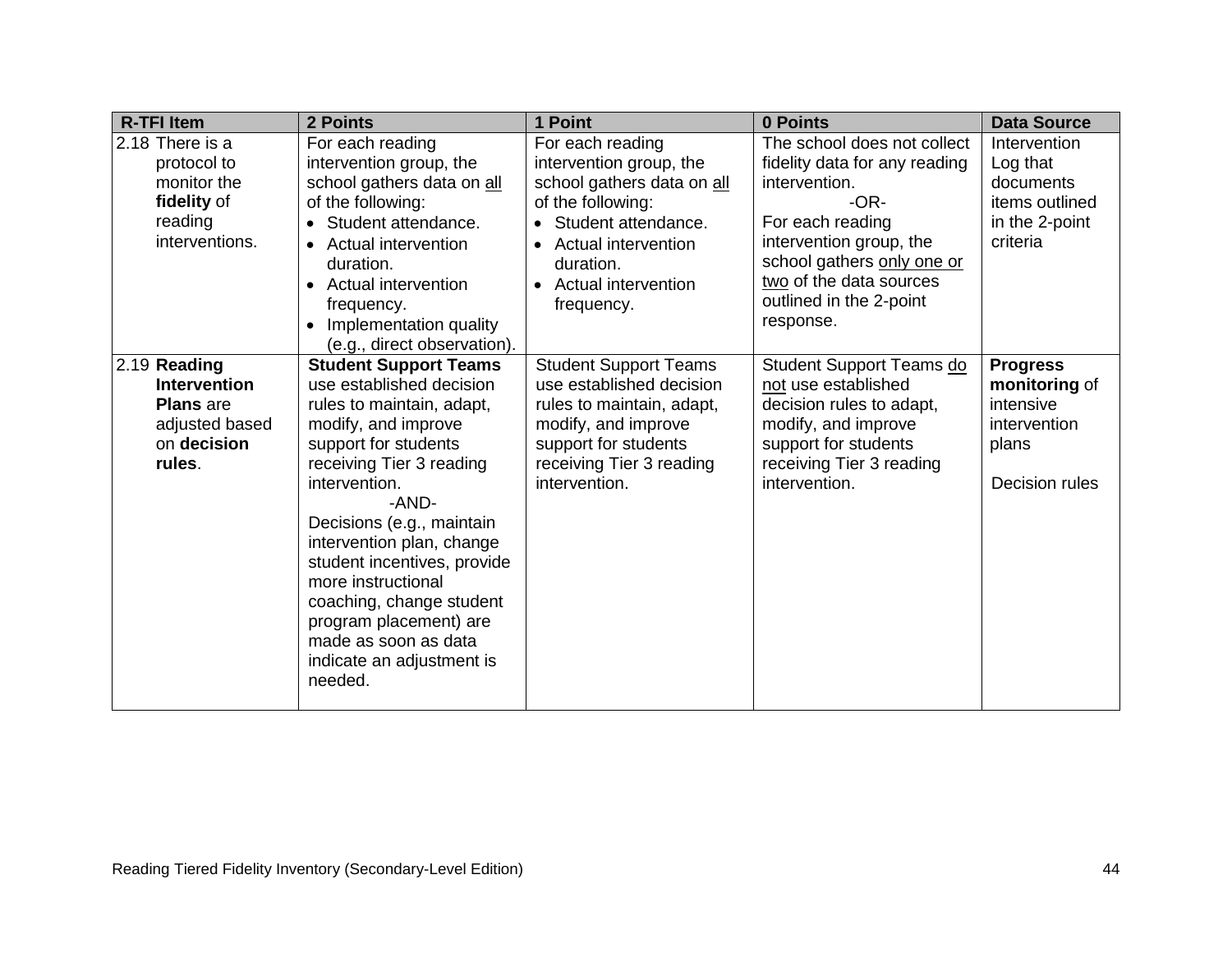## **Glossary of Terms**

**Big Ideas of Adolescent Literacy.** Word study, fluency, vocabulary comprehension, motivation as outlined in the IES Practice Guide *Improving Adolescent Literacy: Effective Classroom and Intervention Practices*.

**Class-Wide Expectations.** A list of positively stated behaviors that are desired of all students in classroom settings.

**Content Area Reading Strategies.** Critical evidence-based instructional practices that are used by teachers across different content areas (science, social studies, etc.) to provide higherquality instruction by incorporating the practices into their curricula to ensure students can access and comprehend secondary expository text will good effect.

**Consensus.** A decision in which everyone participates and with which everyone can live with and support.

**Cross-Department Teams.** Collaborative groups of teachers who share a common group of students. These teams meet for the purpose of integrating Content Area Reading Strategies into their curriculum such that the learning of skills outlined in the state standards are achieved in addition to the furthering of students' abilities to read and comprehend the subject matter text.

**Cumulative and Distributed Review.** Studying or practicing a skill or skill set in sessions that are short in duration and spaced over time.

**Data-Based Decision-Making.** An on-going process of analyzing and evaluating information to inform important instructional decisions.

**Decision Rules.** Pre-determined set of guidelines that produce answers that can be applied at a single point of time.

**Department Teams.** Collaborative groups of teachers who share a common focus of instruction in a particular content area (science, social studies). These teams meet for the purpose of integrating content-area reading strategies into their content area such that the learning of skills outlined in the state standards are achieved in addition to the furthering of students' abilities to read and comprehend the subject matter text across grade levels.

**Diagnostic Assessment.** Assessment and other data collected, as needed, for additional information on student reading performance on specific reading skills to assist in problem solving when student performance is less than desired.

**Early Warning Indicators (EWI).** Indicators that are highly predictive of a student's likelihood of dropping out of school or not graduating in 4 years: attendance, behavior (suspension), course proficiency (GPA, course failures).

**Early Warning Indicator Assessment Schedule.** A school or district-wide schedule that indicates the dates when Early Warning Indicator data should be available after the first 20 days of school and after each marking period. The schedule includes timelines for when EWI data need to be checked for accuracy and timelines for when any additional calculations need to be done in order for school teams to have the EWI data available for decision-making.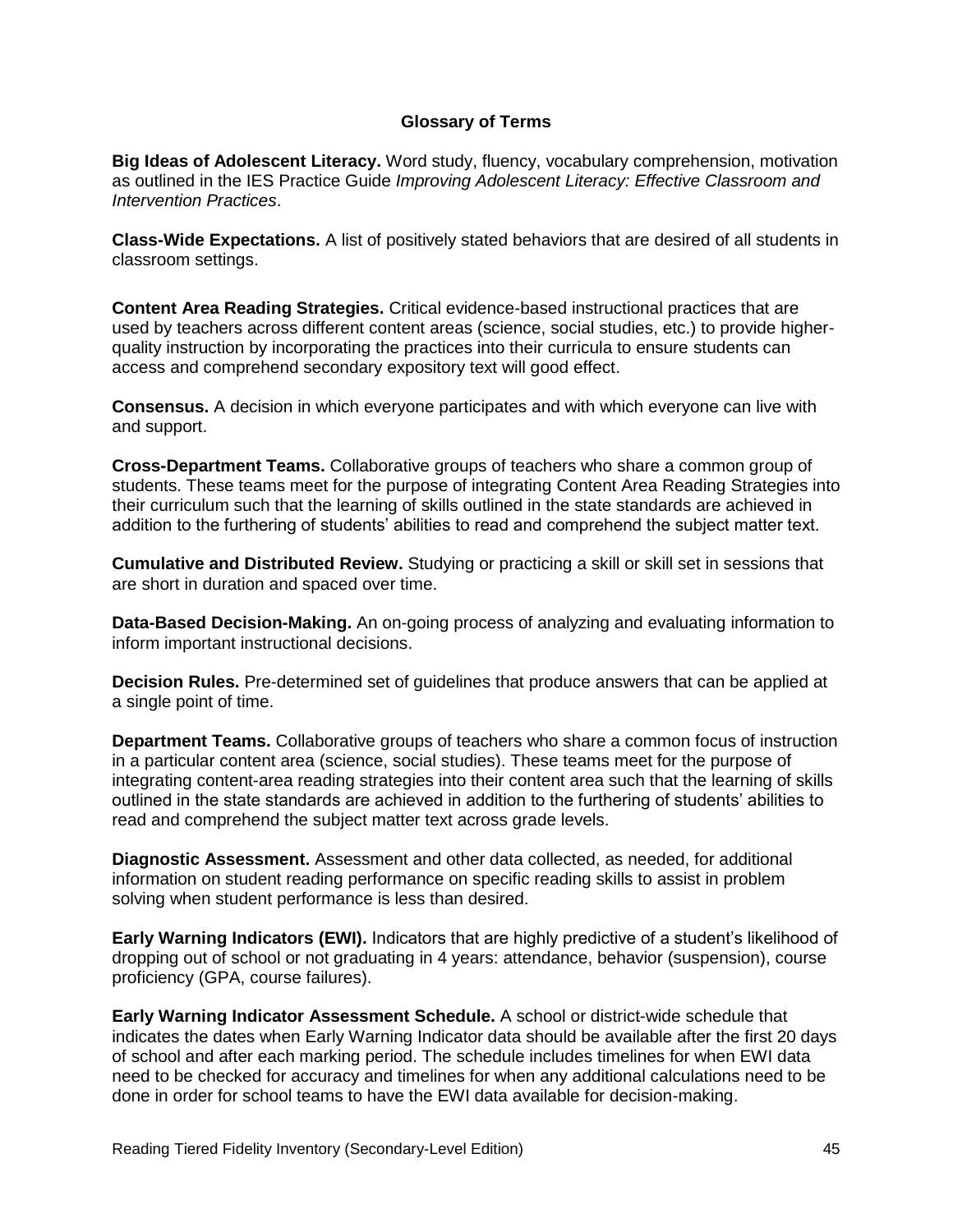**Early Warning Indicator Reports.** Reports generated from an Early Warning System that display individual student and aggregate (classroom, grade-level, school-wide) summaries of attendance, suspension/expulsion, incoming risk, GPA, and course failure data.

**Early Warning System.** A system for summarizing and reporting Early Warning Indicator Data (e.g, Excel file, National High School Center Early Warning System Excel Tool-High School and Middle Grades versions, reports integrated into specific student information systems or data warehouses).

**Evidence-Based.** A program, strategy or activity-set that has been documented in peerreviewed journals as effective for a specific population through research methodology.

**Fidelity.** Information that describes how well a practice, program or strategy is implemented (e.g., fidelity, implementation stage).

**High-Stakes Summative Data.** Used to evaluate student learning, acquisition of skill, and academic achievement typically at the end of a unit, semester, or school year. Data are used to make important decisions about the student's schooling (e.g., scholarship, promotion)

**Historical Data.** Data gathered in the past and is used on the basis for forecasting future data or trends.

**Hypotheses.** An idea that has been suggested as an explanation for something but has not been proven to be true.

**Instructional Coaching.** Includes a combination of consultation, direct observation, feedback, and modeling to teachers and para-educators to improve technical skills as they work to effectively implement a particular practice, program or strategy in the classroom setting.

**Instructional Plan.** A document developed during a grade-level meeting that matches students within the grade level to the right intensity and type of instruction using universal screening data as a starting point. The plan addresses the students' present level of performance and outlines the critical reading skill that will be the initial focus for each group of students with similar needs, program(s), and materials that will be used for each group, frequency of the use of the program(s) and materials, progress monitoring expectations, and the person responsible for monitoring the implementation of the plan.

**Instructional Routine.** Systematic procedures that are consistently used to introduce and practice information. Instructional routines can be embedded into curricular materials or added by the instructor.

**Intervention Variables.** Specific components of an intervention plan that can be modified in order to increase the intensity of the intervention plan. Variables include time for intervention, group size, frequency of intervention, opportunities to learn, materials, and coordination of instruction.

**Precise Problem Statements.** Include specific information to outline what the problem is, where it occurred, when it occurred, who was involved, and why might it have happened.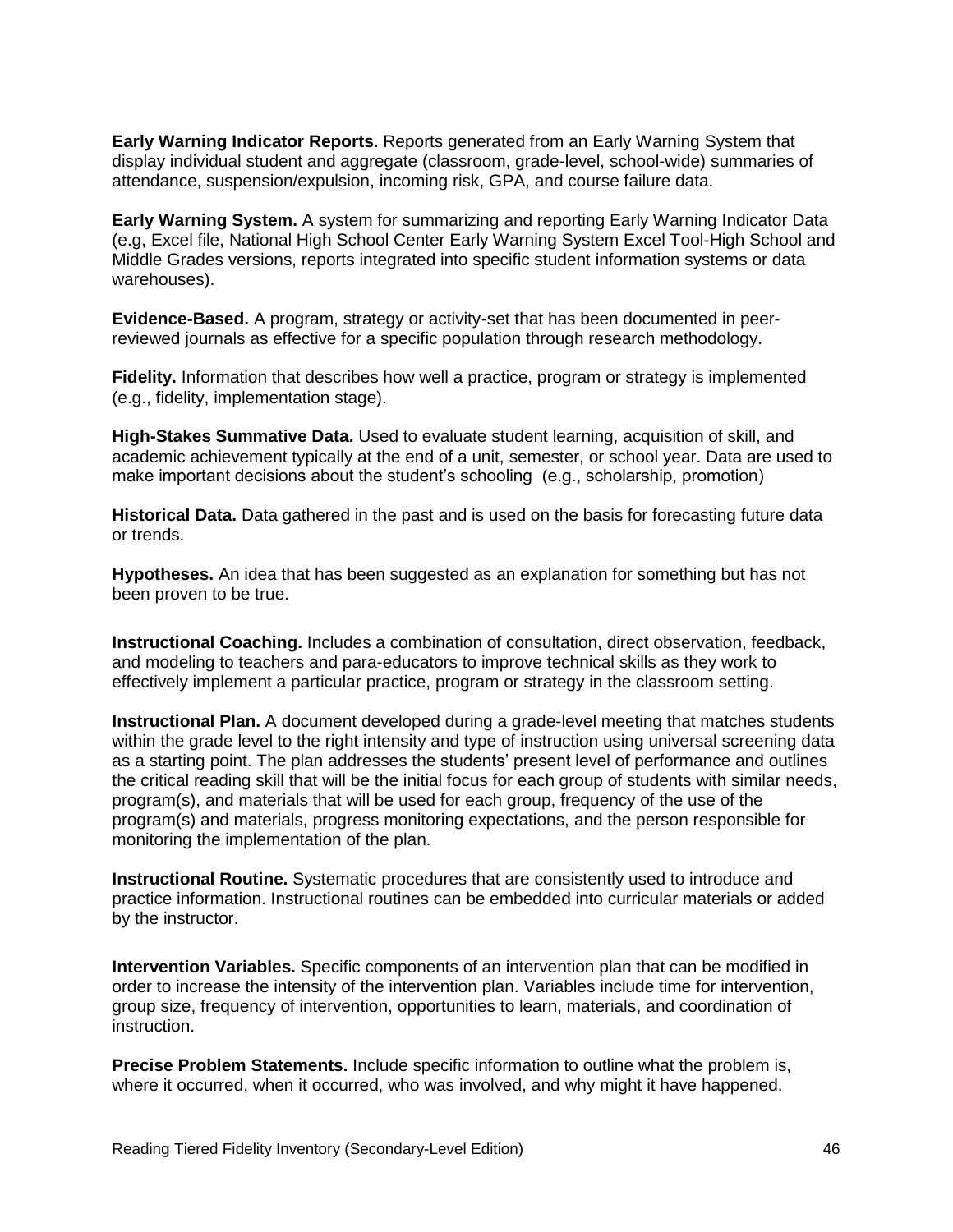**Procedures.** A set of expected behaviors taught to students for common classroom tasks and activities. For example, students may be taught the procedure for gaining the teacher's attention during independent work time (e.g., place a book upright on your desk and keep working on your task) or what they should do when the bell rings at the end of a class period (e.g., quietly place materials away and stay seated until you are dismissed). Examples of common tasks and activities include: transitions, gaining student attention, collecting homework, passing out/collecting materials, signaling for choral or partner responses, asking for assistance, submitting assignment.

**Professional Learning.** Deliberate approach to increasing teachers', school staffs' and administrators' effectiveness in improving outcomes for students.

**Progress Monitoring.** Frequent assessment to examine a student's rate of progress on specific skills in order to guide decisions regarding the effectiveness of reading intervention programs, as well as assisting in moving students within reading instructional groups.

**Quality Evidence.** Independent randomized controlled studies that demonstrate improvements in targeted skills the intervention claims to improve and studies that were conducted using a similar student demographic as the district who is seeking to adopt the intervention.

**Reading Intervention Plan.** A document developed during Student Support Team meeting that identifies the specific components of an intervention plan developed for an individual student based on the specific needs identified for the student. The plan addresses the student's present level of performance, outlines S.M.A.R.T. goal(s) that the intervention will target, the program(s) and materials that will be used to support the student, the frequency of the intervention, progress monitoring expectations, how fidelity will be assessed and the person responsible for the implementation of the plan. The plan also includes specific decision rules for determining the effectiveness of the intervention as well as a timeline for reviewing progress.

**R.I.O.T. (Review, Interview, Observe, and Test).** Procedures for gathering information necessary to explain student academic or behavioral problems.

**School Leadership Team.** The function of the school reading leadership team is to ensure sustainable systems and structures are in place to facilitate effective and efficient reading instruction for all levels of learners. This includes: achievement and fidelity assessments, allocated time for instruction, materials and resources, targeted professional development, coaching, feedback and support systems, and data based problem solving processes at all levels. Additionally, the leadership team coordinates these efforts with other priorities.

**School-Wide Content Area Reading Model.** Multi-tiered structures encompassing: (1) data use and analysis, (2) systems to address the continuum of reading needs across the student body, and (3) practices designed to improve reading outcomes for all students that involve active participation by all school staff.

**School-Wide Content Area Reading Plan.** A document created annually that details the data, systems, and instructional strategies necessary to facilitate effective and efficient reading instruction for all levels of learners.